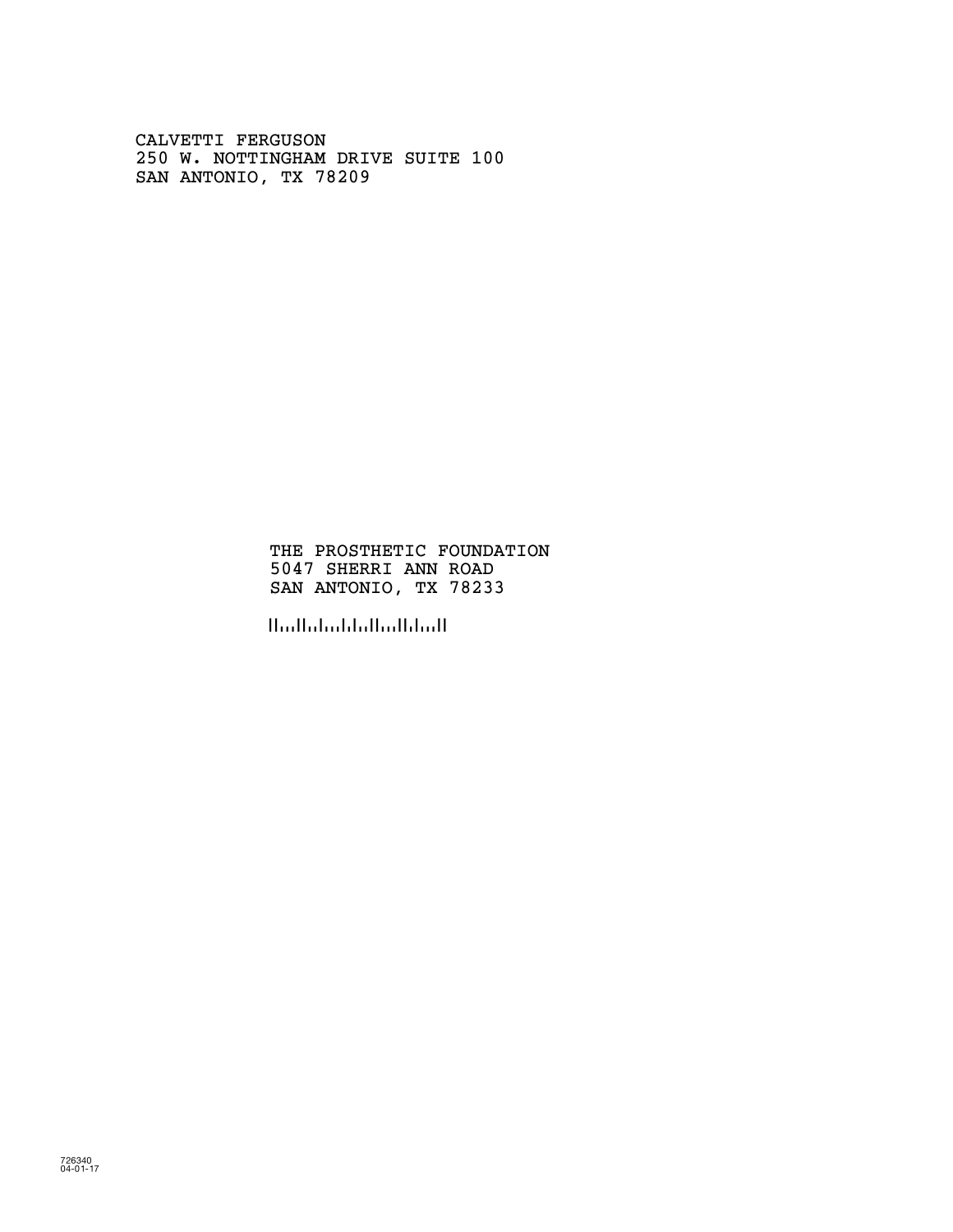

November 13, 2018

The Prosthetic Foundation 5047 SHERRI ANN ROAD SAN ANTONIO, TX 78233

The Prosthetic Foundation:

Enclosed is the organization's 2017 Exempt Organization return.

Specific filing instructions are as follows.

FORM 990-EZ RETURN:

This return has qualified for electronic filing. After you have reviewed the return for completeness and accuracy, please sign, date and return Form 8879-EO to our office. We will transmit the return electronically to the IRS and no further action is required. Return Form 8879-EO to us by November 15, 2018.

A copy of the return is enclosed for your files. We suggest that you retain this copy indefinitely.

Regards,

Dem hour

Eric Teachout CPA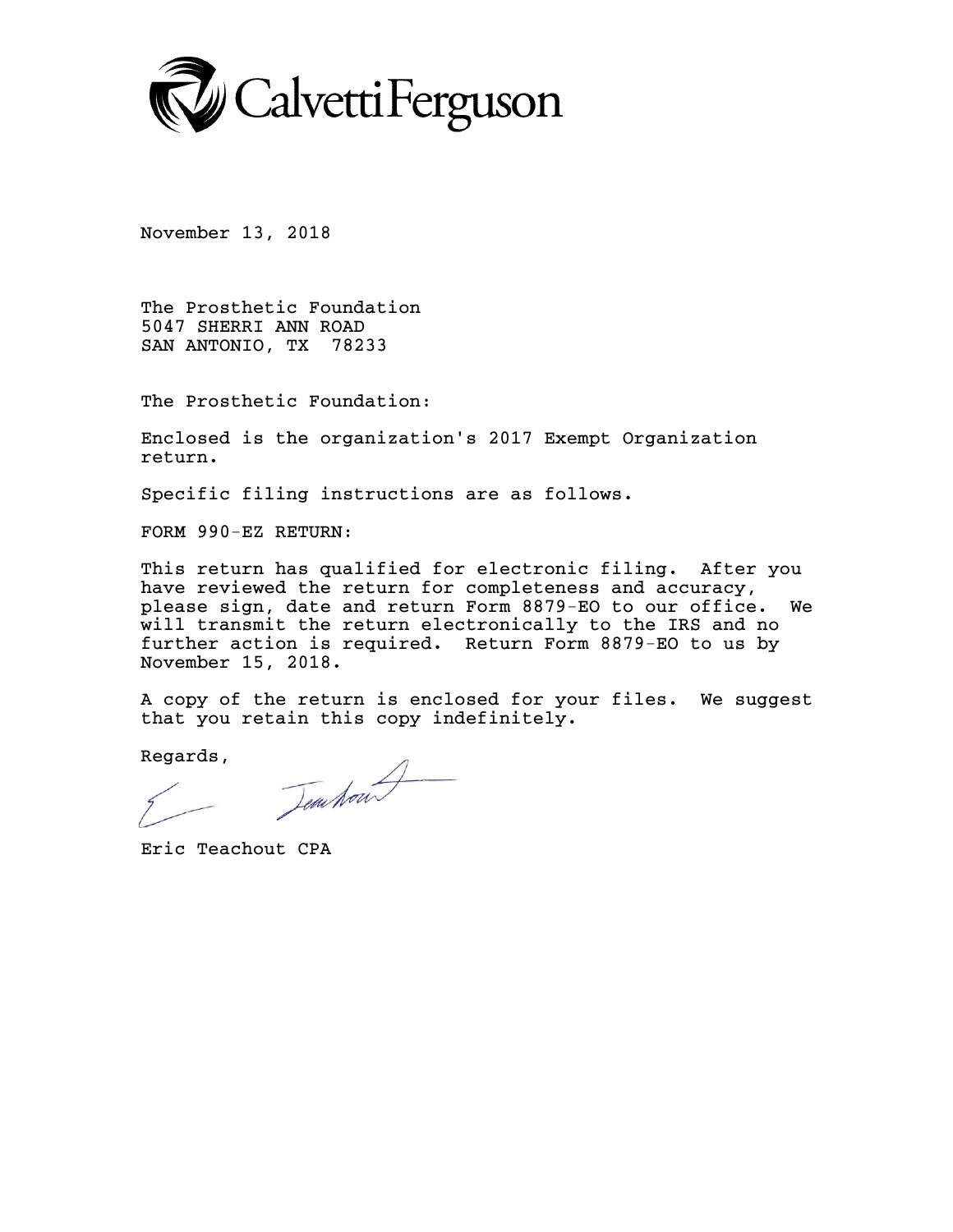## **TAX RETURN FILING INSTRUCTIONS**

### FORM 990-EZ

### **FOR THE YEAR ENDING**

December 31, 2017

| The Prosthetic Foundation<br>5047 SHERRI ANN ROAD<br>SAN ANTONIO, TX 78233                                                                                                                                                                                                                                                          |
|-------------------------------------------------------------------------------------------------------------------------------------------------------------------------------------------------------------------------------------------------------------------------------------------------------------------------------------|
| CALVETTI FERGUSON<br>250 W. NOTTINGHAM DRIVE SUITE 100<br>SAN ANTONIO, TX 78209                                                                                                                                                                                                                                                     |
| Not applicable                                                                                                                                                                                                                                                                                                                      |
| Not applicable                                                                                                                                                                                                                                                                                                                      |
| Not applicable                                                                                                                                                                                                                                                                                                                      |
| Not applicable                                                                                                                                                                                                                                                                                                                      |
| This return has qualified for electronic filing. After you<br>have reviewed the return for completeness and accuracy,<br>please sign, date and return Form 8879-EO to our office. We<br>will transmit the return electronically to the IRS and no<br>further action is required. Return Form 8879-EO to us by<br>November 15, 2018. |
|                                                                                                                                                                                                                                                                                                                                     |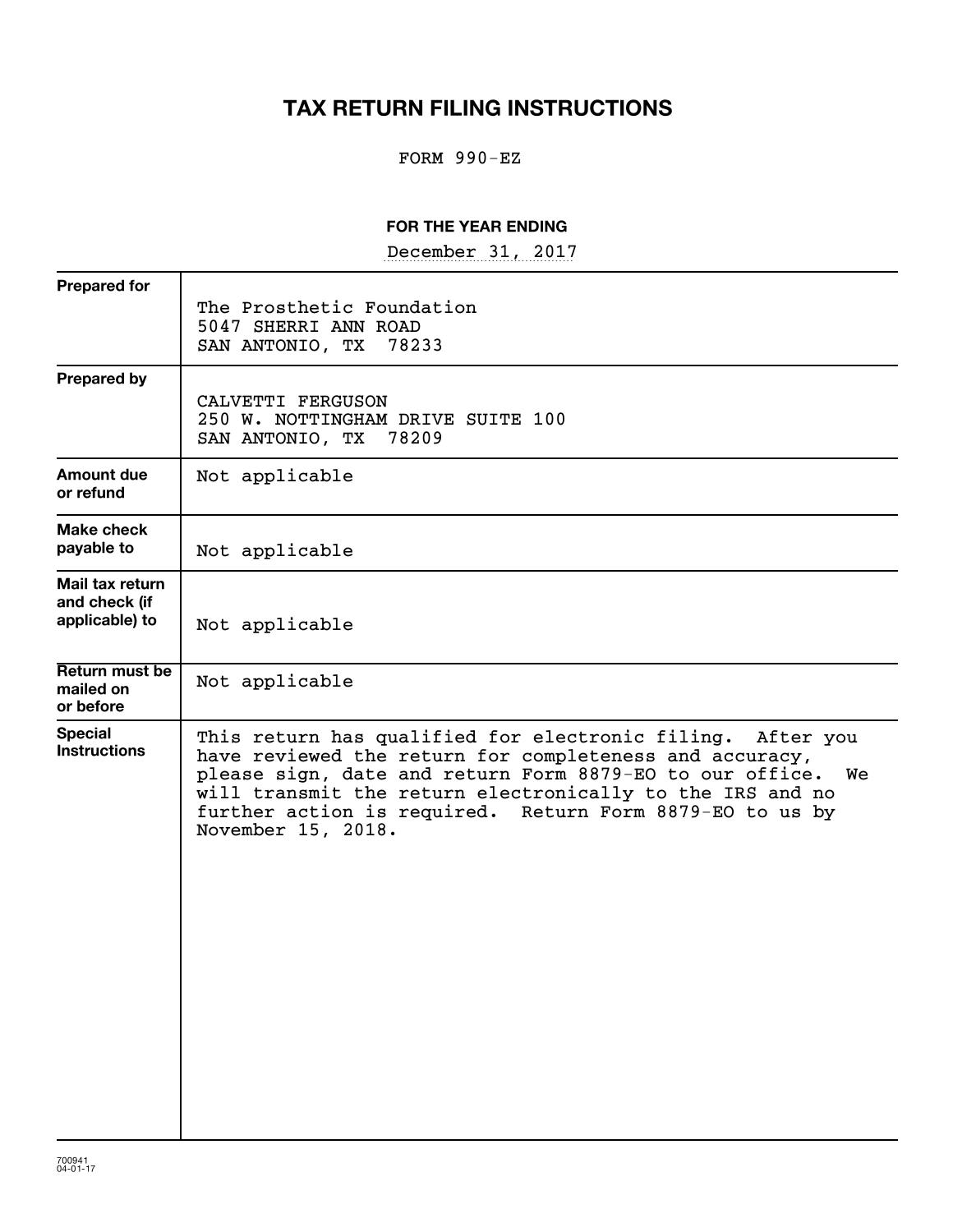|            |                         |                                                        | EXTENDED TO NOVEMBER 15, 2018                                                                                                                                                                                                        |          |                 |                               |                          |                                                                                                    |
|------------|-------------------------|--------------------------------------------------------|--------------------------------------------------------------------------------------------------------------------------------------------------------------------------------------------------------------------------------------|----------|-----------------|-------------------------------|--------------------------|----------------------------------------------------------------------------------------------------|
|            |                         | Form 990-EZ                                            | <b>Short Form</b>                                                                                                                                                                                                                    |          |                 |                               |                          | OMB No. 1545-1150                                                                                  |
|            |                         |                                                        | <b>Return of Organization Exempt From Income Tax</b>                                                                                                                                                                                 |          |                 |                               |                          | 2017                                                                                               |
|            |                         |                                                        | Under section 501(c), 527, or 4947(a)(1) of the Internal Revenue Code (except private foundations)                                                                                                                                   |          |                 |                               |                          |                                                                                                    |
|            |                         |                                                        | Do not enter social security numbers on this form as it may be made public.                                                                                                                                                          |          |                 |                               |                          | <b>Open to Public</b>                                                                              |
|            |                         | Department of the Treasury<br>Internal Revenue Service | Go to www.irs.gov/Form990EZ for instructions and the latest information.                                                                                                                                                             |          |                 |                               |                          | Inspection                                                                                         |
|            |                         |                                                        | A For the 2017 calendar year, or tax year beginning                                                                                                                                                                                  |          | and ending      |                               |                          |                                                                                                    |
|            | Check if<br>applicable: |                                                        | <b>C</b> Name of organization                                                                                                                                                                                                        |          |                 |                               |                          | D Employer identification number                                                                   |
|            |                         | Address change                                         |                                                                                                                                                                                                                                      |          |                 |                               |                          |                                                                                                    |
|            |                         | Name change                                            | THE PROSTHETIC FOUNDATION                                                                                                                                                                                                            |          |                 |                               |                          | $01 - 0949598$                                                                                     |
|            |                         | Initial return<br>Final return/                        | Number and street (or P.O. box, if mail is not delivered to street address)                                                                                                                                                          |          |                 | Room/suite E Telephone number |                          |                                                                                                    |
|            |                         | terminated                                             | 5047 SHERRI ANN ROAD                                                                                                                                                                                                                 |          |                 |                               |                          | $210 - 237 - 4400$                                                                                 |
|            |                         | Amended return                                         | City or town, state or province, country, and ZIP or foreign postal code                                                                                                                                                             |          |                 |                               | F Group Exemption        |                                                                                                    |
|            |                         | Application pendinc                                    | SAN ANTONIO, TX 78233<br>$\boxed{\mathbf{X}}$ Accrual<br>  Cash                                                                                                                                                                      |          |                 |                               | Number                   |                                                                                                    |
|            |                         | <b>G</b> Accounting Method:                            | Other (specify) $\blacktriangleright$<br>Website: WWW.THEPROSTHETICFOUNDATION.ORG                                                                                                                                                    |          |                 |                               |                          | $H$ Check $\blacktriangleright$ $\Box$ if the organization is<br>not required to attach Schedule B |
|            |                         |                                                        | <b>Tax-exempt status</b> (check only one) $\boxed{\mathbf{X}}$ 501(c)(3) $\boxed{\phantom{0}}$ 501(c) (<br>$\sqrt{\frac{2}{\pi}}$ (insert no.)                                                                                       |          | 4947(a)(1) or [ | 527                           |                          | (Form 990, 990-EZ, or 990-PF).                                                                     |
|            |                         |                                                        | <b>K</b> Form of organization: $X \cdot \text{Corporation}$ $\Box$ Trust<br>Association                                                                                                                                              | Other    |                 |                               |                          |                                                                                                    |
|            |                         |                                                        | L Add lines 5b, 6c, and 7b to line 9 to determine gross receipts. If gross receipts are \$200,000 or more, or if total assets (Part II,                                                                                              |          |                 |                               |                          |                                                                                                    |
|            |                         |                                                        |                                                                                                                                                                                                                                      |          |                 |                               | $\blacktriangleright$ \$ | 190,799.                                                                                           |
|            | Part I                  |                                                        | Revenue, Expenses, and Changes in Net Assets or Fund Balances (see the instructions for Part I)                                                                                                                                      |          |                 |                               |                          |                                                                                                    |
|            |                         |                                                        |                                                                                                                                                                                                                                      |          |                 |                               |                          |                                                                                                    |
|            | 1                       |                                                        | Contributions, gifts, grants, and similar amounts received encontractional contributions, gifts, grants, and similar amounts received encontractional control of the state of the state of the state of the state of the state       |          |                 |                               |                          | 173,090.                                                                                           |
|            | 2                       |                                                        |                                                                                                                                                                                                                                      |          |                 |                               | $\overline{2}$           |                                                                                                    |
|            | 3                       |                                                        | Membership dues and assessments [111] Martin Martin Martin Martin Martin Martin Martin Martin Martin Martin Ma                                                                                                                       |          |                 |                               | $\overline{\mathbf{3}}$  |                                                                                                    |
|            | 4                       |                                                        |                                                                                                                                                                                                                                      |          |                 |                               | $\overline{4}$           |                                                                                                    |
|            |                         |                                                        |                                                                                                                                                                                                                                      | 5а<br>5b |                 |                               |                          |                                                                                                    |
|            | C                       |                                                        |                                                                                                                                                                                                                                      |          |                 |                               | 5c                       |                                                                                                    |
|            | 6                       |                                                        | Gaming and fundraising events                                                                                                                                                                                                        |          |                 |                               |                          |                                                                                                    |
|            |                         |                                                        | a Gross income from gaming (attach Schedule G if greater than                                                                                                                                                                        |          |                 |                               |                          |                                                                                                    |
|            |                         | $$15,000$ )                                            |                                                                                                                                                                                                                                      | 6а       |                 |                               |                          |                                                                                                    |
| Revenue    |                         |                                                        | <b>b</b> Gross income from fundraising events (not including \$ 53, 293. of contributions                                                                                                                                            |          |                 |                               |                          |                                                                                                    |
|            |                         |                                                        | from fundraising events reported on line 1) (attach Schedule G if the sum of such                                                                                                                                                    |          |                 |                               |                          |                                                                                                    |
|            |                         |                                                        |                                                                                                                                                                                                                                      | 6b       |                 | 17,709.                       |                          |                                                                                                    |
|            |                         |                                                        | <b>c</b> Less: direct expenses from gaming and fundraising events                                                                                                                                                                    | 6c       |                 | 62,703.                       |                          |                                                                                                    |
|            | d                       |                                                        |                                                                                                                                                                                                                                      |          |                 |                               | 6d                       | $-44,994.$                                                                                         |
|            |                         |                                                        |                                                                                                                                                                                                                                      | 7а       |                 |                               |                          |                                                                                                    |
|            | b                       |                                                        | Less: cost of goods sold with an array and a final solution of the solution of the state of goods sold                                                                                                                               | 7b       |                 |                               |                          |                                                                                                    |
|            | c<br>8                  |                                                        |                                                                                                                                                                                                                                      |          |                 |                               | 7c<br>8                  |                                                                                                    |
|            | 9                       |                                                        | Other revenue (describe in Schedule O) <i>manual contract contract contract contract contract contract contract contract contract contract contract contract contract contract contract contract contract contract contract cont</i> |          |                 |                               | 9                        | 128,096.                                                                                           |
|            | 10                      |                                                        |                                                                                                                                                                                                                                      |          |                 |                               | 10                       | 72,500.                                                                                            |
|            | 11                      |                                                        |                                                                                                                                                                                                                                      |          |                 |                               | 11                       |                                                                                                    |
|            | 12                      |                                                        | Salaries, other compensation, and employee benefits [11] manufactures in the comparison of the compensation, and employee benefits [11] manufactures in the compensation and employee benefits [11] manufactures in the compet       |          |                 |                               | 12                       | 30, 229.                                                                                           |
| Expenses   | 13                      |                                                        |                                                                                                                                                                                                                                      |          |                 |                               | 13                       | 3,130.                                                                                             |
|            | 14                      |                                                        | Occupancy, rent, utilities, and maintenance manufactured and according term of the manufacture of the manufacture                                                                                                                    |          |                 |                               | 14                       |                                                                                                    |
|            | 15                      |                                                        |                                                                                                                                                                                                                                      |          |                 |                               | 15                       | 58.                                                                                                |
|            | 16                      |                                                        | SEE SCHEDULE O<br>Other expenses (describe in Schedule O)                                                                                                                                                                            |          |                 |                               | 16                       | 29,030.                                                                                            |
|            | 17                      |                                                        | Total expenses. Add lines 10 through 16                                                                                                                                                                                              |          |                 |                               | 17                       | 134,947.                                                                                           |
|            | 18                      |                                                        |                                                                                                                                                                                                                                      |          |                 |                               | 18                       | $-6,851.$                                                                                          |
| Net Assets | 19                      |                                                        | Net assets or fund balances at beginning of year (from line 27, column (A))                                                                                                                                                          |          |                 |                               |                          | 62,815.                                                                                            |
|            | 20                      |                                                        | (must agree with end-of-year figure reported on prior year's return) [[[[[[[[[[[[[[[[[[[[[]]]]]]]]]]                                                                                                                                 |          |                 |                               | 19<br>20                 | $\mathbf 0$ .                                                                                      |
|            | 21                      |                                                        | Net assets or fund balances at end of year. Combine lines 18 through 20 [11] [20] [11] [11] [11] Net assets or fund balances at end of year. Combine lines 18 through 20                                                             |          |                 |                               | 21                       | 55,964.                                                                                            |
|            |                         |                                                        | surado Deduction, Ast Notice, nee the concrete instructions                                                                                                                                                                          |          |                 |                               |                          | $F_{\text{arm}}$ 000 E7 (9017)                                                                     |

**For Paperwork Reduction Act Notice, see the separate instructions.** LHA Form (2017)

**990-EZ**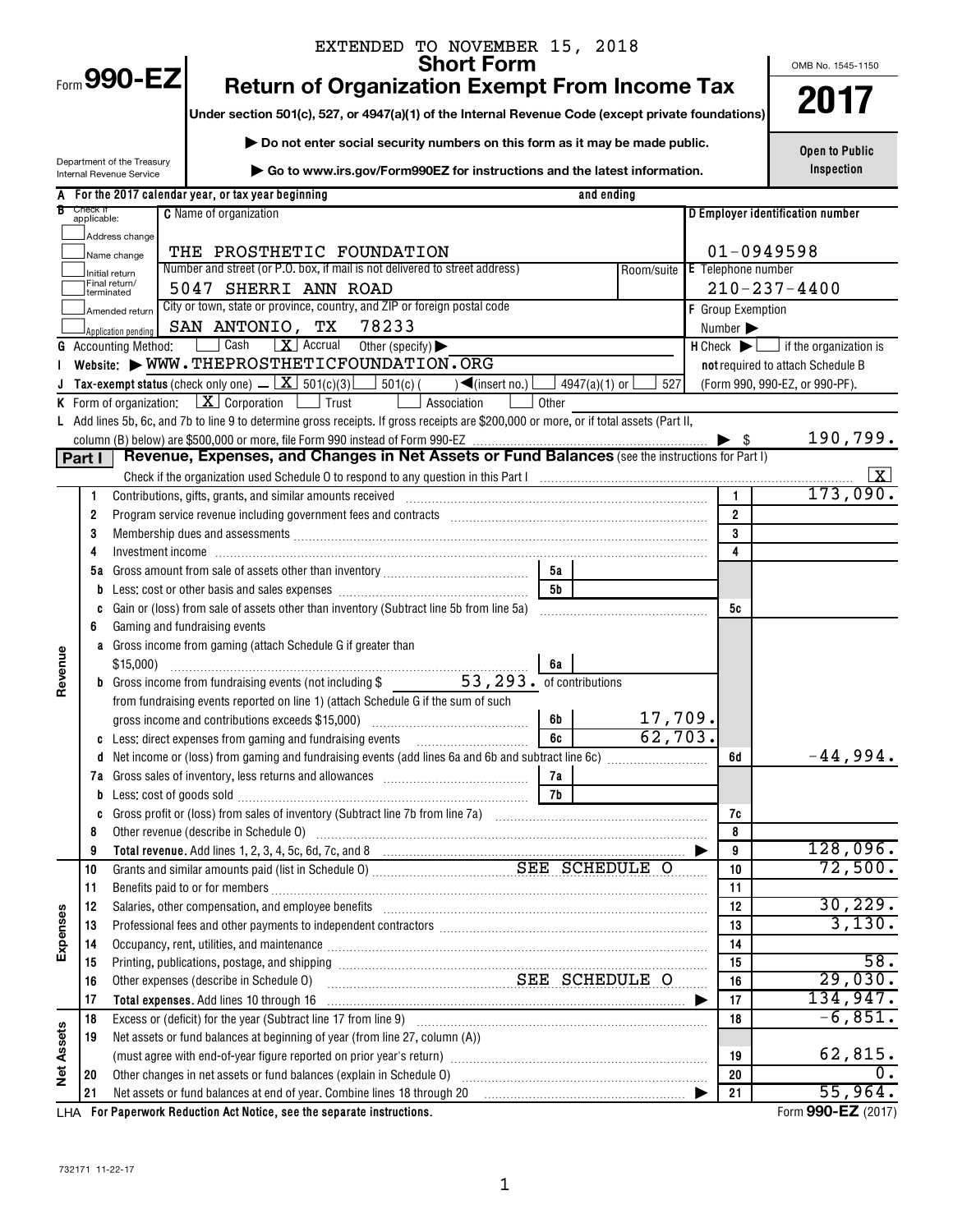|    | $01 - 0949598$<br>THE PROSTHETIC FOUNDATION<br>Page 2<br>Form 990-EZ (2017)                                                                                                                                                         |                     |                                       |            |                                                      |                 |                             |  |
|----|-------------------------------------------------------------------------------------------------------------------------------------------------------------------------------------------------------------------------------------|---------------------|---------------------------------------|------------|------------------------------------------------------|-----------------|-----------------------------|--|
|    | <b>Balance Sheets (see the instructions for Part II)</b><br>Part II                                                                                                                                                                 |                     |                                       |            |                                                      |                 |                             |  |
|    | Check if the organization used Schedule O to respond to any question in this Part II                                                                                                                                                |                     |                                       |            |                                                      |                 | $\mathbf{X}$                |  |
|    |                                                                                                                                                                                                                                     |                     | (A) Beginning of year                 |            |                                                      | (B) End of year |                             |  |
| 22 | Cash, savings, and investments [11, 12] and the contract of the cash, savings, and investments [11, 12] and the cash of the cash of the cash of the cash of the cash of the cash of the cash of the cash of the cash of the ca      |                     | 48,059.                               | 22         |                                                      | 95,227.         |                             |  |
| 23 |                                                                                                                                                                                                                                     |                     |                                       | 23         |                                                      |                 |                             |  |
| 24 | Other assets (describe in Schedule 0) ________ SEE __ SCHEDULE __ O                                                                                                                                                                 |                     | 61, 250.                              | 24         |                                                      |                 | 0.                          |  |
| 25 | Total assets <b>communications</b> and all the contract of the contract of the contract of the contract of the contract of the contract of the contract of the contract of the contract of the contract of the contract of the cont |                     | 109,309.                              | 25         |                                                      | 95,227.         |                             |  |
| 26 | Total liabilities (describe in Schedule 0) SEE SCHEDULE O                                                                                                                                                                           |                     | 46,494.                               | 26         |                                                      | 39, 263.        |                             |  |
| 27 | Net assets or fund balances (line 27 of column (B) must agree with line 21)                                                                                                                                                         |                     | 62,815.                               | 27         |                                                      | 55,964.         |                             |  |
|    | Part III Statement of Program Service Accomplishments (see the instructions for Part III)                                                                                                                                           |                     |                                       |            |                                                      | <b>Expenses</b> |                             |  |
|    | Check if the organization used Schedule O to respond to any question in this Part III                                                                                                                                               |                     |                                       | $\sqrt{X}$ | (Required for section<br>$501(c)(3)$ and $501(c)(4)$ |                 |                             |  |
|    | What is the organization's primary exempt purpose? $\overline{\text{SEE}}$ SCHEDULE O                                                                                                                                               |                     |                                       |            |                                                      |                 | organizations; optional for |  |
|    | Describe the organization's program service accomplishments for each of its three largest program services, as measured by expenses. In a clear and concise                                                                         |                     |                                       |            | others.)                                             |                 |                             |  |
|    | manner, describe the services provided, the number of persons benefited, and other relevant information for each program title.                                                                                                     |                     |                                       |            |                                                      |                 |                             |  |
| 28 | THE ORGANIZATION PROVIDED ASSISTANCE TO UNDER-SERVED                                                                                                                                                                                |                     |                                       |            |                                                      |                 |                             |  |
|    | AMPUTEES PRIMARILY BY PROVIDING QUALITY PROSTHETICS,                                                                                                                                                                                |                     |                                       |            |                                                      |                 |                             |  |
|    | COMPREHENSIVE AFTERCARE AND PUBLIC AWARENESS.                                                                                                                                                                                       |                     |                                       |            |                                                      |                 |                             |  |
|    | (Grants \$                                                                                                                                                                                                                          |                     |                                       |            | 128al                                                | 72,500.         |                             |  |
| 29 |                                                                                                                                                                                                                                     |                     |                                       |            |                                                      |                 |                             |  |
|    |                                                                                                                                                                                                                                     |                     |                                       |            |                                                      |                 |                             |  |
|    |                                                                                                                                                                                                                                     |                     |                                       |            |                                                      |                 |                             |  |
|    | (Grants \$                                                                                                                                                                                                                          |                     |                                       |            | 29a                                                  |                 |                             |  |
| 30 |                                                                                                                                                                                                                                     |                     |                                       |            |                                                      |                 |                             |  |
|    |                                                                                                                                                                                                                                     |                     |                                       |            |                                                      |                 |                             |  |
|    |                                                                                                                                                                                                                                     |                     |                                       |            |                                                      |                 |                             |  |
|    | (Grants \$                                                                                                                                                                                                                          |                     |                                       |            | 30a                                                  |                 |                             |  |
|    |                                                                                                                                                                                                                                     |                     |                                       |            |                                                      |                 |                             |  |
|    | (Grants \$                                                                                                                                                                                                                          |                     |                                       |            | 31a                                                  |                 |                             |  |
|    | 32 Total program service expenses (add lines 28a through 31a)                                                                                                                                                                       |                     |                                       |            | 32                                                   |                 | 72,500.                     |  |
|    | Part IV   List of Officers, Directors, Trustees, and Key Employees (list each one even if not compensated - see the instructions for Part IV)                                                                                       |                     |                                       |            |                                                      |                 |                             |  |
|    | Check if the organization used Schedule O to respond to any question in this Part IV                                                                                                                                                |                     |                                       |            |                                                      |                 |                             |  |
|    |                                                                                                                                                                                                                                     | (b) Average hours   | (C) Reportable                        |            | $(\mathsf{d})$ Health benefits,                      | (e) Estimated   |                             |  |
|    | (a) Name and title                                                                                                                                                                                                                  | per week devoted to | compensation (Forms<br>W-2/1099-MISC) |            | contributions to<br>employee benefit                 | amount of other |                             |  |
|    |                                                                                                                                                                                                                                     | position            | (if not paid, enter -0-)              |            | plans, and deferred<br>compensation                  | compensation    |                             |  |
|    | DEMETRIOS MACRIS, M.D.                                                                                                                                                                                                              |                     |                                       |            |                                                      |                 |                             |  |
|    | PRESIDENT, DIRECTOR                                                                                                                                                                                                                 | 1.00                | 0.                                    |            | 0.                                                   |                 | $0$ .                       |  |
|    | DANIEL TAMEZ, M.D.                                                                                                                                                                                                                  |                     |                                       |            |                                                      |                 |                             |  |
|    | VICE PRESIDENT, DIRECTOR                                                                                                                                                                                                            | 1.00                | $0$ .                                 |            | 0.                                                   |                 | 0.                          |  |
|    | WILLIAM ENGLISH, M.D.                                                                                                                                                                                                               |                     |                                       |            |                                                      |                 |                             |  |
|    | <b>TREASURER</b>                                                                                                                                                                                                                    | 0.00                | $\mathbf 0$ .                         |            | $\mathbf 0$ .                                        |                 | 0.                          |  |
|    | PHYLLIS DAVENPORT                                                                                                                                                                                                                   |                     |                                       |            |                                                      |                 |                             |  |
|    | <b>SECRETARY</b>                                                                                                                                                                                                                    | 12.00               | $\mathbf 0$ .                         |            | 0.                                                   |                 | $\boldsymbol{0}$ .          |  |
|    | <b>BRANDI VITIER</b>                                                                                                                                                                                                                |                     |                                       |            |                                                      |                 |                             |  |
|    | <b>DIRECTOR</b>                                                                                                                                                                                                                     | 1.00                | $\mathbf 0$ .                         |            | $\mathbf 0$ .                                        |                 | $\boldsymbol{0}$ .          |  |
|    | FRANK KUWAMURA, M.D.                                                                                                                                                                                                                |                     |                                       |            |                                                      |                 |                             |  |
|    | <b>DIRECTOR</b>                                                                                                                                                                                                                     | 0.70                | $\mathbf 0$ .                         |            | $\mathbf 0$ .                                        |                 | $\boldsymbol{0}$ .          |  |
|    | <b>HENRY CISNEROS</b>                                                                                                                                                                                                               |                     |                                       |            |                                                      |                 |                             |  |
|    | <b>DIRECTOR</b>                                                                                                                                                                                                                     | 0.00                | $0$ .                                 |            | $\mathbf 0$ .                                        |                 | $\boldsymbol{0}$ .          |  |
|    | MARK WENGROVITZ, M.D.                                                                                                                                                                                                               |                     |                                       |            |                                                      |                 |                             |  |
|    | <b>DIRECTOR</b>                                                                                                                                                                                                                     | 1.00                | $\mathbf 0$ .                         |            | 0.                                                   |                 | $\boldsymbol{0}$ .          |  |
|    | BRETT ROWE                                                                                                                                                                                                                          |                     |                                       |            |                                                      |                 |                             |  |
|    | <b>DIRECTOR</b>                                                                                                                                                                                                                     | 1.00                | 0.                                    |            | $\mathbf 0$ .                                        |                 | $\boldsymbol{0}$ .          |  |
|    | ELIZABETH LUTZ                                                                                                                                                                                                                      |                     |                                       |            |                                                      |                 |                             |  |
|    | <b>DIRECTOR</b>                                                                                                                                                                                                                     | 0.70                | 0.                                    |            | 0.                                                   |                 |                             |  |
|    |                                                                                                                                                                                                                                     |                     |                                       |            |                                                      |                 | $\boldsymbol{0}$ .          |  |
|    | REBECCA MARTINEZ                                                                                                                                                                                                                    |                     |                                       |            |                                                      |                 |                             |  |
|    | KEY EMPLOYEE                                                                                                                                                                                                                        | 8.00                | 8,462.                                |            | $\mathbf 0$ .                                        |                 | 0.                          |  |
|    | <b>JAVI FUENTES</b>                                                                                                                                                                                                                 |                     |                                       |            |                                                      |                 |                             |  |
|    | KEY EMPLOYEE                                                                                                                                                                                                                        | 20.60               | 21,767.                               |            | $\mathbf 0$ .                                        |                 | 0.                          |  |

Form (2017) **990-EZ**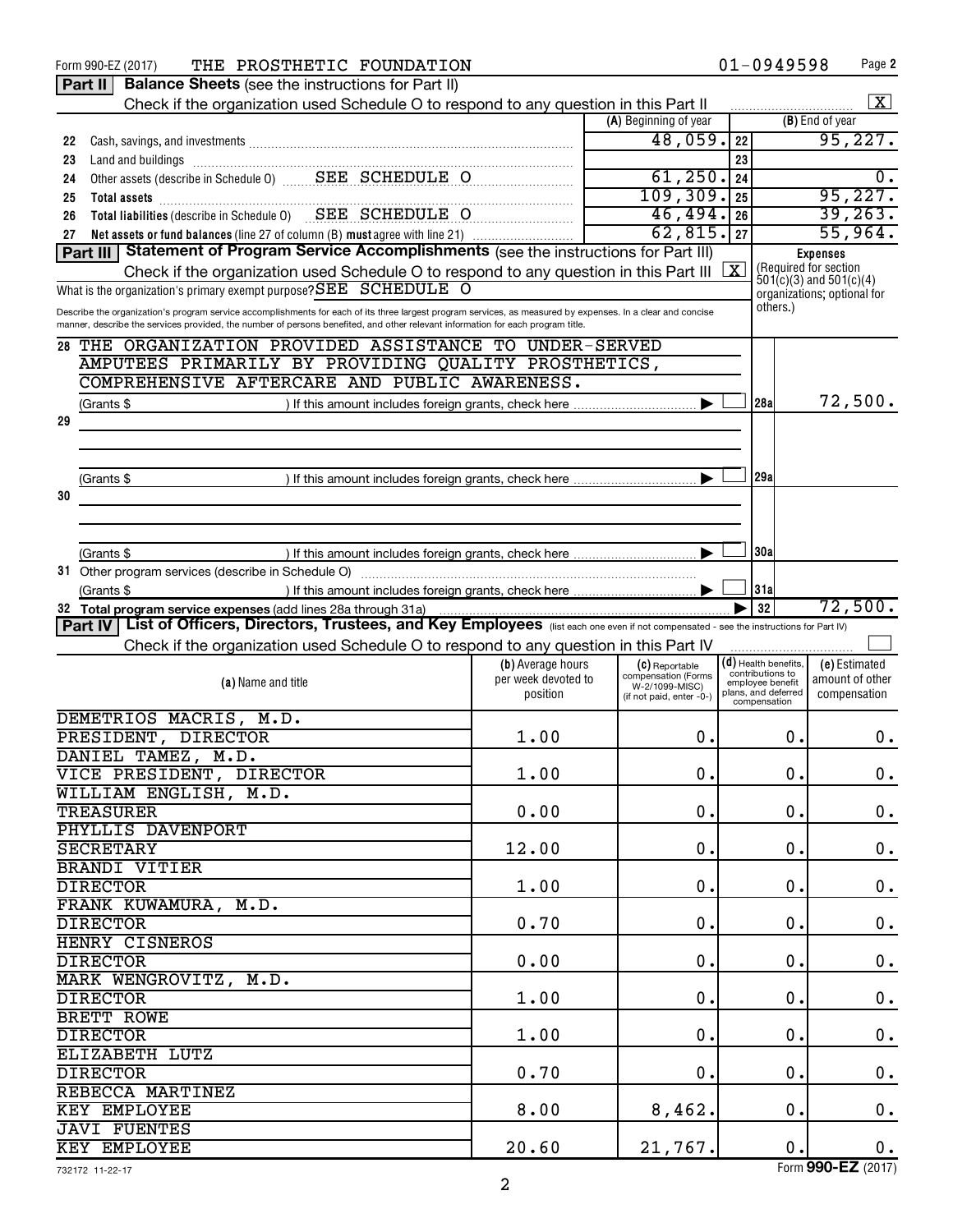|    | Other Information (Note the Schedule A and personal benefit contract statement requirements in the<br>Part V<br>instructions for Part V.) Check if the organization used Sch. O to respond to any question in this Part V |                        |        |                         |
|----|---------------------------------------------------------------------------------------------------------------------------------------------------------------------------------------------------------------------------|------------------------|--------|-------------------------|
|    |                                                                                                                                                                                                                           |                        |        | $\mathbf{X}$<br>Yes No  |
| 33 | Did the organization engage in any significant activity not previously reported to the IRS? If "Yes," provide a detailed description of each                                                                              |                        |        |                         |
|    | activity in Schedule O                                                                                                                                                                                                    | 33                     |        | X                       |
| 34 | Were any significant changes made to the organizing or governing documents? If "Yes," attach a conformed copy of the amended                                                                                              |                        |        |                         |
|    | documents if they reflect a change to the organization's name. Otherwise, explain the change on Schedule O (see instructions)                                                                                             | 34                     |        | X                       |
|    | 35a Did the organization have unrelated business gross income of \$1,000 or more during the year from business activities (such as those reported                                                                         |                        |        | X                       |
|    | on lines 2, 6a, and 7a, among others)?                                                                                                                                                                                    | 35а<br>35 <sub>b</sub> | N/R    |                         |
|    | c Was the organization a section 501(c)(4), 501(c)(5), or 501(c)(6) organization subject to section 6033(e) notice, reporting, and proxy tax                                                                              |                        |        |                         |
|    |                                                                                                                                                                                                                           | 35c                    |        | X                       |
| 36 | Did the organization undergo a liquidation, dissolution, termination, or significant disposition of net assets during the year? If "Yes,"                                                                                 |                        |        |                         |
|    |                                                                                                                                                                                                                           | 36                     |        | X                       |
|    | 0.<br>37a Enter amount of political expenditures, direct or indirect, as described in the instructions [100, 100] [37a ]                                                                                                  |                        |        |                         |
|    |                                                                                                                                                                                                                           | 37 <sub>b</sub>        |        | X                       |
|    | 38a Did the organization borrow from, or make any loans to, any officer, director, trustee, or key employee or were any such loans made                                                                                   |                        |        | X                       |
|    | 38 <sub>b</sub><br>N/A                                                                                                                                                                                                    | 38a                    |        |                         |
| 39 | Section 501(c)(7) organizations. Enter:                                                                                                                                                                                   |                        |        |                         |
|    | N/A<br>39a                                                                                                                                                                                                                |                        |        |                         |
|    | $\overline{N/A}$<br>39b                                                                                                                                                                                                   |                        |        |                         |
|    | 40a Section 501(c)(3) organizations. Enter amount of tax imposed on the organization during the year under:                                                                                                               |                        |        |                         |
|    | $0 \cdot$ ; section 4912 $\triangleright$ 0 $\cdot$ ; section 4955 $\triangleright$<br>0.<br>section $4911$                                                                                                               |                        |        |                         |
|    | <b>b</b> Section $501(c)(3)$ , $501(c)(4)$ , and $501(c)(29)$ organizations. Did the organization engage in any section 4958 excess benefit                                                                               |                        |        |                         |
|    | transaction during the year, or did it engage in an excess benefit transaction in a prior year that has not been reported on any                                                                                          |                        |        |                         |
|    |                                                                                                                                                                                                                           | 40b                    |        | х                       |
|    | <b>c</b> Section 501(c)(3), 501(c)(4), and 501(c)(29) organizations. Enter amount of tax imposed on<br>0.<br>organization managers or disqualified persons during the year under sections 4912, 4955, and 4958            |                        |        |                         |
|    | d Section 501(c)(3), 501(c)(4), and 501(c)(29) organizations. Enter amount of tax on line 40c reimbursed                                                                                                                  |                        |        |                         |
|    | 0.<br>by the organization                                                                                                                                                                                                 |                        |        |                         |
|    | e All organizations. At any time during the tax year, was the organization a party to a prohibited tax shelter                                                                                                            |                        |        |                         |
|    | transaction? If "Yes," complete Form 8886-T                                                                                                                                                                               | 40e                    |        | x                       |
| 41 | List the states with which a copy of this return is filed $\triangleright$ $\text{NONE}$                                                                                                                                  |                        |        |                         |
|    | Telephone no. $\triangleright$ 210 - 237 - 4462<br>42a The organization's books are in care of $\triangleright$ SHARON LUBIANSKI                                                                                          |                        |        |                         |
|    | $ZIP + 4$ 28233<br>Located at $\triangleright$ 5047 SHERRI ANN RD, SAN ANTONIO,<br>T X<br><b>b</b> At any time during the calendar year, did the organization have an interest in or a signature or other authority       |                        |        |                         |
|    | over a financial account in a foreign country (such as a bank account, securities account, or other financial                                                                                                             |                        | Yes No |                         |
|    | account)?                                                                                                                                                                                                                 | 42b                    |        | $\overline{\texttt{x}}$ |
|    | If "Yes," enter the name of the foreign country: $\blacktriangleright$                                                                                                                                                    |                        |        |                         |
|    | See the instructions for exceptions and filing requirements for FinCEN Form 114, Report of Foreign Bank and Financial Accounts (FBAR).                                                                                    |                        |        |                         |
|    |                                                                                                                                                                                                                           | 42c                    |        | х                       |
|    | If "Yes," enter the name of the foreign country: $\blacktriangleright$                                                                                                                                                    |                        |        |                         |
| 43 |                                                                                                                                                                                                                           |                        |        |                         |
|    |                                                                                                                                                                                                                           | N/A                    |        |                         |
|    |                                                                                                                                                                                                                           |                        | Yes    | No                      |
|    | 44a Did the organization maintain any donor advised funds during the year? If "Yes," Form 990 must be completed instead of                                                                                                |                        |        |                         |
|    | Form 990-EZ                                                                                                                                                                                                               | 44a                    |        | X                       |
|    | b Did the organization operate one or more hospital facilities during the year? If "Yes," Form 990 must be completed instead                                                                                              |                        |        |                         |
|    |                                                                                                                                                                                                                           | 44b                    |        | X                       |
|    |                                                                                                                                                                                                                           | 44c                    |        | $\overline{\texttt{x}}$ |
|    | d If "Yes" to line 44c, has the organization filed a Form 720 to report these payments? If "No," provide an explanation                                                                                                   |                        |        |                         |
|    | in Schedule O                                                                                                                                                                                                             | 44d                    |        |                         |
|    |                                                                                                                                                                                                                           | 45a                    |        | $\overline{\mathbf{X}}$ |
|    | <b>b</b> Did the organization receive any payment from or engage in any transaction with a controlled entity within the meaning of section                                                                                | 45b                    |        |                         |
|    |                                                                                                                                                                                                                           |                        |        |                         |

Form 990-EZ (2017) THE PROSTHETIC FOUNDATION  $01-0949598$  age

 **990-EZ** Form (2017)

**Page 3**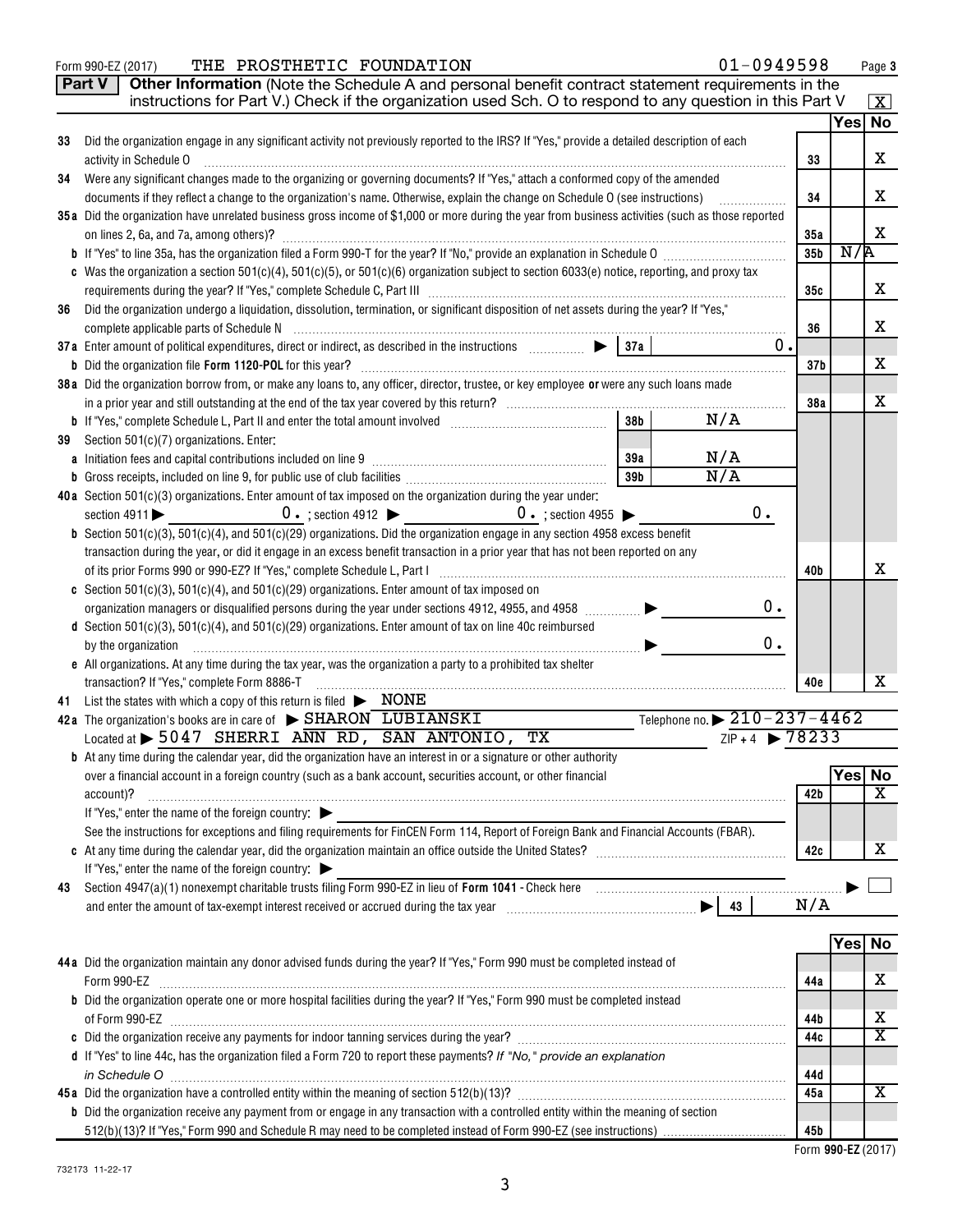| Form 990-EZ (2017)                   | THE PROSTHETIC FOUNDATION                                                                                                                                                  |                      |                     |            |                                       | $01 - 0949598$                       |                                              |                 | Page 4                  |
|--------------------------------------|----------------------------------------------------------------------------------------------------------------------------------------------------------------------------|----------------------|---------------------|------------|---------------------------------------|--------------------------------------|----------------------------------------------|-----------------|-------------------------|
|                                      |                                                                                                                                                                            |                      |                     |            |                                       |                                      |                                              | Yes No          |                         |
| 46                                   | Did the organization engage, directly or indirectly, in political campaign activities on behalf of or in opposition to candidates for public office?                       |                      |                     |            |                                       |                                      |                                              |                 |                         |
|                                      |                                                                                                                                                                            |                      |                     |            |                                       |                                      | 46                                           |                 | X                       |
| Part VI                              | Section 501(c)(3) organizations only                                                                                                                                       |                      |                     |            |                                       |                                      |                                              |                 |                         |
|                                      | All section 501(c)(3) organizations must answer questions 47-49b and 52, and complete the tables for lines 50 and 51.                                                      |                      |                     |            |                                       |                                      |                                              |                 |                         |
|                                      |                                                                                                                                                                            |                      |                     |            |                                       |                                      |                                              |                 |                         |
|                                      |                                                                                                                                                                            |                      |                     |            |                                       |                                      |                                              | Yesl            | No                      |
| 47                                   | Did the organization engage in lobbying activities or have a section 501(h) election in effect during the tax year? If "Yes," complete Sch. C, Part II                     |                      |                     |            |                                       |                                      | 47                                           |                 | $\overline{\mathbf{X}}$ |
| 48                                   |                                                                                                                                                                            |                      |                     |            |                                       |                                      | 48                                           |                 | $\overline{\mathbf{X}}$ |
|                                      |                                                                                                                                                                            |                      |                     |            |                                       |                                      | 49a                                          |                 | $\overline{\mathbf{X}}$ |
|                                      |                                                                                                                                                                            |                      |                     |            |                                       |                                      | 49b                                          |                 |                         |
| 50                                   | Complete this table for the organization's five highest compensated employees (other than officers, directors, trustees, and key employees) who each received more         |                      |                     |            |                                       |                                      |                                              |                 |                         |
|                                      | than \$100,000 of compensation from the organization. If there is none, enter "None."                                                                                      |                      |                     |            |                                       |                                      |                                              |                 |                         |
|                                      | (a) Name and title of each employee                                                                                                                                        |                      | (b) Average hours   |            | (C) Reportable                        | $(d)$ Health benefits,               |                                              | (e) Estimated   |                         |
|                                      |                                                                                                                                                                            |                      | per week devoted to |            | compensation (Forms<br>W-2/1099-MISC) | contributions to<br>employee benefit |                                              | amount of other |                         |
|                                      | <b>NONE</b>                                                                                                                                                                |                      | position            |            |                                       | plans, and deferred<br>compensation  |                                              | compensation    |                         |
|                                      |                                                                                                                                                                            |                      |                     |            |                                       |                                      |                                              |                 |                         |
|                                      |                                                                                                                                                                            |                      |                     |            |                                       |                                      |                                              |                 |                         |
|                                      |                                                                                                                                                                            |                      |                     |            |                                       |                                      |                                              |                 |                         |
|                                      |                                                                                                                                                                            |                      |                     |            |                                       |                                      |                                              |                 |                         |
|                                      |                                                                                                                                                                            |                      |                     |            |                                       |                                      |                                              |                 |                         |
|                                      |                                                                                                                                                                            |                      |                     |            |                                       |                                      |                                              |                 |                         |
|                                      |                                                                                                                                                                            |                      |                     |            |                                       |                                      |                                              |                 |                         |
|                                      |                                                                                                                                                                            |                      |                     |            |                                       |                                      |                                              |                 |                         |
|                                      |                                                                                                                                                                            |                      |                     |            |                                       |                                      |                                              |                 |                         |
|                                      |                                                                                                                                                                            |                      |                     |            |                                       |                                      |                                              |                 |                         |
|                                      | f Total number of other employees paid over \$100,000                                                                                                                      |                      |                     |            |                                       |                                      |                                              |                 |                         |
| 51                                   | Complete this table for the organization's five highest compensated independent contractors who each received more than \$100,000 of compensation from the                 |                      |                     |            |                                       |                                      |                                              |                 |                         |
|                                      | NONE<br>organization. If there is none, enter "None."                                                                                                                      |                      |                     |            |                                       |                                      |                                              |                 |                         |
|                                      | (a) Name and business address of each independent contractor                                                                                                               |                      |                     |            | (b) Type of service                   |                                      | (c) Compensation                             |                 |                         |
|                                      |                                                                                                                                                                            |                      |                     |            |                                       |                                      |                                              |                 |                         |
|                                      |                                                                                                                                                                            |                      |                     |            |                                       |                                      |                                              |                 |                         |
|                                      |                                                                                                                                                                            |                      |                     |            |                                       |                                      |                                              |                 |                         |
|                                      |                                                                                                                                                                            |                      |                     |            |                                       |                                      |                                              |                 |                         |
|                                      |                                                                                                                                                                            |                      |                     |            |                                       |                                      |                                              |                 |                         |
|                                      |                                                                                                                                                                            |                      |                     |            |                                       |                                      |                                              |                 |                         |
|                                      |                                                                                                                                                                            |                      |                     |            |                                       |                                      |                                              |                 |                         |
|                                      |                                                                                                                                                                            |                      |                     |            |                                       |                                      |                                              |                 |                         |
|                                      |                                                                                                                                                                            |                      |                     |            |                                       |                                      |                                              |                 |                         |
|                                      |                                                                                                                                                                            |                      |                     |            |                                       |                                      |                                              |                 |                         |
|                                      | d Total number of other independent contractors each receiving over \$100,000                                                                                              |                      |                     |            |                                       |                                      |                                              |                 |                         |
| 52                                   | Did the organization complete Schedule A? Note: All section 501(c)(3) organizations must attach a                                                                          |                      |                     |            |                                       |                                      |                                              |                 |                         |
|                                      | completed Schedule A                                                                                                                                                       |                      |                     |            |                                       |                                      | $\blacktriangleright$ $\boxed{\text{X}}$ Yes |                 | No                      |
|                                      | Under penalties of perjury, I declare that I have examined this return, including accompanying schedules and statements, and to the best of my knowledge and belief, it is |                      |                     |            |                                       |                                      |                                              |                 |                         |
|                                      | true, correct, and complete. Declaration of preparer (other than officer) is based on all information of which preparer has any knowledge.                                 |                      |                     |            |                                       |                                      |                                              |                 |                         |
|                                      |                                                                                                                                                                            |                      |                     |            |                                       |                                      |                                              |                 |                         |
| Signature of officer<br>Date<br>Sign |                                                                                                                                                                            |                      |                     |            |                                       |                                      |                                              |                 |                         |
| <b>Here</b>                          | PHYLLIS DAVENPORT, SECRETARY                                                                                                                                               |                      |                     |            |                                       |                                      |                                              |                 |                         |
|                                      | Type or print name and title                                                                                                                                               |                      |                     |            |                                       |                                      |                                              |                 |                         |
|                                      | Print/Type preparer's name                                                                                                                                                 | Preparer's signature |                     | Date       | Check                                 | <b>PTIN</b><br>۱t                    |                                              |                 |                         |
| Paid                                 |                                                                                                                                                                            |                      |                     |            | self-employed                         |                                      |                                              |                 |                         |
| <b>Preparer</b>                      | ERIC TEACHOUT CPA                                                                                                                                                          |                      | em hou-             | 11/13/2018 |                                       | P01336078                            |                                              |                 |                         |
| <b>Use Only</b>                      | Firm's name CALVETTI FERGUSON                                                                                                                                              |                      |                     |            | Firm's EIN                            | $\blacktriangleright$ 13-4255527     |                                              |                 |                         |
|                                      | Firm's address > 250 W. NOTTINGHAM DRIVE                                                                                                                                   |                      | SUITE               | 100        | Phone no.                             | $210 - 536 - 3200$                   |                                              |                 |                         |
|                                      | SAN ANTONIO, TX 78209                                                                                                                                                      |                      |                     |            |                                       |                                      |                                              |                 |                         |
|                                      | May the IRS discuss this return with the preparer shown above? See instructions                                                                                            |                      |                     |            |                                       | ▶                                    | $X$ Yes                                      |                 | No                      |
|                                      |                                                                                                                                                                            |                      |                     |            |                                       |                                      |                                              |                 |                         |

**<sup>990-</sup>EZ**  Form (2017)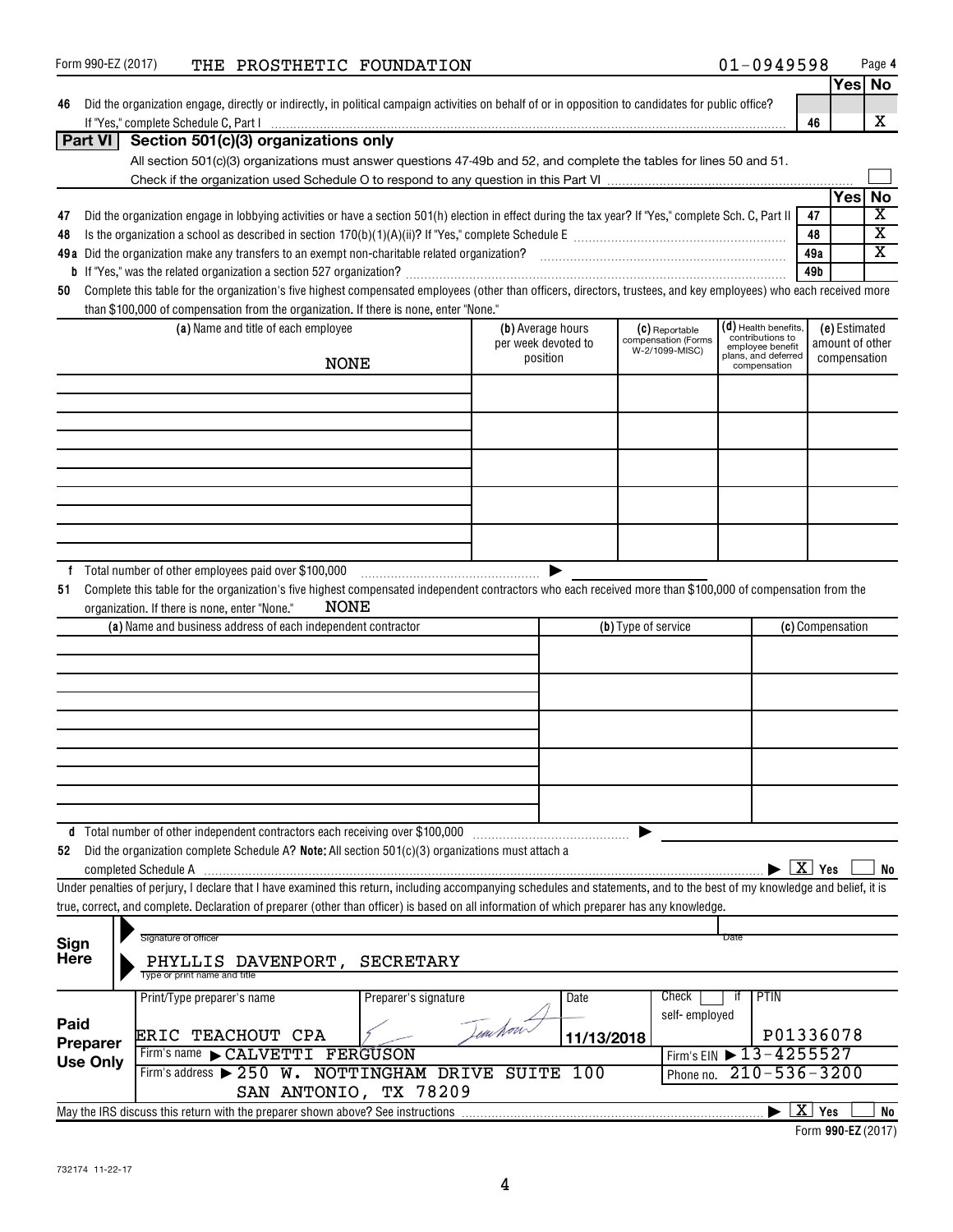**SCHEDULE A**

Department of the Treasury Internal Revenue Service

# Form 990 or 990-EZ)<br>
Complete if the organization is a section 501(c)(3) organization or a section<br> **Public Charity Status and Public Support**

**4947(a)(1) nonexempt charitable trust.**

**| Attach to Form 990 or Form 990-EZ.** 

| <b>Open to Public</b><br>Inspection |  |  |  |  |  |  |
|-------------------------------------|--|--|--|--|--|--|
| er identification numbe             |  |  |  |  |  |  |

OMB No. 1545-0047

| internal Revenue Service<br><b>Inspection</b><br>$\blacktriangleright$ Go to www.irs.gov/Form990 for instructions and the latest information. |                                                                                                                  |  |                          |  |                                                                        |                                                                                                                                               |                                                                |    |                            |  |                                                         |
|-----------------------------------------------------------------------------------------------------------------------------------------------|------------------------------------------------------------------------------------------------------------------|--|--------------------------|--|------------------------------------------------------------------------|-----------------------------------------------------------------------------------------------------------------------------------------------|----------------------------------------------------------------|----|----------------------------|--|---------------------------------------------------------|
|                                                                                                                                               |                                                                                                                  |  | Name of the organization |  |                                                                        | THE PROSTHETIC FOUNDATION                                                                                                                     |                                                                |    |                            |  | <b>Employer identification number</b><br>$01 - 0949598$ |
|                                                                                                                                               | Reason for Public Charity Status (All organizations must complete this part.) See instructions.<br><b>Part I</b> |  |                          |  |                                                                        |                                                                                                                                               |                                                                |    |                            |  |                                                         |
|                                                                                                                                               |                                                                                                                  |  |                          |  |                                                                        | The organization is not a private foundation because it is: (For lines 1 through 12, check only one box.)                                     |                                                                |    |                            |  |                                                         |
| 1                                                                                                                                             |                                                                                                                  |  |                          |  |                                                                        | A church, convention of churches, or association of churches described in section 170(b)(1)(A)(i).                                            |                                                                |    |                            |  |                                                         |
| 2                                                                                                                                             |                                                                                                                  |  |                          |  |                                                                        | A school described in section 170(b)(1)(A)(ii). (Attach Schedule E (Form 990 or 990-EZ).)                                                     |                                                                |    |                            |  |                                                         |
| 3                                                                                                                                             |                                                                                                                  |  |                          |  |                                                                        | A hospital or a cooperative hospital service organization described in section 170(b)(1)(A)(iii).                                             |                                                                |    |                            |  |                                                         |
| 4                                                                                                                                             |                                                                                                                  |  |                          |  |                                                                        | A medical research organization operated in conjunction with a hospital described in section 170(b)(1)(A)(iii). Enter the hospital's name,    |                                                                |    |                            |  |                                                         |
|                                                                                                                                               |                                                                                                                  |  | city, and state:         |  |                                                                        |                                                                                                                                               |                                                                |    |                            |  |                                                         |
|                                                                                                                                               |                                                                                                                  |  |                          |  |                                                                        | An organization operated for the benefit of a college or university owned or operated by a governmental unit described in                     |                                                                |    |                            |  |                                                         |
| 5                                                                                                                                             |                                                                                                                  |  |                          |  |                                                                        |                                                                                                                                               |                                                                |    |                            |  |                                                         |
|                                                                                                                                               |                                                                                                                  |  |                          |  | section 170(b)(1)(A)(iv). (Complete Part II.)                          |                                                                                                                                               |                                                                |    |                            |  |                                                         |
| 6                                                                                                                                             |                                                                                                                  |  |                          |  |                                                                        | A federal, state, or local government or governmental unit described in section 170(b)(1)(A)(v).                                              |                                                                |    |                            |  |                                                         |
| $\overline{7}$                                                                                                                                | $\lfloor x \rfloor$                                                                                              |  |                          |  |                                                                        | An organization that normally receives a substantial part of its support from a governmental unit or from the general public described in     |                                                                |    |                            |  |                                                         |
|                                                                                                                                               |                                                                                                                  |  |                          |  | section 170(b)(1)(A)(vi). (Complete Part II.)                          |                                                                                                                                               |                                                                |    |                            |  |                                                         |
| 8                                                                                                                                             |                                                                                                                  |  |                          |  |                                                                        | A community trust described in section 170(b)(1)(A)(vi). (Complete Part II.)                                                                  |                                                                |    |                            |  |                                                         |
| 9                                                                                                                                             |                                                                                                                  |  |                          |  |                                                                        | An agricultural research organization described in section 170(b)(1)(A)(ix) operated in conjunction with a land-grant college                 |                                                                |    |                            |  |                                                         |
|                                                                                                                                               |                                                                                                                  |  |                          |  |                                                                        | or university or a non-land-grant college of agriculture (see instructions). Enter the name, city, and state of the college or                |                                                                |    |                            |  |                                                         |
|                                                                                                                                               |                                                                                                                  |  | university:              |  |                                                                        |                                                                                                                                               |                                                                |    |                            |  |                                                         |
| 10                                                                                                                                            |                                                                                                                  |  |                          |  |                                                                        | An organization that normally receives: (1) more than 33 1/3% of its support from contributions, membership fees, and gross receipts from     |                                                                |    |                            |  |                                                         |
|                                                                                                                                               |                                                                                                                  |  |                          |  |                                                                        | activities related to its exempt functions - subject to certain exceptions, and (2) no more than 33 1/3% of its support from gross investment |                                                                |    |                            |  |                                                         |
|                                                                                                                                               |                                                                                                                  |  |                          |  |                                                                        | income and unrelated business taxable income (less section 511 tax) from businesses acquired by the organization after June 30, 1975.         |                                                                |    |                            |  |                                                         |
|                                                                                                                                               |                                                                                                                  |  |                          |  | See section 509(a)(2). (Complete Part III.)                            |                                                                                                                                               |                                                                |    |                            |  |                                                         |
| 11                                                                                                                                            |                                                                                                                  |  |                          |  |                                                                        | An organization organized and operated exclusively to test for public safety. See section 509(a)(4).                                          |                                                                |    |                            |  |                                                         |
| 12                                                                                                                                            |                                                                                                                  |  |                          |  |                                                                        | An organization organized and operated exclusively for the benefit of, to perform the functions of, or to carry out the purposes of one or    |                                                                |    |                            |  |                                                         |
|                                                                                                                                               |                                                                                                                  |  |                          |  |                                                                        | more publicly supported organizations described in section 509(a)(1) or section 509(a)(2). See section 509(a)(3). Check the box in            |                                                                |    |                            |  |                                                         |
|                                                                                                                                               |                                                                                                                  |  |                          |  |                                                                        | lines 12a through 12d that describes the type of supporting organization and complete lines 12e, 12f, and 12g.                                |                                                                |    |                            |  |                                                         |
| а                                                                                                                                             |                                                                                                                  |  |                          |  |                                                                        | Type I. A supporting organization operated, supervised, or controlled by its supported organization(s), typically by giving                   |                                                                |    |                            |  |                                                         |
|                                                                                                                                               |                                                                                                                  |  |                          |  |                                                                        | the supported organization(s) the power to regularly appoint or elect a majority of the directors or trustees of the supporting               |                                                                |    |                            |  |                                                         |
|                                                                                                                                               |                                                                                                                  |  |                          |  | organization. You must complete Part IV, Sections A and B.             |                                                                                                                                               |                                                                |    |                            |  |                                                         |
| b                                                                                                                                             |                                                                                                                  |  |                          |  |                                                                        | Type II. A supporting organization supervised or controlled in connection with its supported organization(s), by having                       |                                                                |    |                            |  |                                                         |
|                                                                                                                                               |                                                                                                                  |  |                          |  |                                                                        | control or management of the supporting organization vested in the same persons that control or manage the supported                          |                                                                |    |                            |  |                                                         |
|                                                                                                                                               |                                                                                                                  |  |                          |  | organization(s). You must complete Part IV, Sections A and C.          |                                                                                                                                               |                                                                |    |                            |  |                                                         |
| с                                                                                                                                             |                                                                                                                  |  |                          |  |                                                                        | Type III functionally integrated. A supporting organization operated in connection with, and functionally integrated with,                    |                                                                |    |                            |  |                                                         |
|                                                                                                                                               |                                                                                                                  |  |                          |  |                                                                        | its supported organization(s) (see instructions). You must complete Part IV, Sections A, D, and E.                                            |                                                                |    |                            |  |                                                         |
| d                                                                                                                                             |                                                                                                                  |  |                          |  |                                                                        | Type III non-functionally integrated. A supporting organization operated in connection with its supported organization(s)                     |                                                                |    |                            |  |                                                         |
|                                                                                                                                               |                                                                                                                  |  |                          |  |                                                                        | that is not functionally integrated. The organization generally must satisfy a distribution requirement and an attentiveness                  |                                                                |    |                            |  |                                                         |
|                                                                                                                                               |                                                                                                                  |  |                          |  |                                                                        | requirement (see instructions). You must complete Part IV, Sections A and D, and Part V.                                                      |                                                                |    |                            |  |                                                         |
| е                                                                                                                                             |                                                                                                                  |  |                          |  |                                                                        | Check this box if the organization received a written determination from the IRS that it is a Type I, Type II, Type III                       |                                                                |    |                            |  |                                                         |
|                                                                                                                                               |                                                                                                                  |  |                          |  |                                                                        | functionally integrated, or Type III non-functionally integrated supporting organization.                                                     |                                                                |    |                            |  |                                                         |
|                                                                                                                                               |                                                                                                                  |  |                          |  |                                                                        |                                                                                                                                               |                                                                |    |                            |  |                                                         |
| g                                                                                                                                             |                                                                                                                  |  |                          |  | Provide the following information about the supported organization(s). |                                                                                                                                               |                                                                |    |                            |  |                                                         |
|                                                                                                                                               |                                                                                                                  |  | (i) Name of supported    |  | (ii) EIN                                                               | (iii) Type of organization<br>(described on lines 1-10                                                                                        | (iv) Is the organization listed<br>in your governing document? |    | (v) Amount of monetary     |  | (vi) Amount of other                                    |
|                                                                                                                                               |                                                                                                                  |  | organization             |  |                                                                        | above (see instructions))                                                                                                                     | Yes                                                            | No | support (see instructions) |  | support (see instructions)                              |
|                                                                                                                                               |                                                                                                                  |  |                          |  |                                                                        |                                                                                                                                               |                                                                |    |                            |  |                                                         |
|                                                                                                                                               |                                                                                                                  |  |                          |  |                                                                        |                                                                                                                                               |                                                                |    |                            |  |                                                         |
|                                                                                                                                               |                                                                                                                  |  |                          |  |                                                                        |                                                                                                                                               |                                                                |    |                            |  |                                                         |
|                                                                                                                                               |                                                                                                                  |  |                          |  |                                                                        |                                                                                                                                               |                                                                |    |                            |  |                                                         |
|                                                                                                                                               |                                                                                                                  |  |                          |  |                                                                        |                                                                                                                                               |                                                                |    |                            |  |                                                         |
|                                                                                                                                               |                                                                                                                  |  |                          |  |                                                                        |                                                                                                                                               |                                                                |    |                            |  |                                                         |
|                                                                                                                                               |                                                                                                                  |  |                          |  |                                                                        |                                                                                                                                               |                                                                |    |                            |  |                                                         |
|                                                                                                                                               |                                                                                                                  |  |                          |  |                                                                        |                                                                                                                                               |                                                                |    |                            |  |                                                         |
|                                                                                                                                               |                                                                                                                  |  |                          |  |                                                                        |                                                                                                                                               |                                                                |    |                            |  |                                                         |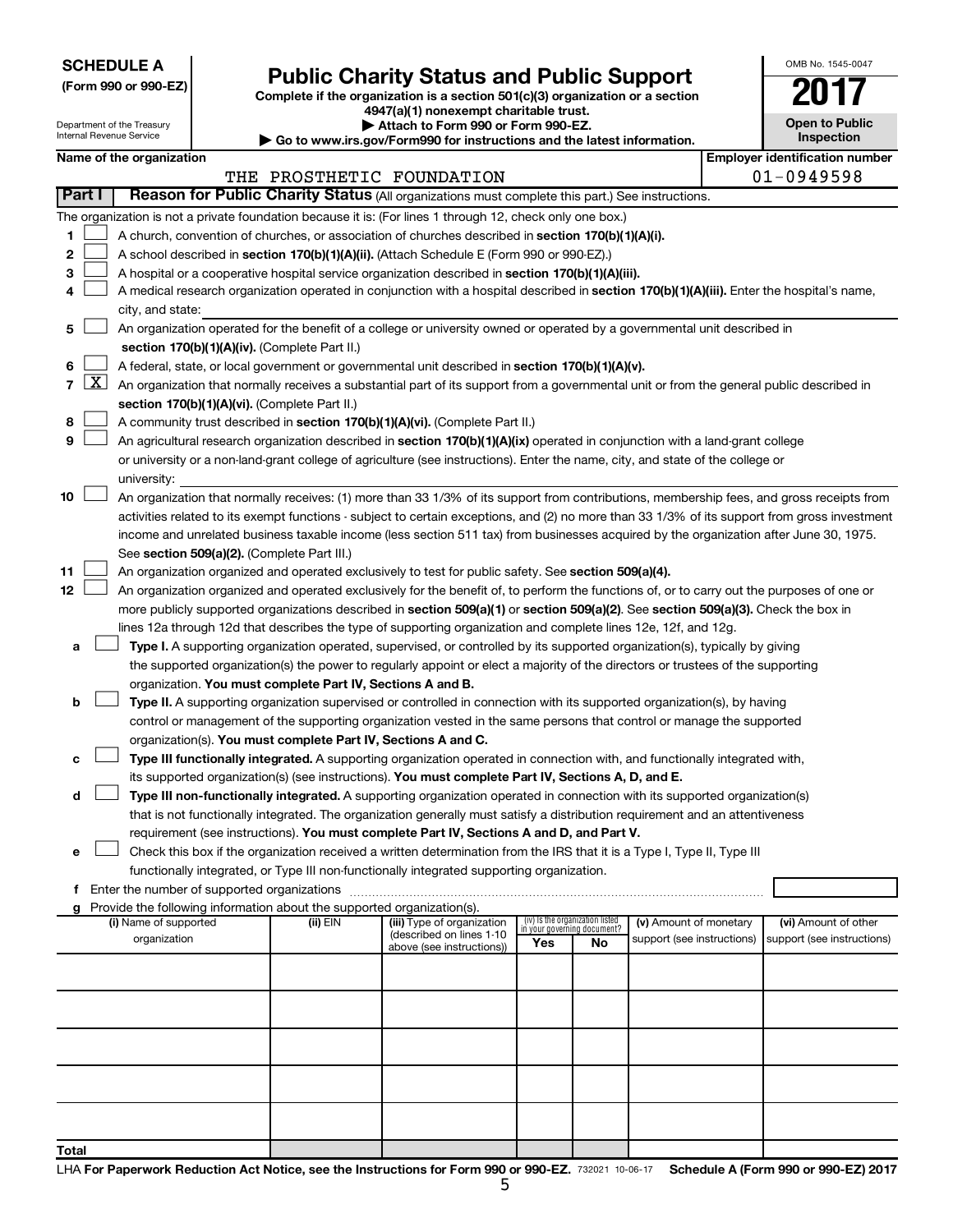### Schedule A (Form 990 or 990-EZ) 2017  $\,$  THE PROSTHETIC FOUNDATION  $\,$  01  $-$  0949598  $\,$   $_{\rm{Page}}$

01-0949598 Page 2

(Complete only if you checked the box on line 5, 7, or 8 of Part I or if the organization failed to qualify under Part III. If the organization fails to qualify under the tests listed below, please complete Part III.) **Part II Support Schedule for Organizations Described in Sections 170(b)(1)(A)(iv) and 170(b)(1)(A)(vi)**

|    | <b>Section A. Public Support</b>                                                                                                                                                                                              |          |          |            |            |          |                                       |
|----|-------------------------------------------------------------------------------------------------------------------------------------------------------------------------------------------------------------------------------|----------|----------|------------|------------|----------|---------------------------------------|
|    | Calendar year (or fiscal year beginning in)                                                                                                                                                                                   | (a) 2013 | (b) 2014 | $(c)$ 2015 | $(d)$ 2016 | (e) 2017 | (f) Total                             |
|    | 1 Gifts, grants, contributions, and                                                                                                                                                                                           |          |          |            |            |          |                                       |
|    | membership fees received. (Do not                                                                                                                                                                                             |          |          |            |            |          |                                       |
|    | include any "unusual grants.")                                                                                                                                                                                                |          | 7,280.   | 35,450.    | 112, 175.  | 173,090. | 327,995.                              |
|    | 2 Tax revenues levied for the organ-                                                                                                                                                                                          |          |          |            |            |          |                                       |
|    | ization's benefit and either paid to                                                                                                                                                                                          |          |          |            |            |          |                                       |
|    | or expended on its behalf                                                                                                                                                                                                     |          |          |            |            |          |                                       |
|    | 3 The value of services or facilities                                                                                                                                                                                         |          |          |            |            |          |                                       |
|    | furnished by a governmental unit to                                                                                                                                                                                           |          |          |            |            |          |                                       |
|    | the organization without charge                                                                                                                                                                                               |          |          |            |            |          |                                       |
|    | Total. Add lines 1 through 3                                                                                                                                                                                                  |          | 7,280.   | 35,450.    | 112, 175.  | 173,090. | 327,995.                              |
| 5. | The portion of total contributions                                                                                                                                                                                            |          |          |            |            |          |                                       |
|    | by each person (other than a                                                                                                                                                                                                  |          |          |            |            |          |                                       |
|    | governmental unit or publicly                                                                                                                                                                                                 |          |          |            |            |          |                                       |
|    | supported organization) included                                                                                                                                                                                              |          |          |            |            |          |                                       |
|    | on line 1 that exceeds 2% of the                                                                                                                                                                                              |          |          |            |            |          |                                       |
|    | amount shown on line 11,                                                                                                                                                                                                      |          |          |            |            |          |                                       |
|    | column (f)                                                                                                                                                                                                                    |          |          |            |            |          | 41,383.                               |
|    | 6 Public support. Subtract line 5 from line 4.                                                                                                                                                                                |          |          |            |            |          | 286,612.                              |
|    | <b>Section B. Total Support</b>                                                                                                                                                                                               |          |          |            |            |          |                                       |
|    | Calendar year (or fiscal year beginning in)                                                                                                                                                                                   | (a) 2013 | (b) 2014 | $(c)$ 2015 | $(d)$ 2016 | (e) 2017 |                                       |
|    | <b>7</b> Amounts from line 4                                                                                                                                                                                                  |          | 7,280.   | 35,450.    | 112,175.   | 173,090. | $\frac{f(f) \text{ Total}}{327,995.}$ |
| 8  | Gross income from interest,                                                                                                                                                                                                   |          |          |            |            |          |                                       |
|    | dividends, payments received on                                                                                                                                                                                               |          |          |            |            |          |                                       |
|    | securities loans, rents, royalties,                                                                                                                                                                                           |          |          |            |            |          |                                       |
|    | and income from similar sources                                                                                                                                                                                               |          |          |            |            |          |                                       |
| 9  | Net income from unrelated business                                                                                                                                                                                            |          |          |            |            |          |                                       |
|    | activities, whether or not the                                                                                                                                                                                                |          |          |            |            |          |                                       |
|    | business is regularly carried on                                                                                                                                                                                              |          |          |            |            |          |                                       |
|    | 10 Other income. Do not include gain                                                                                                                                                                                          |          |          |            |            |          |                                       |
|    | or loss from the sale of capital                                                                                                                                                                                              |          |          |            |            |          |                                       |
|    | assets (Explain in Part VI.)                                                                                                                                                                                                  |          |          |            |            |          |                                       |
|    | 11 Total support. Add lines 7 through 10                                                                                                                                                                                      |          |          |            |            |          | 327,995.                              |
|    | <b>12</b> Gross receipts from related activities, etc. (see instructions)                                                                                                                                                     |          |          |            |            | 12       |                                       |
|    | 13 First five years. If the Form 990 is for the organization's first, second, third, fourth, or fifth tax year as a section 501(c)(3)                                                                                         |          |          |            |            |          |                                       |
|    | organization, check this box and stop here                                                                                                                                                                                    |          |          |            |            |          |                                       |
|    | <b>Section C. Computation of Public Support Percentage</b>                                                                                                                                                                    |          |          |            |            |          |                                       |
|    |                                                                                                                                                                                                                               |          |          |            |            | 14       | 87.38<br>%                            |
|    |                                                                                                                                                                                                                               |          |          |            |            | 15       | 66.69<br>$\%$                         |
|    | 16a 33 1/3% support test - 2017. If the organization did not check the box on line 13, and line 14 is 33 1/3% or more, check this box and                                                                                     |          |          |            |            |          |                                       |
|    | stop here. The organization qualifies as a publicly supported organization                                                                                                                                                    |          |          |            |            |          | $\mathbf{X}$                          |
|    | b 33 1/3% support test - 2016. If the organization did not check a box on line 13 or 16a, and line 15 is 33 1/3% or more, check this box                                                                                      |          |          |            |            |          |                                       |
|    | and stop here. The organization qualifies as a publicly supported organization [11] manuscription manuscription manuscription manuscription manuscription manuscription and a state of the state of the state of the state of |          |          |            |            |          |                                       |
|    | 17a 10% -facts-and-circumstances test - 2017. If the organization did not check a box on line 13, 16a, or 16b, and line 14 is 10% or more,                                                                                    |          |          |            |            |          |                                       |
|    | and if the organization meets the "facts-and-circumstances" test, check this box and stop here. Explain in Part VI how the organization                                                                                       |          |          |            |            |          |                                       |
|    | meets the "facts-and-circumstances" test. The organization qualifies as a publicly supported organization <i>manumumum</i>                                                                                                    |          |          |            |            |          |                                       |
|    | <b>b 10%</b> -facts-and-circumstances test - 2016. If the organization did not check a box on line 13, 16a, 16b, or 17a, and line 15 is 10% or                                                                                |          |          |            |            |          |                                       |
|    | more, and if the organization meets the "facts-and-circumstances" test, check this box and stop here. Explain in Part VI how the                                                                                              |          |          |            |            |          |                                       |
|    | organization meets the "facts-and-circumstances" test. The organization qualifies as a publicly supported organization                                                                                                        |          |          |            |            |          |                                       |
| 18 | Private foundation. If the organization did not check a box on line 13, 16a, 16b, 17a, or 17b, check this box and see instructions                                                                                            |          |          |            |            |          |                                       |
|    |                                                                                                                                                                                                                               |          |          |            |            |          |                                       |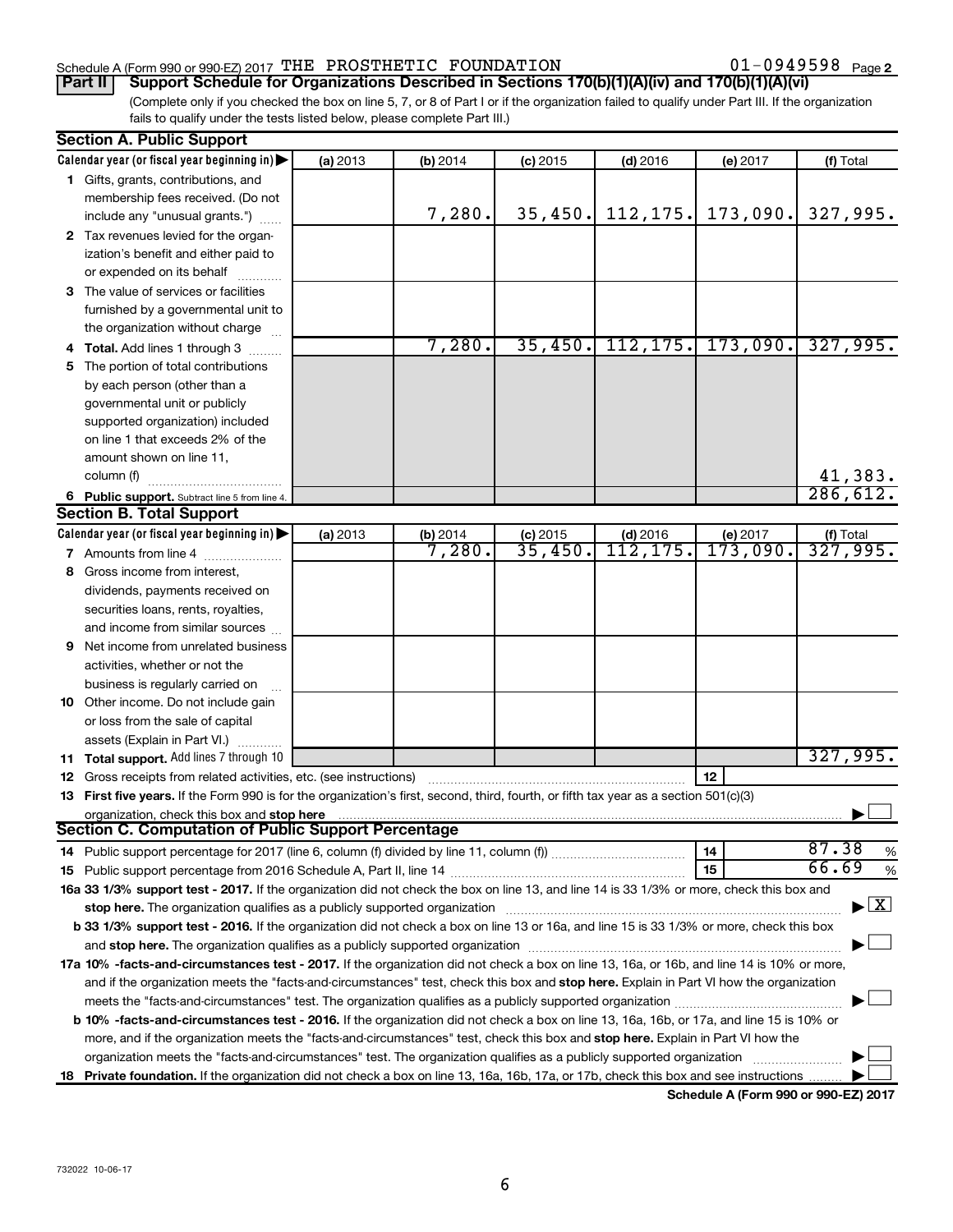### Schedule A (Form 990 or 990-EZ) 2017  $\,$  THE PROSTHETIC FOUNDATION  $\,$  01  $-$  0949598  $\,$   $_{\rm{Page}}$ **Part III Support Schedule for Organizations Described in Section 509(a)(2)**

(Complete only if you checked the box on line 10 of Part I or if the organization failed to qualify under Part II. If the organization fails to qualify under the tests listed below, please complete Part II.)

| <b>Section A. Public Support</b>                                                                                                                                                                |          |          |          |            |          |                                      |
|-------------------------------------------------------------------------------------------------------------------------------------------------------------------------------------------------|----------|----------|----------|------------|----------|--------------------------------------|
| Calendar year (or fiscal year beginning in)                                                                                                                                                     | (a) 2013 | (b) 2014 | (c) 2015 | $(d)$ 2016 | (e) 2017 | (f) Total                            |
| 1 Gifts, grants, contributions, and                                                                                                                                                             |          |          |          |            |          |                                      |
| membership fees received. (Do not                                                                                                                                                               |          |          |          |            |          |                                      |
| include any "unusual grants.")                                                                                                                                                                  |          |          |          |            |          |                                      |
| <b>2</b> Gross receipts from admissions,<br>merchandise sold or services per-<br>formed, or facilities furnished in<br>any activity that is related to the<br>organization's tax-exempt purpose |          |          |          |            |          |                                      |
| 3 Gross receipts from activities that                                                                                                                                                           |          |          |          |            |          |                                      |
| are not an unrelated trade or bus-<br>iness under section 513                                                                                                                                   |          |          |          |            |          |                                      |
| 4 Tax revenues levied for the organ-                                                                                                                                                            |          |          |          |            |          |                                      |
| ization's benefit and either paid to                                                                                                                                                            |          |          |          |            |          |                                      |
| or expended on its behalf<br>.                                                                                                                                                                  |          |          |          |            |          |                                      |
| 5 The value of services or facilities                                                                                                                                                           |          |          |          |            |          |                                      |
| furnished by a governmental unit to                                                                                                                                                             |          |          |          |            |          |                                      |
| the organization without charge                                                                                                                                                                 |          |          |          |            |          |                                      |
| <b>6 Total.</b> Add lines 1 through 5                                                                                                                                                           |          |          |          |            |          |                                      |
| 7a Amounts included on lines 1, 2, and                                                                                                                                                          |          |          |          |            |          |                                      |
| 3 received from disqualified persons                                                                                                                                                            |          |          |          |            |          |                                      |
| <b>b</b> Amounts included on lines 2 and 3 received<br>from other than disqualified persons that<br>exceed the greater of \$5,000 or 1% of the<br>amount on line 13 for the year                |          |          |          |            |          |                                      |
| c Add lines 7a and 7b                                                                                                                                                                           |          |          |          |            |          |                                      |
| 8 Public support. (Subtract line 7c from line 6.)                                                                                                                                               |          |          |          |            |          |                                      |
| <b>Section B. Total Support</b>                                                                                                                                                                 |          |          |          |            |          |                                      |
| Calendar year (or fiscal year beginning in)                                                                                                                                                     | (a) 2013 | (b) 2014 | (c) 2015 | $(d)$ 2016 | (e) 2017 | (f) Total                            |
| <b>9</b> Amounts from line 6                                                                                                                                                                    |          |          |          |            |          |                                      |
| <b>10a</b> Gross income from interest,<br>dividends, payments received on<br>securities loans, rents, royalties,<br>and income from similar sources                                             |          |          |          |            |          |                                      |
| <b>b</b> Unrelated business taxable income                                                                                                                                                      |          |          |          |            |          |                                      |
| (less section 511 taxes) from businesses<br>acquired after June 30, 1975                                                                                                                        |          |          |          |            |          |                                      |
| c Add lines 10a and 10b                                                                                                                                                                         |          |          |          |            |          |                                      |
| <b>11</b> Net income from unrelated business<br>activities not included in line 10b.<br>whether or not the business is<br>regularly carried on                                                  |          |          |          |            |          |                                      |
| <b>12</b> Other income. Do not include gain<br>or loss from the sale of capital<br>assets (Explain in Part VI.)                                                                                 |          |          |          |            |          |                                      |
| <b>13</b> Total support. (Add lines 9, 10c, 11, and 12.)                                                                                                                                        |          |          |          |            |          |                                      |
| 14 First five years. If the Form 990 is for the organization's first, second, third, fourth, or fifth tax year as a section 501(c)(3) organization,                                             |          |          |          |            |          |                                      |
| check this box and stop here <b>manufacture and intervention and starting and stop here</b> and stop here <b>manufacture</b>                                                                    |          |          |          |            |          |                                      |
| <b>Section C. Computation of Public Support Percentage</b>                                                                                                                                      |          |          |          |            |          |                                      |
|                                                                                                                                                                                                 |          |          |          |            | 15       | %                                    |
| 16 Public support percentage from 2016 Schedule A, Part III, line 15                                                                                                                            |          |          |          |            | 16       | %                                    |
| Section D. Computation of Investment Income Percentage                                                                                                                                          |          |          |          |            |          |                                      |
| 17 Investment income percentage for 2017 (line 10c, column (f) divided by line 13, column (f))                                                                                                  |          |          |          |            | 17       | %                                    |
| 18 Investment income percentage from 2016 Schedule A, Part III, line 17                                                                                                                         |          |          |          |            | 18       | %                                    |
| 19a 33 1/3% support tests - 2017. If the organization did not check the box on line 14, and line 15 is more than 33 1/3%, and line 17 is not                                                    |          |          |          |            |          |                                      |
| more than 33 1/3%, check this box and stop here. The organization qualifies as a publicly supported organization                                                                                |          |          |          |            |          |                                      |
| b 33 1/3% support tests - 2016. If the organization did not check a box on line 14 or line 19a, and line 16 is more than 33 1/3%, and                                                           |          |          |          |            |          |                                      |
| line 18 is not more than 33 1/3%, check this box and stop here. The organization qualifies as a publicly supported organization                                                                 |          |          |          |            |          |                                      |
|                                                                                                                                                                                                 |          |          |          |            |          |                                      |
| 732023 10-06-17                                                                                                                                                                                 |          |          |          |            |          | Schedule A (Form 990 or 990-EZ) 2017 |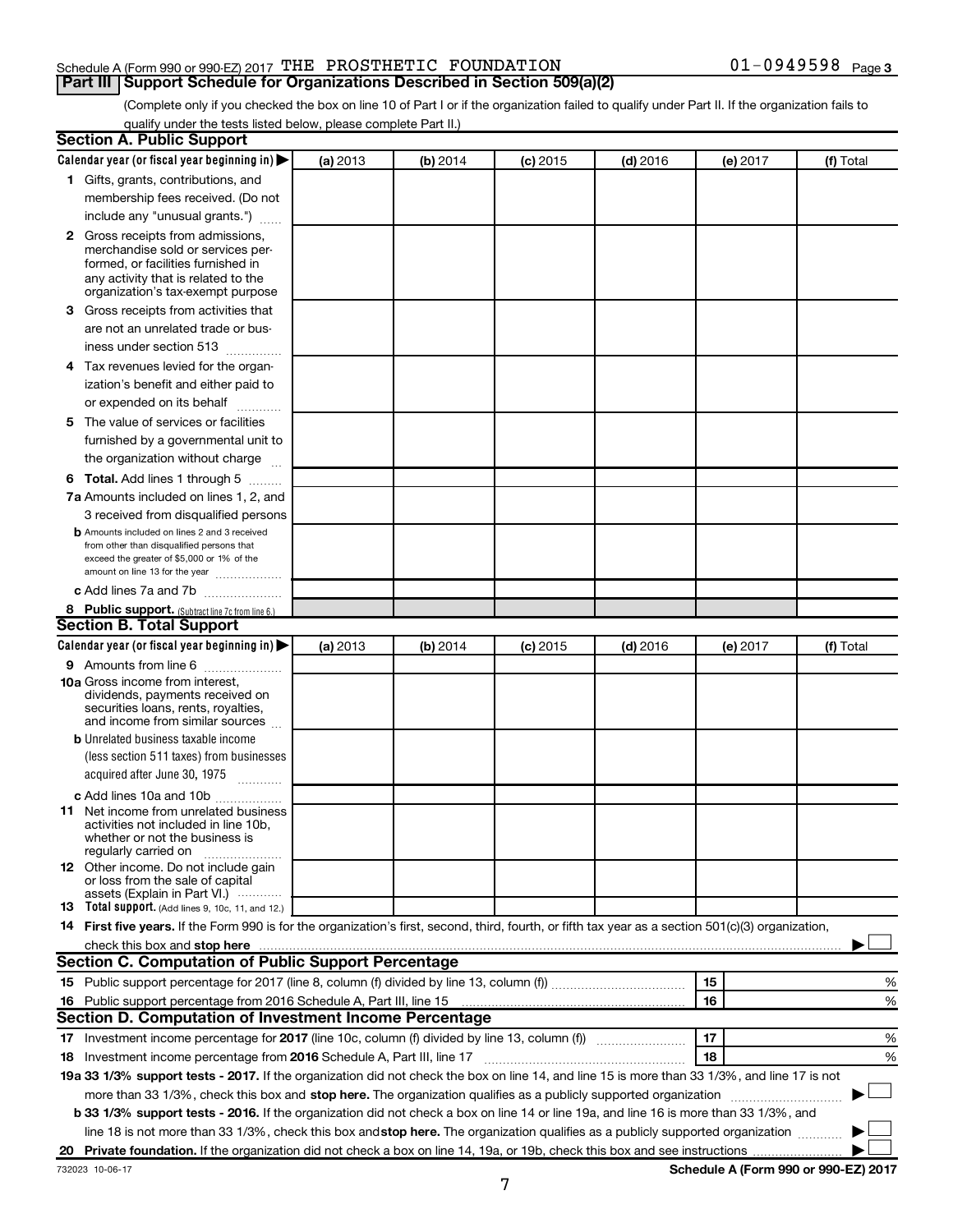### Schedule A (Form 990 or 990-EZ) 2017  $\,$  THE PROSTHETIC FOUNDATION  $\,$  01  $-$  0949598  $\,$   $_{\rm{Page}}$

**Yes No**

### **Part IV Supporting Organizations**

(Complete only if you checked a box in line 12 on Part I. If you checked 12a of Part I, complete Sections A and B. If you checked 12b of Part I, complete Sections A and C. If you checked 12c of Part I, complete Sections A, D, and E. If you checked 12d of Part I, complete Sections A and D, and complete Part V.)

### **Section A. All Supporting Organizations**

- **1** Are all of the organization's supported organizations listed by name in the organization's governing documents? If "No," describe in Part VI how the supported organizations are designated. If designated by *class or purpose, describe the designation. If historic and continuing relationship, explain.*
- **2** Did the organization have any supported organization that does not have an IRS determination of status under section 509(a)(1) or (2)? If "Yes," explain in Part **VI** how the organization determined that the supported *organization was described in section 509(a)(1) or (2).*
- **3a** Did the organization have a supported organization described in section 501(c)(4), (5), or (6)? If "Yes," answer *(b) and (c) below.*
- **b** Did the organization confirm that each supported organization qualified under section 501(c)(4), (5), or (6) and satisfied the public support tests under section 509(a)(2)? If "Yes," describe in Part VI when and how the *organization made the determination.*
- **c** Did the organization ensure that all support to such organizations was used exclusively for section 170(c)(2)(B) purposes? If "Yes," explain in Part VI what controls the organization put in place to ensure such use.
- **4 a** *If* Was any supported organization not organized in the United States ("foreign supported organization")? *"Yes," and if you checked 12a or 12b in Part I, answer (b) and (c) below.*
- **b** Did the organization have ultimate control and discretion in deciding whether to make grants to the foreign supported organization? If "Yes," describe in Part VI how the organization had such control and discretion *despite being controlled or supervised by or in connection with its supported organizations.*
- **c** Did the organization support any foreign supported organization that does not have an IRS determination under sections 501(c)(3) and 509(a)(1) or (2)? If "Yes," explain in Part VI what controls the organization used *to ensure that all support to the foreign supported organization was used exclusively for section 170(c)(2)(B) purposes.*
- **5a** Did the organization add, substitute, or remove any supported organizations during the tax year? If "Yes," answer (b) and (c) below (if applicable). Also, provide detail in **Part VI,** including (i) the names and EIN *numbers of the supported organizations added, substituted, or removed; (ii) the reasons for each such action; (iii) the authority under the organization's organizing document authorizing such action; and (iv) how the action was accomplished (such as by amendment to the organizing document).*
- **b** Type I or Type II only. Was any added or substituted supported organization part of a class already designated in the organization's organizing document?
- **c Substitutions only.**  Was the substitution the result of an event beyond the organization's control?
- **6** Did the organization provide support (whether in the form of grants or the provision of services or facilities) to **Part VI.** support or benefit one or more of the filing organization's supported organizations? If "Yes," provide detail in anyone other than (i) its supported organizations, (ii) individuals that are part of the charitable class benefited by one or more of its supported organizations, or (iii) other supporting organizations that also
- **7** Did the organization provide a grant, loan, compensation, or other similar payment to a substantial contributor regard to a substantial contributor? If "Yes," complete Part I of Schedule L (Form 990 or 990-EZ). (defined in section 4958(c)(3)(C)), a family member of a substantial contributor, or a 35% controlled entity with
- **8** Did the organization make a loan to a disqualified person (as defined in section 4958) not described in line 7? *If "Yes," complete Part I of Schedule L (Form 990 or 990-EZ).*
- **9 a** Was the organization controlled directly or indirectly at any time during the tax year by one or more in section 509(a)(1) or (2))? If "Yes," provide detail in **Part VI.** disqualified persons as defined in section 4946 (other than foundation managers and organizations described
- **b** Did one or more disqualified persons (as defined in line 9a) hold a controlling interest in any entity in which the supporting organization had an interest? If "Yes," provide detail in Part VI.
- **c** Did a disqualified person (as defined in line 9a) have an ownership interest in, or derive any personal benefit from, assets in which the supporting organization also had an interest? If "Yes," provide detail in Part VI.
- **10 a** Was the organization subject to the excess business holdings rules of section 4943 because of section supporting organizations)? If "Yes," answer 10b below. 4943(f) (regarding certain Type II supporting organizations, and all Type III non-functionally integrated
- **b** Did the organization have any excess business holdings in the tax year? (Use Schedule C, Form 4720, to *determine whether the organization had excess business holdings.)*

**1 2 3a 3b 3c 4a 4b 4c 5a 5b 5c 6 7 8 9a 9b 9c 10a**

**10b**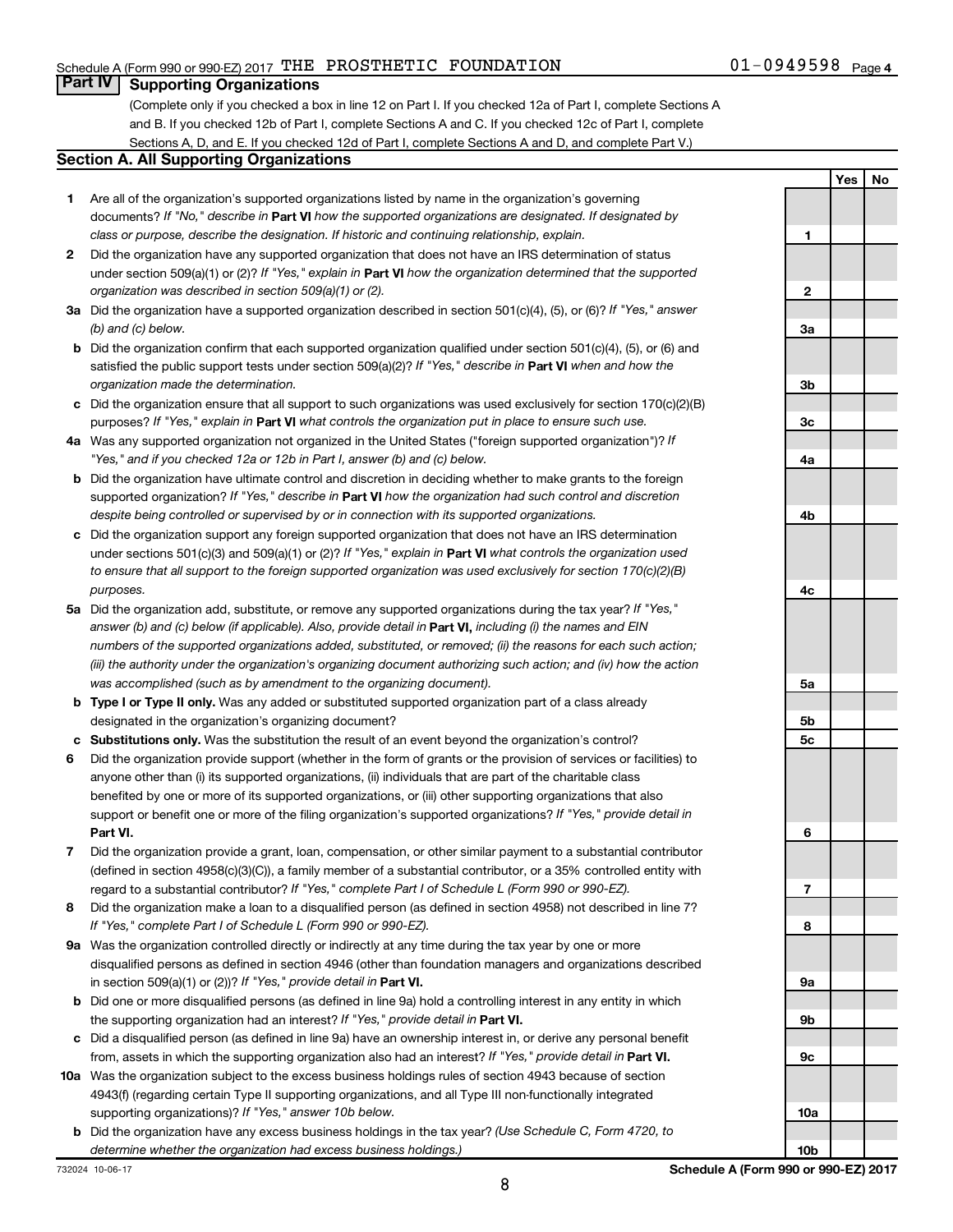### Schedule A (Form 990 or 990-EZ) 2017  $\,$  THE PROSTHETIC FOUNDATION  $\,$  01  $-$  0949598  $\,$   $_{\rm{Page}}$ **Part IV Supporting Organizations** *(continued)*

|    |                                                                                                                                 |                 | Yes | No |
|----|---------------------------------------------------------------------------------------------------------------------------------|-----------------|-----|----|
| 11 | Has the organization accepted a gift or contribution from any of the following persons?                                         |                 |     |    |
|    | a A person who directly or indirectly controls, either alone or together with persons described in (b) and (c)                  |                 |     |    |
|    | below, the governing body of a supported organization?                                                                          | 11a             |     |    |
|    | <b>b</b> A family member of a person described in (a) above?                                                                    | 11 <sub>b</sub> |     |    |
|    | c A 35% controlled entity of a person described in (a) or (b) above? If "Yes" to a, b, or c, provide detail in Part VI.         | 11c             |     |    |
|    | <b>Section B. Type I Supporting Organizations</b>                                                                               |                 |     |    |
|    |                                                                                                                                 |                 | Yes | No |
| 1  | Did the directors, trustees, or membership of one or more supported organizations have the power to                             |                 |     |    |
|    | regularly appoint or elect at least a majority of the organization's directors or trustees at all times during the              |                 |     |    |
|    | tax year? If "No," describe in Part VI how the supported organization(s) effectively operated, supervised, or                   |                 |     |    |
|    | controlled the organization's activities. If the organization had more than one supported organization,                         |                 |     |    |
|    | describe how the powers to appoint and/or remove directors or trustees were allocated among the supported                       |                 |     |    |
|    | organizations and what conditions or restrictions, if any, applied to such powers during the tax year.                          | 1               |     |    |
| 2  | Did the organization operate for the benefit of any supported organization other than the supported                             |                 |     |    |
|    | organization(s) that operated, supervised, or controlled the supporting organization? If "Yes," explain in                      |                 |     |    |
|    | Part VI how providing such benefit carried out the purposes of the supported organization(s) that operated,                     |                 |     |    |
|    |                                                                                                                                 | 2               |     |    |
|    | supervised, or controlled the supporting organization.                                                                          |                 |     |    |
|    | <b>Section C. Type II Supporting Organizations</b>                                                                              |                 |     |    |
|    |                                                                                                                                 |                 | Yes | No |
| 1  | Were a majority of the organization's directors or trustees during the tax year also a majority of the directors                |                 |     |    |
|    | or trustees of each of the organization's supported organization(s)? If "No," describe in Part VI how control                   |                 |     |    |
|    | or management of the supporting organization was vested in the same persons that controlled or managed                          |                 |     |    |
|    | the supported organization(s).                                                                                                  | 1               |     |    |
|    | <b>Section D. All Type III Supporting Organizations</b>                                                                         |                 |     |    |
|    |                                                                                                                                 |                 | Yes | No |
| 1  | Did the organization provide to each of its supported organizations, by the last day of the fifth month of the                  |                 |     |    |
|    | organization's tax year, (i) a written notice describing the type and amount of support provided during the prior tax           |                 |     |    |
|    | year, (ii) a copy of the Form 990 that was most recently filed as of the date of notification, and (iii) copies of the          |                 |     |    |
|    | organization's governing documents in effect on the date of notification, to the extent not previously provided?                | 1               |     |    |
| 2  | Were any of the organization's officers, directors, or trustees either (i) appointed or elected by the supported                |                 |     |    |
|    | organization(s) or (ii) serving on the governing body of a supported organization? If "No," explain in Part VI how              |                 |     |    |
|    | the organization maintained a close and continuous working relationship with the supported organization(s).                     | 2               |     |    |
| 3  | By reason of the relationship described in (2), did the organization's supported organizations have a                           |                 |     |    |
|    | significant voice in the organization's investment policies and in directing the use of the organization's                      |                 |     |    |
|    | income or assets at all times during the tax year? If "Yes," describe in Part VI the role the organization's                    |                 |     |    |
|    | supported organizations played in this regard.                                                                                  | 3               |     |    |
|    | <b>Section E. Type III Functionally Integrated Supporting Organizations</b>                                                     |                 |     |    |
| 1  | Check the box next to the method that the organization used to satisfy the Integral Part Test during the yealsee instructions). |                 |     |    |
| а  | The organization satisfied the Activities Test. Complete line 2 below.                                                          |                 |     |    |
| b  | The organization is the parent of each of its supported organizations. Complete line 3 below.                                   |                 |     |    |
| c  | The organization supported a governmental entity. Describe in Part VI how you supported a government entity (see instructions). |                 |     |    |
| 2  | Activities Test. Answer (a) and (b) below.                                                                                      |                 | Yes | No |
| а  | Did substantially all of the organization's activities during the tax year directly further the exempt purposes of              |                 |     |    |
|    | the supported organization(s) to which the organization was responsive? If "Yes," then in Part VI identify                      |                 |     |    |
|    | those supported organizations and explain how these activities directly furthered their exempt purposes,                        |                 |     |    |
|    | how the organization was responsive to those supported organizations, and how the organization determined                       |                 |     |    |
|    | that these activities constituted substantially all of its activities.                                                          | 2a              |     |    |
|    | <b>b</b> Did the activities described in (a) constitute activities that, but for the organization's involvement, one or more    |                 |     |    |
|    | of the organization's supported organization(s) would have been engaged in? If "Yes," explain in Part VI the                    |                 |     |    |
|    | reasons for the organization's position that its supported organization(s) would have engaged in these                          |                 |     |    |
|    | activities but for the organization's involvement.                                                                              | 2b              |     |    |
| 3  | Parent of Supported Organizations. Answer (a) and (b) below.                                                                    |                 |     |    |
| а  | Did the organization have the power to regularly appoint or elect a majority of the officers, directors, or                     |                 |     |    |
|    | trustees of each of the supported organizations? Provide details in Part VI.                                                    | За              |     |    |
|    | <b>b</b> Did the organization exercise a substantial degree of direction over the policies, programs, and activities of each    |                 |     |    |
|    | of its supported organizations? If "Yes," describe in Part VI the role played by the organization in this regard.               | 3b              |     |    |
|    |                                                                                                                                 |                 |     |    |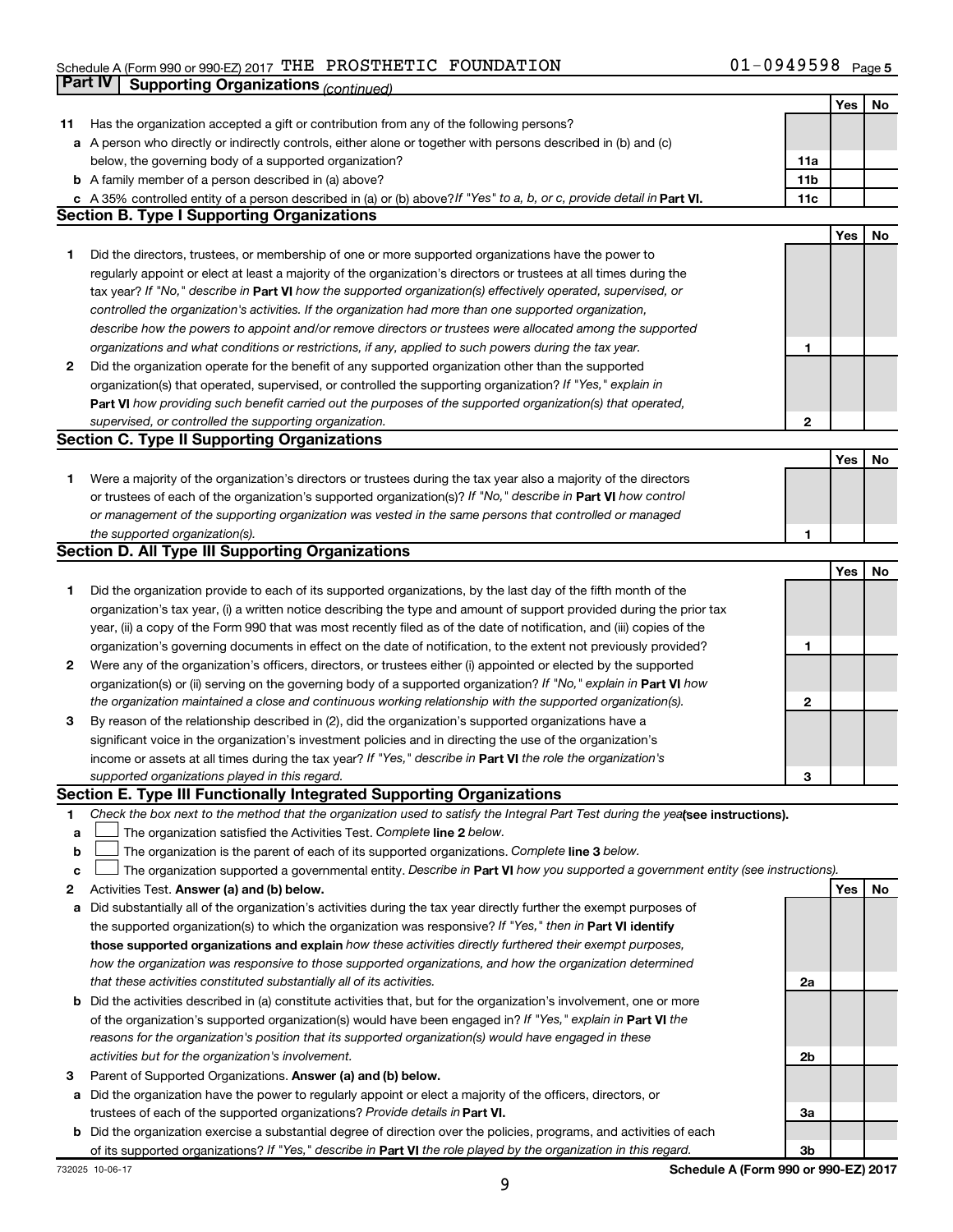### Schedule A (Form 990 or 990-EZ) 2017  $\,$  THE PROSTHETIC FOUNDATION  $\,$  01  $-$  0949598  $\,$   $_{\rm{Page}}$ **Part V Type III Non-Functionally Integrated 509(a)(3) Supporting Organizations**

1 **Letter See instructions.** All Check here if the organization satisfied the Integral Part Test as a qualifying trust on Nov. 20, 1970 (explain in Part VI.) See instructions. All other Type III non-functionally integrated supporting organizations must complete Sections A through E.

|    | Section A - Adjusted Net Income                                              |                | (A) Prior Year | (B) Current Year<br>(optional) |
|----|------------------------------------------------------------------------------|----------------|----------------|--------------------------------|
| 1  | Net short-term capital gain                                                  | 1              |                |                                |
| 2  | Recoveries of prior-year distributions                                       | $\mathbf{2}$   |                |                                |
| 3  | Other gross income (see instructions)                                        | 3              |                |                                |
| 4  | Add lines 1 through 3                                                        | 4              |                |                                |
| 5  | Depreciation and depletion                                                   | 5              |                |                                |
| 6  | Portion of operating expenses paid or incurred for production or             |                |                |                                |
|    | collection of gross income or for management, conservation, or               |                |                |                                |
|    | maintenance of property held for production of income (see instructions)     | 6              |                |                                |
| 7  | Other expenses (see instructions)                                            | $\overline{7}$ |                |                                |
| 8  | Adjusted Net Income (subtract lines 5, 6, and 7 from line 4)                 | 8              |                |                                |
|    | <b>Section B - Minimum Asset Amount</b>                                      |                | (A) Prior Year | (B) Current Year<br>(optional) |
| 1. | Aggregate fair market value of all non-exempt-use assets (see                |                |                |                                |
|    | instructions for short tax year or assets held for part of year):            |                |                |                                |
|    | <b>a</b> Average monthly value of securities                                 | 1a             |                |                                |
|    | <b>b</b> Average monthly cash balances                                       | 1 <sub>b</sub> |                |                                |
|    | c Fair market value of other non-exempt-use assets                           | 1c             |                |                                |
|    | d Total (add lines 1a, 1b, and 1c)                                           | 1d             |                |                                |
|    | e Discount claimed for blockage or other                                     |                |                |                                |
|    | factors (explain in detail in Part VI):                                      |                |                |                                |
| 2  | Acquisition indebtedness applicable to non-exempt-use assets                 | $\mathbf{2}$   |                |                                |
| 3  | Subtract line 2 from line 1d                                                 | 3              |                |                                |
| 4  | Cash deemed held for exempt use. Enter 1-1/2% of line 3 (for greater amount, |                |                |                                |
|    | see instructions)                                                            | 4              |                |                                |
| 5  | Net value of non-exempt-use assets (subtract line 4 from line 3)             | 5              |                |                                |
| 6  | Multiply line 5 by .035                                                      | 6              |                |                                |
| 7  | Recoveries of prior-year distributions                                       | $\overline{7}$ |                |                                |
| 8  | Minimum Asset Amount (add line 7 to line 6)                                  | 8              |                |                                |
|    | <b>Section C - Distributable Amount</b>                                      |                |                | <b>Current Year</b>            |
| 1  | Adjusted net income for prior year (from Section A, line 8, Column A)        | 1              |                |                                |
| 2  | Enter 85% of line 1                                                          | $\mathbf{2}$   |                |                                |
| З  | Minimum asset amount for prior year (from Section B, line 8, Column A)       | 3              |                |                                |
| 4  | Enter greater of line 2 or line 3                                            | 4              |                |                                |
| 5  | Income tax imposed in prior year                                             | 5              |                |                                |
| 6  | <b>Distributable Amount.</b> Subtract line 5 from line 4, unless subject to  |                |                |                                |
|    | emergency temporary reduction (see instructions)                             | 6              |                |                                |

**7** Let Check here if the current year is the organization's first as a non-functionally integrated Type III supporting organization (see instructions).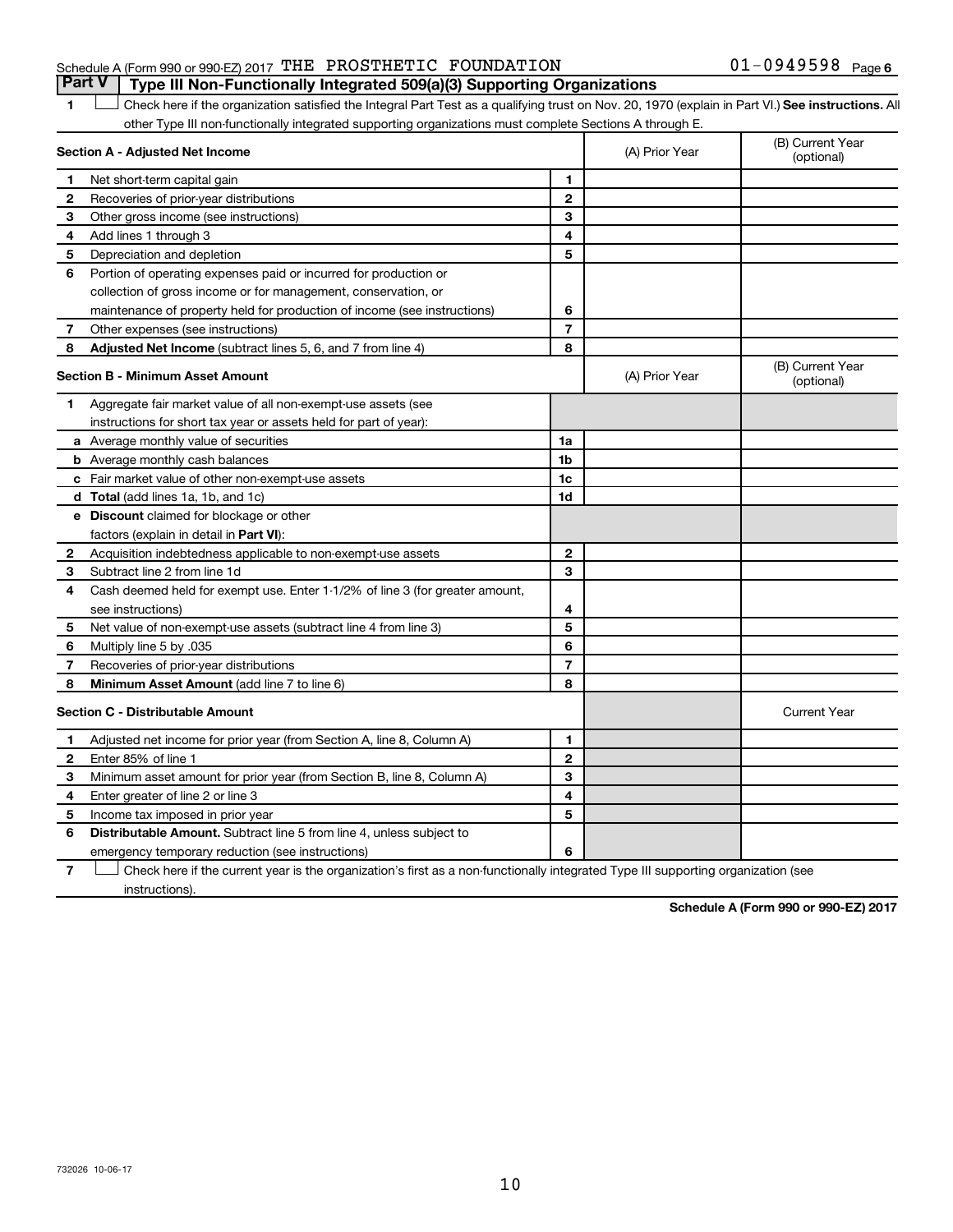### Schedule A (Form 990 or 990-EZ) 2017  $\,$  THE PROSTHETIC FOUNDATION  $\,$  01  $-$  0949598  $\,$   $_{\rm{Page}}$

|              | <b>Part V</b><br>Type III Non-Functionally Integrated 509(a)(3) Supporting Organizations (continued) |                             |                                       |                                                |  |  |  |  |  |
|--------------|------------------------------------------------------------------------------------------------------|-----------------------------|---------------------------------------|------------------------------------------------|--|--|--|--|--|
|              | <b>Section D - Distributions</b><br><b>Current Year</b>                                              |                             |                                       |                                                |  |  |  |  |  |
| 1            | Amounts paid to supported organizations to accomplish exempt purposes                                |                             |                                       |                                                |  |  |  |  |  |
| 2            | Amounts paid to perform activity that directly furthers exempt purposes of supported                 |                             |                                       |                                                |  |  |  |  |  |
|              | organizations, in excess of income from activity                                                     |                             |                                       |                                                |  |  |  |  |  |
| 3            | Administrative expenses paid to accomplish exempt purposes of supported organizations                |                             |                                       |                                                |  |  |  |  |  |
| 4            | Amounts paid to acquire exempt-use assets                                                            |                             |                                       |                                                |  |  |  |  |  |
| 5            | Qualified set-aside amounts (prior IRS approval required)                                            |                             |                                       |                                                |  |  |  |  |  |
| 6            | Other distributions (describe in Part VI). See instructions.                                         |                             |                                       |                                                |  |  |  |  |  |
| 7            | Total annual distributions. Add lines 1 through 6.                                                   |                             |                                       |                                                |  |  |  |  |  |
| 8            | Distributions to attentive supported organizations to which the organization is responsive           |                             |                                       |                                                |  |  |  |  |  |
|              | (provide details in Part VI). See instructions.                                                      |                             |                                       |                                                |  |  |  |  |  |
| 9            | Distributable amount for 2017 from Section C, line 6                                                 |                             |                                       |                                                |  |  |  |  |  |
| 10           | Line 8 amount divided by line 9 amount                                                               |                             |                                       |                                                |  |  |  |  |  |
|              |                                                                                                      | (i)                         | (ii)                                  | (iii)                                          |  |  |  |  |  |
|              | Section E - Distribution Allocations (see instructions)                                              | <b>Excess Distributions</b> | <b>Underdistributions</b><br>Pre-2017 | <b>Distributable</b><br><b>Amount for 2017</b> |  |  |  |  |  |
| 1            | Distributable amount for 2017 from Section C, line 6                                                 |                             |                                       |                                                |  |  |  |  |  |
| 2            | Underdistributions, if any, for years prior to 2017 (reason-                                         |                             |                                       |                                                |  |  |  |  |  |
|              | able cause required- explain in Part VI). See instructions.                                          |                             |                                       |                                                |  |  |  |  |  |
| 3            | Excess distributions carryover, if any, to 2017                                                      |                             |                                       |                                                |  |  |  |  |  |
| a            |                                                                                                      |                             |                                       |                                                |  |  |  |  |  |
|              | <b>b</b> From 2013                                                                                   |                             |                                       |                                                |  |  |  |  |  |
|              | c From 2014                                                                                          |                             |                                       |                                                |  |  |  |  |  |
|              | d From 2015                                                                                          |                             |                                       |                                                |  |  |  |  |  |
|              | e From 2016                                                                                          |                             |                                       |                                                |  |  |  |  |  |
| f            | <b>Total</b> of lines 3a through e                                                                   |                             |                                       |                                                |  |  |  |  |  |
|              | <b>g</b> Applied to underdistributions of prior years                                                |                             |                                       |                                                |  |  |  |  |  |
|              | <b>h</b> Applied to 2017 distributable amount                                                        |                             |                                       |                                                |  |  |  |  |  |
|              | Carryover from 2012 not applied (see instructions)                                                   |                             |                                       |                                                |  |  |  |  |  |
|              | Remainder. Subtract lines 3g, 3h, and 3i from 3f.                                                    |                             |                                       |                                                |  |  |  |  |  |
| 4            | Distributions for 2017 from Section D,                                                               |                             |                                       |                                                |  |  |  |  |  |
|              | line $7:$                                                                                            |                             |                                       |                                                |  |  |  |  |  |
|              | a Applied to underdistributions of prior years                                                       |                             |                                       |                                                |  |  |  |  |  |
|              | <b>b</b> Applied to 2017 distributable amount                                                        |                             |                                       |                                                |  |  |  |  |  |
| с            | Remainder. Subtract lines 4a and 4b from 4.                                                          |                             |                                       |                                                |  |  |  |  |  |
| 5            | Remaining underdistributions for years prior to 2017, if                                             |                             |                                       |                                                |  |  |  |  |  |
|              | any. Subtract lines 3g and 4a from line 2. For result greater                                        |                             |                                       |                                                |  |  |  |  |  |
|              | than zero, explain in Part VI. See instructions.                                                     |                             |                                       |                                                |  |  |  |  |  |
| 6            | Remaining underdistributions for 2017. Subtract lines 3h                                             |                             |                                       |                                                |  |  |  |  |  |
|              | and 4b from line 1. For result greater than zero, explain in                                         |                             |                                       |                                                |  |  |  |  |  |
|              | <b>Part VI.</b> See instructions.                                                                    |                             |                                       |                                                |  |  |  |  |  |
| $\mathbf{7}$ | Excess distributions carryover to 2018. Add lines 3j                                                 |                             |                                       |                                                |  |  |  |  |  |
|              | and 4c.                                                                                              |                             |                                       |                                                |  |  |  |  |  |
| 8            | Breakdown of line 7:                                                                                 |                             |                                       |                                                |  |  |  |  |  |
|              | a Excess from 2013                                                                                   |                             |                                       |                                                |  |  |  |  |  |
|              | <b>b</b> Excess from 2014                                                                            |                             |                                       |                                                |  |  |  |  |  |
|              | c Excess from 2015                                                                                   |                             |                                       |                                                |  |  |  |  |  |
|              | d Excess from 2016                                                                                   |                             |                                       |                                                |  |  |  |  |  |
|              | e Excess from 2017                                                                                   |                             |                                       |                                                |  |  |  |  |  |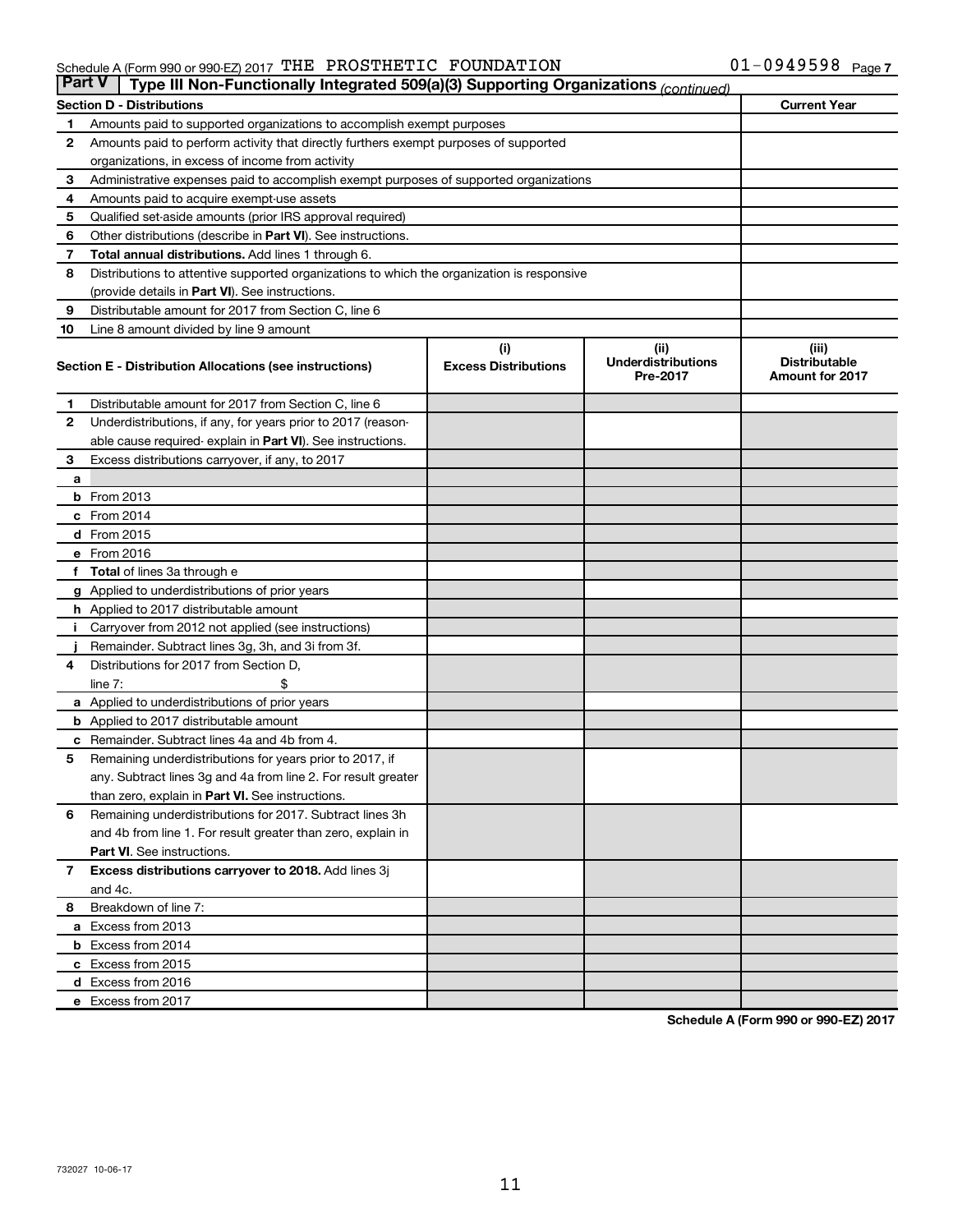|                | Schedule A (Form 990 or 990-EZ) 2017 THE PROSTHETIC FOUNDATION                                                                                                                                                                                                                                                                                                                                                                                                                                                                                                       | $01 - 0949598$ Page 8 |
|----------------|----------------------------------------------------------------------------------------------------------------------------------------------------------------------------------------------------------------------------------------------------------------------------------------------------------------------------------------------------------------------------------------------------------------------------------------------------------------------------------------------------------------------------------------------------------------------|-----------------------|
| <b>Part VI</b> | Supplemental Information. Provide the explanations required by Part II, line 10; Part II, line 17a or 17b; Part III, line 12;<br>Part IV, Section A, lines 1, 2, 3b, 3c, 4b, 4c, 5a, 6, 9a, 9b, 9c, 11a, 11b, and 11c; Part IV, Section B, lines 1 and 2; Part IV, Section C,<br>line 1; Part IV, Section D, lines 2 and 3; Part IV, Section E, lines 1c, 2a, 2b, 3a, and 3b; Part V, line 1; Part V, Section B, line 1e; Part V,<br>Section D, lines 5, 6, and 8; and Part V, Section E, lines 2, 5, and 6. Also complete this part for any additional information. |                       |
|                | (See instructions.)                                                                                                                                                                                                                                                                                                                                                                                                                                                                                                                                                  |                       |
|                |                                                                                                                                                                                                                                                                                                                                                                                                                                                                                                                                                                      |                       |
|                |                                                                                                                                                                                                                                                                                                                                                                                                                                                                                                                                                                      |                       |
|                |                                                                                                                                                                                                                                                                                                                                                                                                                                                                                                                                                                      |                       |
|                |                                                                                                                                                                                                                                                                                                                                                                                                                                                                                                                                                                      |                       |
|                |                                                                                                                                                                                                                                                                                                                                                                                                                                                                                                                                                                      |                       |
|                |                                                                                                                                                                                                                                                                                                                                                                                                                                                                                                                                                                      |                       |
|                |                                                                                                                                                                                                                                                                                                                                                                                                                                                                                                                                                                      |                       |
|                |                                                                                                                                                                                                                                                                                                                                                                                                                                                                                                                                                                      |                       |
|                |                                                                                                                                                                                                                                                                                                                                                                                                                                                                                                                                                                      |                       |
|                |                                                                                                                                                                                                                                                                                                                                                                                                                                                                                                                                                                      |                       |
|                |                                                                                                                                                                                                                                                                                                                                                                                                                                                                                                                                                                      |                       |
|                |                                                                                                                                                                                                                                                                                                                                                                                                                                                                                                                                                                      |                       |
|                |                                                                                                                                                                                                                                                                                                                                                                                                                                                                                                                                                                      |                       |
|                |                                                                                                                                                                                                                                                                                                                                                                                                                                                                                                                                                                      |                       |
|                |                                                                                                                                                                                                                                                                                                                                                                                                                                                                                                                                                                      |                       |
|                |                                                                                                                                                                                                                                                                                                                                                                                                                                                                                                                                                                      |                       |
|                |                                                                                                                                                                                                                                                                                                                                                                                                                                                                                                                                                                      |                       |
|                |                                                                                                                                                                                                                                                                                                                                                                                                                                                                                                                                                                      |                       |
|                |                                                                                                                                                                                                                                                                                                                                                                                                                                                                                                                                                                      |                       |
|                |                                                                                                                                                                                                                                                                                                                                                                                                                                                                                                                                                                      |                       |
|                |                                                                                                                                                                                                                                                                                                                                                                                                                                                                                                                                                                      |                       |
|                |                                                                                                                                                                                                                                                                                                                                                                                                                                                                                                                                                                      |                       |
|                |                                                                                                                                                                                                                                                                                                                                                                                                                                                                                                                                                                      |                       |
|                |                                                                                                                                                                                                                                                                                                                                                                                                                                                                                                                                                                      |                       |
|                |                                                                                                                                                                                                                                                                                                                                                                                                                                                                                                                                                                      |                       |
|                |                                                                                                                                                                                                                                                                                                                                                                                                                                                                                                                                                                      |                       |
|                |                                                                                                                                                                                                                                                                                                                                                                                                                                                                                                                                                                      |                       |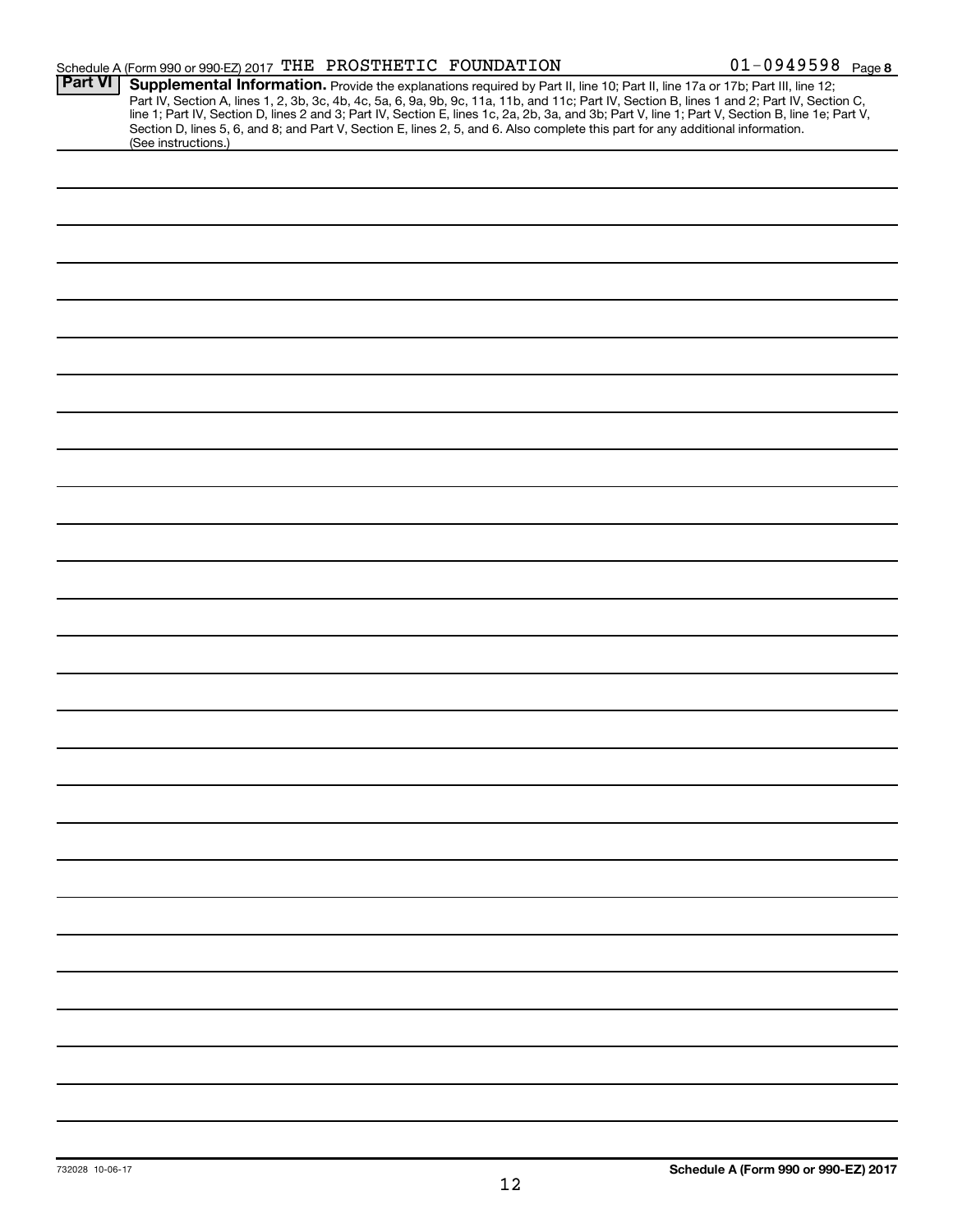723171 04-01-17

### **Identification of Excess Contributions IDENTIFY Schedule A IDENTIFY Schedule A 100 Included on Part II, Line 5 2017**

| ** Do Not File **                     |  |
|---------------------------------------|--|
| *** Not Open to Public Inspection *** |  |

| <b>Contributor's Name</b>                                 | <b>Total</b><br><b>Contributions</b> | <b>Excess</b><br><b>Contributions</b> |
|-----------------------------------------------------------|--------------------------------------|---------------------------------------|
| PERIPHERAL VASCULAR ASSOCIATES                            | 13,828.                              | 7, 268.                               |
| DANIEL TAMEZ                                              | 19,936.                              | 13,376.                               |
| MARK WENGROVITZ                                           | 11,328.                              | 4,768.                                |
| DEMETRIOS MACRIS                                          | 8,446.                               | 1,886.                                |
| WILLIAM ENGLISH                                           | 10,693.                              | 4,133.                                |
| BRETT ROWE                                                | 11,550.                              | 4,990.                                |
| FRANK KUWAMURA                                            | 7,500.                               | 940.                                  |
| LOIS ANN FIALA                                            | 6,881.                               | 321.                                  |
| BANK OF SAN ANTONIO                                       | 7,881.                               | 1,321.                                |
| BAPTIST HEALTH FOUNDATION OF SAN ANTONIO                  | 7,500.                               | 940.                                  |
| ST. LUKES LUTHERAN HEALTH                                 | 8,000.                               | 1,440.                                |
|                                                           |                                      |                                       |
|                                                           |                                      |                                       |
|                                                           |                                      |                                       |
|                                                           |                                      |                                       |
|                                                           |                                      |                                       |
|                                                           |                                      |                                       |
|                                                           |                                      |                                       |
|                                                           |                                      |                                       |
|                                                           |                                      |                                       |
|                                                           |                                      |                                       |
|                                                           |                                      |                                       |
|                                                           |                                      |                                       |
|                                                           |                                      |                                       |
| Total Excess Contributions to Schedule A, Part II, Line 5 |                                      | 41,383.                               |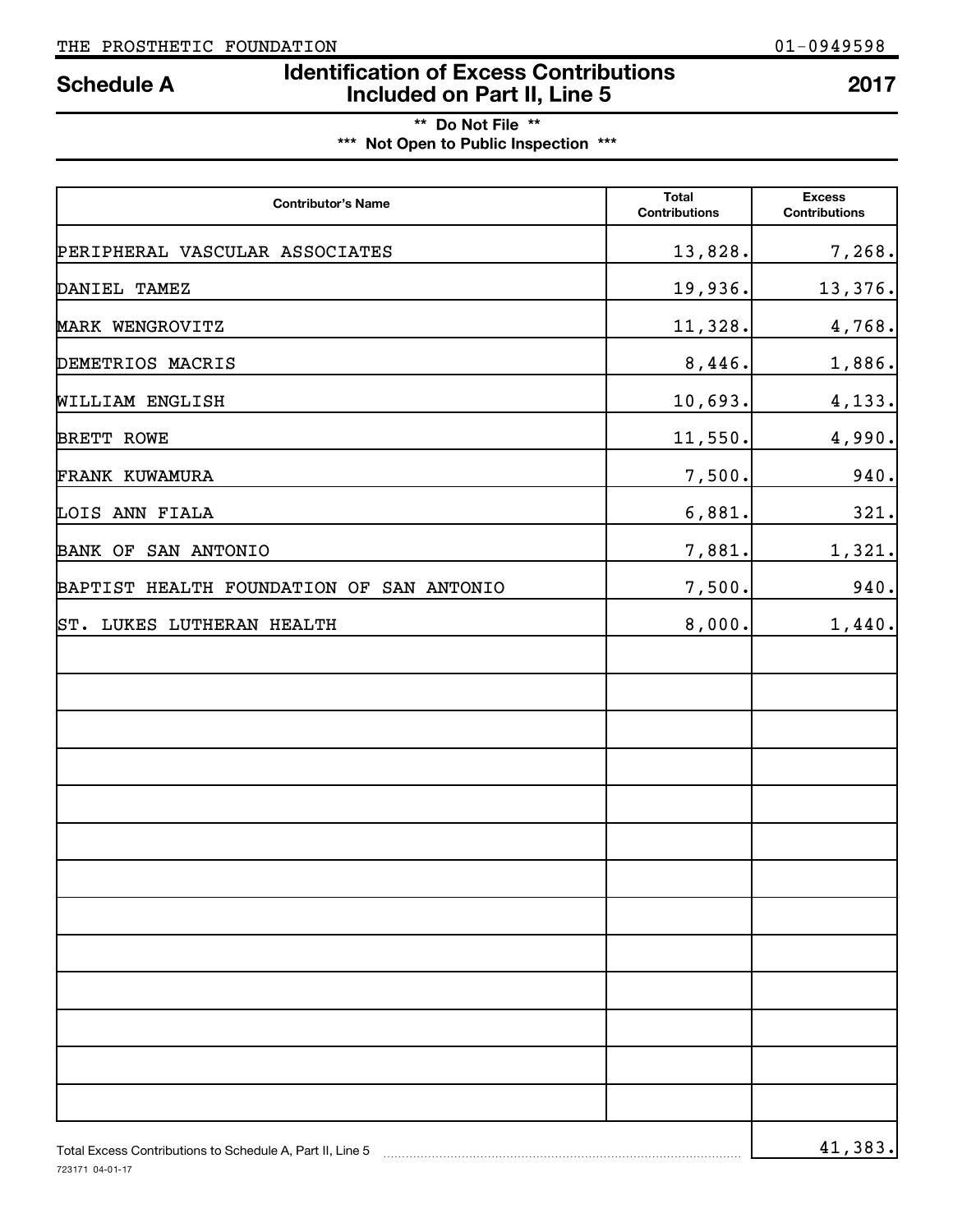### **Schedule B Schedule of Contributors**

**or 990-PF) | Attach to Form 990, Form 990-EZ, or Form 990-PF. | Go to www.irs.gov/Form990 for the latest information.** OMB No. 1545-0047

**2017**

**Employer identification number** 

|  | Name of the organization |
|--|--------------------------|
|--|--------------------------|

| THE PROSTHETIC FOUNDATION | 01-0949598 |
|---------------------------|------------|
|                           |            |

| <b>Organization type (check one):</b> |                                                                           |  |  |
|---------------------------------------|---------------------------------------------------------------------------|--|--|
| Filers of:                            | Section:                                                                  |  |  |
| Form 990 or 990-EZ                    | $\underline{\mathbf{X}}$ 501(c)( 3) (enter number) organization           |  |  |
|                                       | 4947(a)(1) nonexempt charitable trust not treated as a private foundation |  |  |
|                                       | 527 political organization                                                |  |  |
| Form 990-PF                           | 501(c)(3) exempt private foundation                                       |  |  |
|                                       | 4947(a)(1) nonexempt charitable trust treated as a private foundation     |  |  |
|                                       | 501(c)(3) taxable private foundation                                      |  |  |

Check if your organization is covered by the General Rule or a Special Rule.

**Note:**  Only a section 501(c)(7), (8), or (10) organization can check boxes for both the General Rule and a Special Rule. See instructions.

#### **General Rule**

 $\Box$ 

For an organization filing Form 990, 990-EZ, or 990-PF that received, during the year, contributions totaling \$5,000 or more (in money or property) from any one contributor. Complete Parts I and II. See instructions for determining a contributor's total contributions.

#### **Special Rules**

any one contributor, during the year, total contributions of the greater of (1) \$5,000; or (2) 2% of the amount on (i) Form 990, Part VIII, line 1h;  $\boxed{\text{X}}$  For an organization described in section 501(c)(3) filing Form 990 or 990-EZ that met the 33 1/3% support test of the regulations under sections 509(a)(1) and 170(b)(1)(A)(vi), that checked Schedule A (Form 990 or 990-EZ), Part II, line 13, 16a, or 16b, and that received from or (ii) Form 990-EZ, line 1. Complete Parts I and II.

year, total contributions of more than \$1,000 *exclusively* for religious, charitable, scientific, literary, or educational purposes, or for For an organization described in section 501(c)(7), (8), or (10) filing Form 990 or 990-EZ that received from any one contributor, during the the prevention of cruelty to children or animals. Complete Parts I, II, and III.  $\Box$ 

purpose. Don't complete any of the parts unless the General Rule applies to this organization because it received nonexclusively year, contributions exclusively for religious, charitable, etc., purposes, but no such contributions totaled more than \$1,000. If this box is checked, enter here the total contributions that were received during the year for an exclusively religious, charitable, etc., For an organization described in section 501(c)(7), (8), or (10) filing Form 990 or 990-EZ that received from any one contributor, during the religious, charitable, etc., contributions totaling \$5,000 or more during the year  $\ldots$  $\ldots$  $\ldots$  $\ldots$  $\ldots$  $\ldots$  $\Box$ 

**Caution:**  An organization that isn't covered by the General Rule and/or the Special Rules doesn't file Schedule B (Form 990, 990-EZ, or 990-PF),  **must** but it answer "No" on Part IV, line 2, of its Form 990; or check the box on line H of its Form 990-EZ or on its Form 990-PF, Part I, line 2, to certify that it doesn't meet the filing requirements of Schedule B (Form 990, 990-EZ, or 990-PF).

LHA For Paperwork Reduction Act Notice, see the instructions for Form 990, 990-EZ, or 990-PF. Schedule B (Form 990, 990-EZ, or 990-PF) (2017)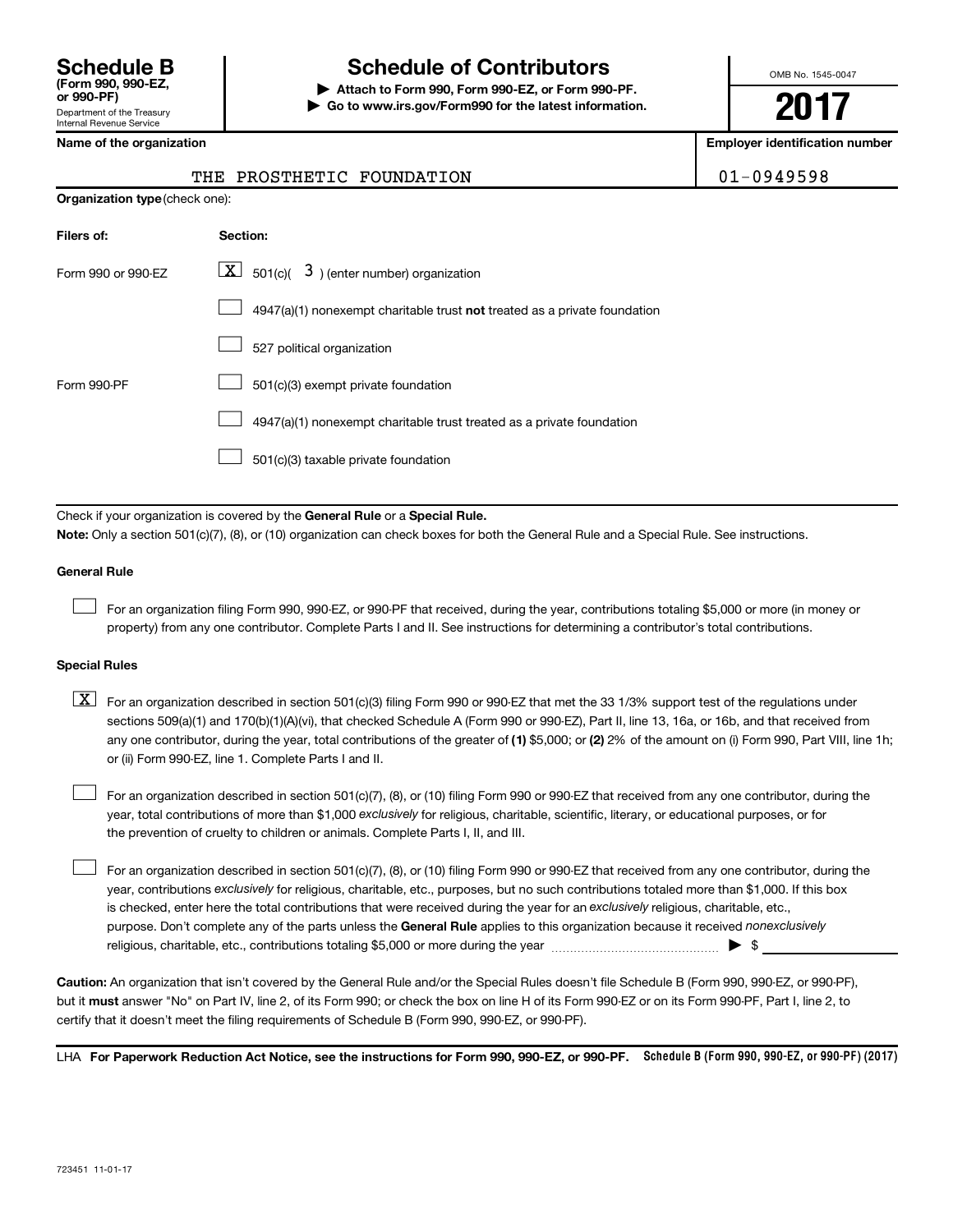#### Schedule B (Form 990, 990-EZ, or 990-PF) (2017)

|  | Name of organization |  |
|--|----------------------|--|
|  |                      |  |

### THE PROSTHETIC FOUNDATION 01-0949598

| Part I     | <b>Contributors</b> (see instructions). Use duplicate copies of Part I if additional space is needed.                                     |                                   |                                                                                                                                          |
|------------|-------------------------------------------------------------------------------------------------------------------------------------------|-----------------------------------|------------------------------------------------------------------------------------------------------------------------------------------|
| (a)<br>No. | (b)<br>Name, address, and ZIP + 4                                                                                                         | (c)<br><b>Total contributions</b> | (d)<br>Type of contribution                                                                                                              |
| 1          | DANIEL TAMEZ<br>532 ROCK STREET<br>NEW BRAUNFELS, TX 78215                                                                                | 5,421.<br>\$                      | <u>x</u><br>Person<br>Pavroll<br><b>Noncash</b><br>(Complete Part II for<br>noncash contributions.)                                      |
| (a)<br>No. | (b)<br>Name, address, and ZIP + 4                                                                                                         | (c)<br><b>Total contributions</b> | (d)<br>Type of contribution                                                                                                              |
| 2          | <b>ASHTON'S ANGELS</b><br>PO BOX 41886<br>HOUSTON, TX 77241-1886                                                                          | 5,000.<br>\$                      | $\overline{\text{X}}$<br>Person<br>Payroll<br><b>Noncash</b><br>(Complete Part II for<br>noncash contributions.)                         |
| (a)<br>No. | (b)                                                                                                                                       | (c)<br><b>Total contributions</b> | (d)                                                                                                                                      |
| 3          | Name, address, and ZIP + 4<br>BAPTIST HEALTH FOUNDATION OF SAN<br><b>ANTONIO</b><br>750 E. MULBERRY AVE, STE 325<br>SAN ANTONIO, TX 78212 | 7,500.<br>\$                      | Type of contribution<br>$\overline{\text{X}}$<br>Person<br>Payroll<br><b>Noncash</b><br>(Complete Part II for<br>noncash contributions.) |
| (a)<br>No. | (b)                                                                                                                                       | (c)<br><b>Total contributions</b> | (d)                                                                                                                                      |
| 4          | Name, address, and ZIP + 4<br>MARK WENGROVITZ<br>9302 HIGHLANDS CV<br><b>BOERNE, TX 78006</b>                                             | 5,728.<br>\$                      | Type of contribution<br>$\mathbf{X}$<br>Person<br>Payroll<br><b>Noncash</b><br>(Complete Part II for<br>noncash contributions.)          |
| (a)<br>No. | (b)<br>Name, address, and ZIP + 4                                                                                                         | (c)<br><b>Total contributions</b> | (d)<br>Type of contribution                                                                                                              |
| 5          | SAN ANTONIO AREA FOUNDATION<br>303 PEARL PARKWAY, SUITE 114<br>SAN ANTONIO, TX 78215                                                      | 25,000.<br>\$                     | <u>x</u><br>Person<br>Payroll<br><b>Noncash</b><br>(Complete Part II for<br>noncash contributions.)                                      |
| (a)        | (b)                                                                                                                                       | (c)<br><b>Total contributions</b> | (d)<br>Type of contribution                                                                                                              |
| No.<br>6   | Name, address, and ZIP + 4<br>ST. LUKE'S LUTHERAN HEALTH MINISTRIES,<br>INC.                                                              |                                   | <u>x</u><br>Person<br><b>Payroll</b>                                                                                                     |
|            | P.O. BOX 6101<br>SAN ANTONIO, TX 78209                                                                                                    | 8,000.<br>\$                      | <b>Noncash</b><br>(Complete Part II for<br>noncash contributions.)                                                                       |

**Schedule B (Form 990, 990-EZ, or 990-PF) (2017)**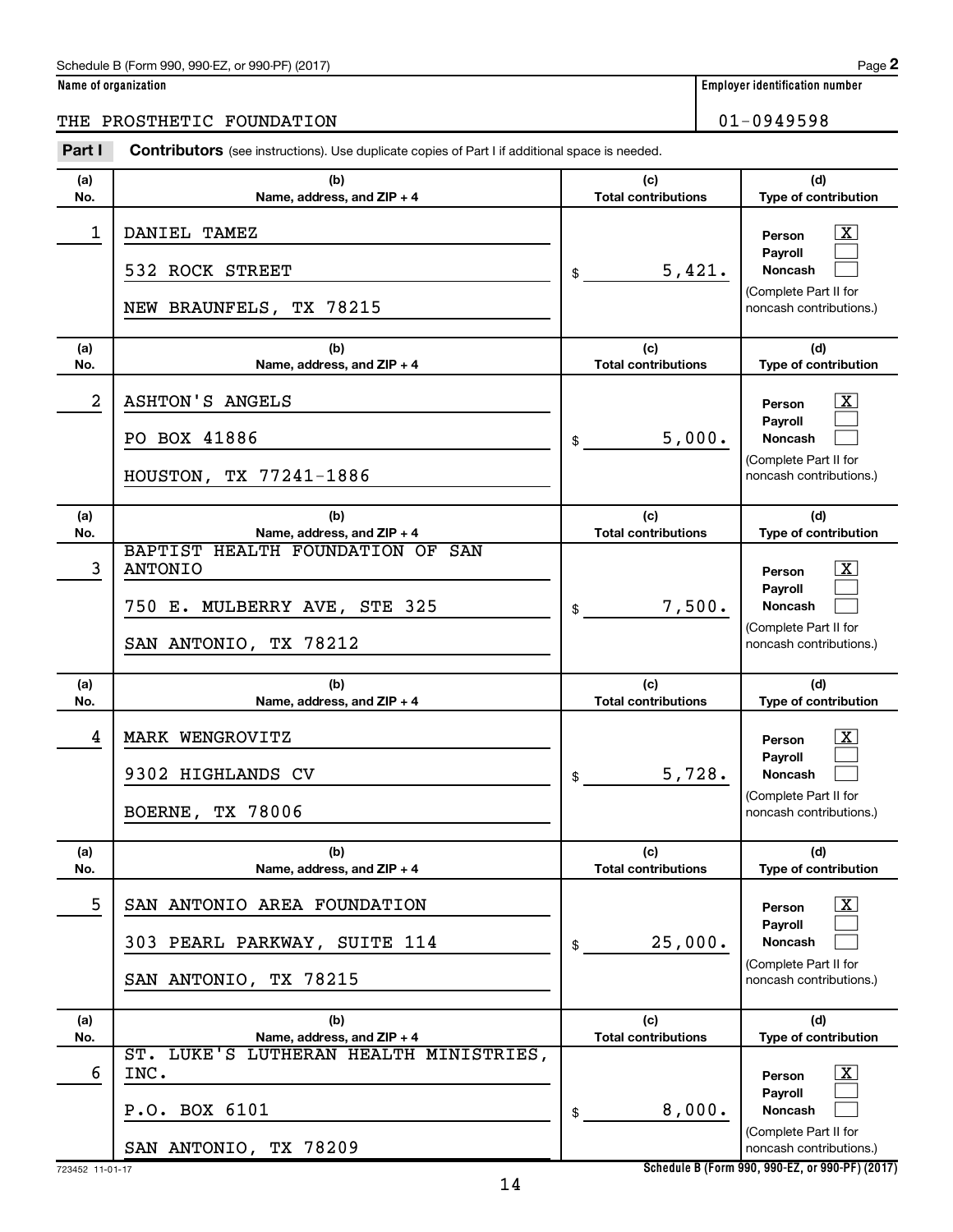### Schedule B (Form 990, 990-EZ, or 990-PF) (2017)

|  | Name of organization |  |
|--|----------------------|--|
|  |                      |  |

### THE PROSTHETIC FOUNDATION 01-0949598

| Part I     | <b>Contributors</b> (see instructions). Use duplicate copies of Part I if additional space is needed. |                                   |                                                                                                  |
|------------|-------------------------------------------------------------------------------------------------------|-----------------------------------|--------------------------------------------------------------------------------------------------|
| (a)<br>No. | (b)<br>Name, address, and ZIP + 4                                                                     | (c)<br><b>Total contributions</b> | (d)<br>Type of contribution                                                                      |
| 7          | THE BANK OF SAN ANTONIO<br>1900 NW LOOP 410, SUITE 200<br>SAN ANTONIO, TX 78213                       | 6,881.<br>\$                      | $\mathbf{X}$<br>Person<br>Payroll<br>Noncash<br>(Complete Part II for<br>noncash contributions.) |
| (a)<br>No. | (b)<br>Name, address, and ZIP + 4                                                                     | (c)<br><b>Total contributions</b> | (d)<br>Type of contribution                                                                      |
|            |                                                                                                       | \$                                | Person<br>Payroll<br>Noncash<br>(Complete Part II for<br>noncash contributions.)                 |
| (a)<br>No. | (b)<br>Name, address, and ZIP + 4                                                                     | (c)<br><b>Total contributions</b> | (d)<br>Type of contribution                                                                      |
|            |                                                                                                       | \$                                | Person<br>Payroll<br>Noncash<br>(Complete Part II for<br>noncash contributions.)                 |
| (a)<br>No. | (b)<br>Name, address, and ZIP + 4                                                                     | (c)<br><b>Total contributions</b> | (d)<br>Type of contribution                                                                      |
|            |                                                                                                       | \$                                | Person<br>Payroll<br>Noncash<br>(Complete Part II for<br>noncash contributions.)                 |
| (a)<br>No. | (b)<br>Name, address, and ZIP + 4                                                                     | (c)<br><b>Total contributions</b> | (d)<br>Type of contribution                                                                      |
|            |                                                                                                       | \$                                | Person<br>Payroll<br><b>Noncash</b><br>(Complete Part II for<br>noncash contributions.)          |
| (a)<br>No. | (b)<br>Name, address, and ZIP + 4                                                                     | (c)<br><b>Total contributions</b> | (d)<br>Type of contribution                                                                      |
|            |                                                                                                       | \$                                | Person<br>Payroll<br>Noncash<br>(Complete Part II for<br>noncash contributions.)                 |

**Schedule B (Form 990, 990-EZ, or 990-PF) (2017)**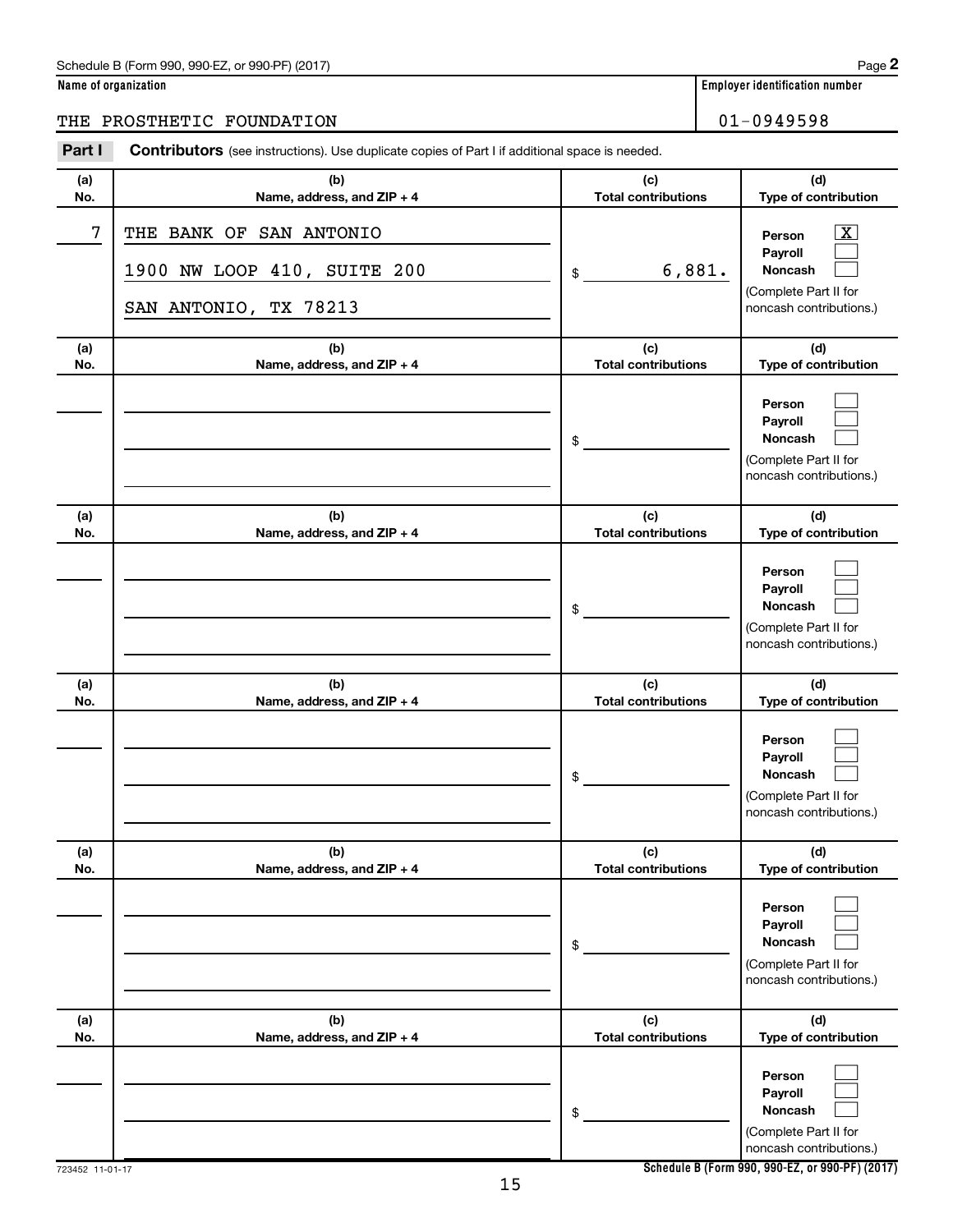### THE PROSTHETIC FOUNDATION 01-0949598

Part II Noncash Property (see instructions). Use duplicate copies of Part II if additional space is needed.

| (a)<br>No.<br>from<br>Part I | (b)<br>Description of noncash property given | (c)<br>FMV (or estimate)<br>(See instructions.) | (d)<br>Date received |
|------------------------------|----------------------------------------------|-------------------------------------------------|----------------------|
|                              |                                              |                                                 |                      |
|                              |                                              |                                                 |                      |
|                              |                                              | $\,$                                            |                      |
| (a)<br>No.<br>from<br>Part I | (b)<br>Description of noncash property given | (c)<br>FMV (or estimate)<br>(See instructions.) | (d)<br>Date received |
|                              |                                              |                                                 |                      |
|                              |                                              |                                                 |                      |
|                              |                                              | $\,$                                            |                      |
| (a)<br>No.<br>from<br>Part I | (b)<br>Description of noncash property given | (c)<br>FMV (or estimate)<br>(See instructions.) | (d)<br>Date received |
|                              |                                              |                                                 |                      |
|                              |                                              |                                                 |                      |
|                              |                                              | \$                                              |                      |
| (a)<br>No.<br>from<br>Part I | (b)<br>Description of noncash property given | (c)<br>FMV (or estimate)<br>(See instructions.) | (d)<br>Date received |
|                              |                                              |                                                 |                      |
|                              |                                              |                                                 |                      |
|                              |                                              | $\$$                                            |                      |
| (a)<br>No.<br>from<br>Part I | (b)<br>Description of noncash property given | (c)<br>FMV (or estimate)<br>(See instructions.) | (d)<br>Date received |
|                              |                                              |                                                 |                      |
|                              |                                              |                                                 |                      |
|                              |                                              | $\$$                                            |                      |
| (a)<br>No.<br>from<br>Part I | (b)<br>Description of noncash property given | (c)<br>FMV (or estimate)<br>(See instructions.) | (d)<br>Date received |
|                              |                                              |                                                 |                      |
|                              |                                              |                                                 |                      |
|                              |                                              | \$                                              |                      |

**Schedule B (Form 990, 990-EZ, or 990-PF) (2017)**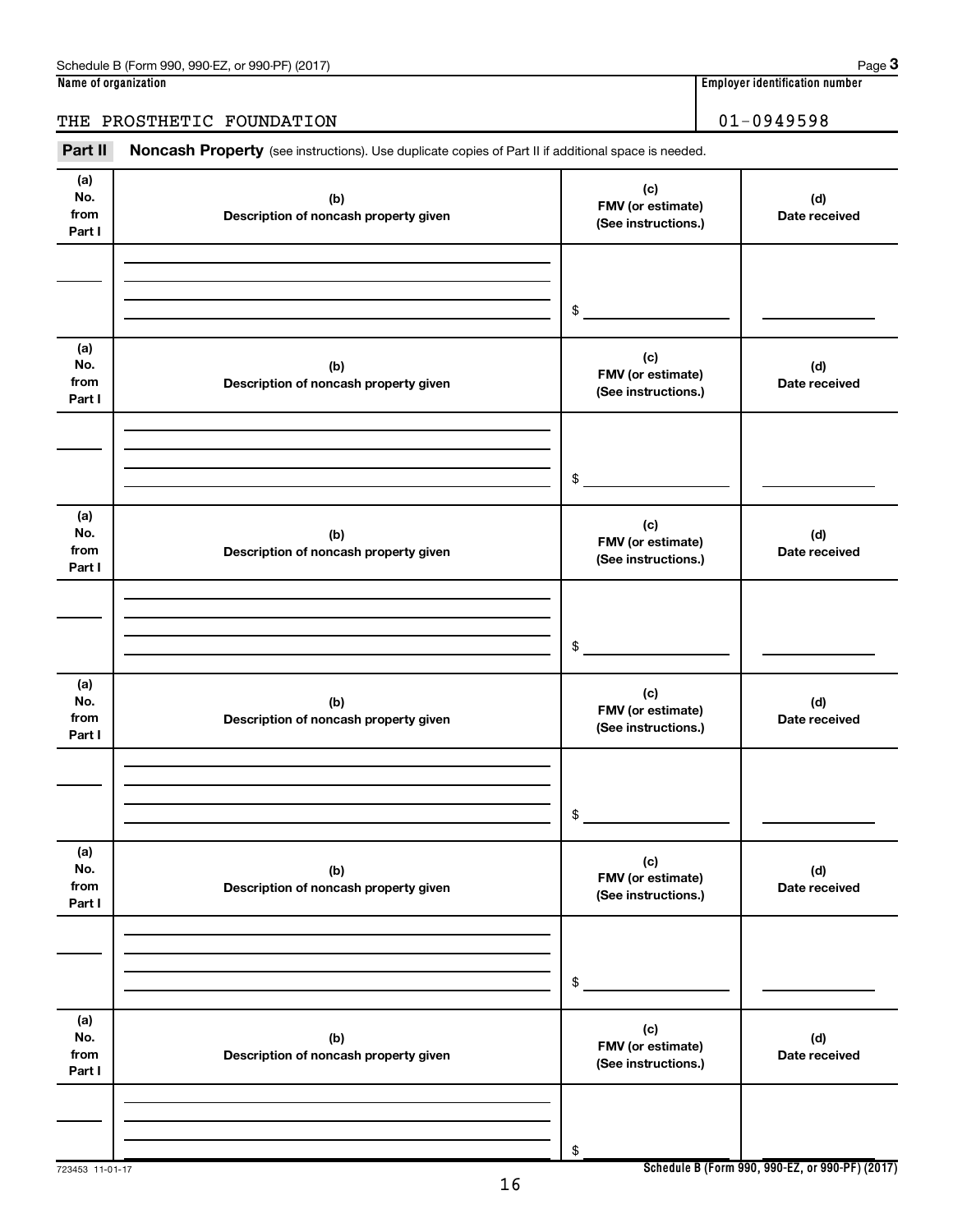| Name of organization |                                                                                                                                                          | <b>Employer identification number</b> |                                                                                                                                                       |  |  |
|----------------------|----------------------------------------------------------------------------------------------------------------------------------------------------------|---------------------------------------|-------------------------------------------------------------------------------------------------------------------------------------------------------|--|--|
|                      | THE PROSTHETIC FOUNDATION                                                                                                                                | $01 - 0949598$                        |                                                                                                                                                       |  |  |
| Part III             | the year from any one contributor. Complete columns (a) through (e) and the following line entry. For organizations                                      |                                       | Exclusively religious, charitable, etc., contributions to organizations described in section 501(c)(7), (8), or (10) that total more than \$1,000 for |  |  |
|                      | completing Part III, enter the total of exclusively religious, charitable, etc., contributions of \$1,000 or less for the year. (Enter this info. once.) |                                       |                                                                                                                                                       |  |  |
| (a) No.              | Use duplicate copies of Part III if additional space is needed.                                                                                          |                                       |                                                                                                                                                       |  |  |
| from<br>Part I       | (b) Purpose of gift                                                                                                                                      | (c) Use of gift                       | (d) Description of how gift is held                                                                                                                   |  |  |
|                      |                                                                                                                                                          |                                       |                                                                                                                                                       |  |  |
|                      |                                                                                                                                                          |                                       |                                                                                                                                                       |  |  |
|                      |                                                                                                                                                          |                                       |                                                                                                                                                       |  |  |
|                      |                                                                                                                                                          | (e) Transfer of gift                  |                                                                                                                                                       |  |  |
|                      |                                                                                                                                                          |                                       |                                                                                                                                                       |  |  |
|                      | Transferee's name, address, and ZIP + 4                                                                                                                  |                                       | Relationship of transferor to transferee                                                                                                              |  |  |
|                      |                                                                                                                                                          |                                       |                                                                                                                                                       |  |  |
|                      |                                                                                                                                                          |                                       |                                                                                                                                                       |  |  |
| (a) No.              |                                                                                                                                                          |                                       |                                                                                                                                                       |  |  |
| from<br>Part I       | (b) Purpose of gift                                                                                                                                      | (c) Use of gift                       | (d) Description of how gift is held                                                                                                                   |  |  |
|                      |                                                                                                                                                          |                                       |                                                                                                                                                       |  |  |
|                      |                                                                                                                                                          |                                       |                                                                                                                                                       |  |  |
|                      |                                                                                                                                                          |                                       |                                                                                                                                                       |  |  |
|                      | (e) Transfer of gift                                                                                                                                     |                                       |                                                                                                                                                       |  |  |
|                      |                                                                                                                                                          |                                       |                                                                                                                                                       |  |  |
|                      | Transferee's name, address, and ZIP + 4                                                                                                                  |                                       | Relationship of transferor to transferee                                                                                                              |  |  |
|                      |                                                                                                                                                          |                                       |                                                                                                                                                       |  |  |
|                      |                                                                                                                                                          |                                       |                                                                                                                                                       |  |  |
| (a) No.              |                                                                                                                                                          |                                       |                                                                                                                                                       |  |  |
| from<br>Part I       | (b) Purpose of gift                                                                                                                                      | (c) Use of gift                       | (d) Description of how gift is held                                                                                                                   |  |  |
|                      |                                                                                                                                                          |                                       |                                                                                                                                                       |  |  |
|                      |                                                                                                                                                          |                                       |                                                                                                                                                       |  |  |
|                      |                                                                                                                                                          |                                       |                                                                                                                                                       |  |  |
|                      | (e) Transfer of gift                                                                                                                                     |                                       |                                                                                                                                                       |  |  |
|                      |                                                                                                                                                          |                                       | Relationship of transferor to transferee                                                                                                              |  |  |
|                      | Transferee's name, address, and ZIP + 4                                                                                                                  |                                       |                                                                                                                                                       |  |  |
|                      |                                                                                                                                                          |                                       |                                                                                                                                                       |  |  |
|                      |                                                                                                                                                          |                                       |                                                                                                                                                       |  |  |
| (a) No.<br>from      |                                                                                                                                                          |                                       |                                                                                                                                                       |  |  |
| Part I               | (b) Purpose of gift                                                                                                                                      | (c) Use of gift                       | (d) Description of how gift is held                                                                                                                   |  |  |
|                      |                                                                                                                                                          |                                       |                                                                                                                                                       |  |  |
|                      |                                                                                                                                                          |                                       |                                                                                                                                                       |  |  |
|                      |                                                                                                                                                          |                                       |                                                                                                                                                       |  |  |
|                      |                                                                                                                                                          | (e) Transfer of gift                  |                                                                                                                                                       |  |  |
|                      | Transferee's name, address, and ZIP + 4<br>Relationship of transferor to transferee                                                                      |                                       |                                                                                                                                                       |  |  |
|                      |                                                                                                                                                          |                                       |                                                                                                                                                       |  |  |
|                      |                                                                                                                                                          |                                       |                                                                                                                                                       |  |  |
|                      |                                                                                                                                                          |                                       |                                                                                                                                                       |  |  |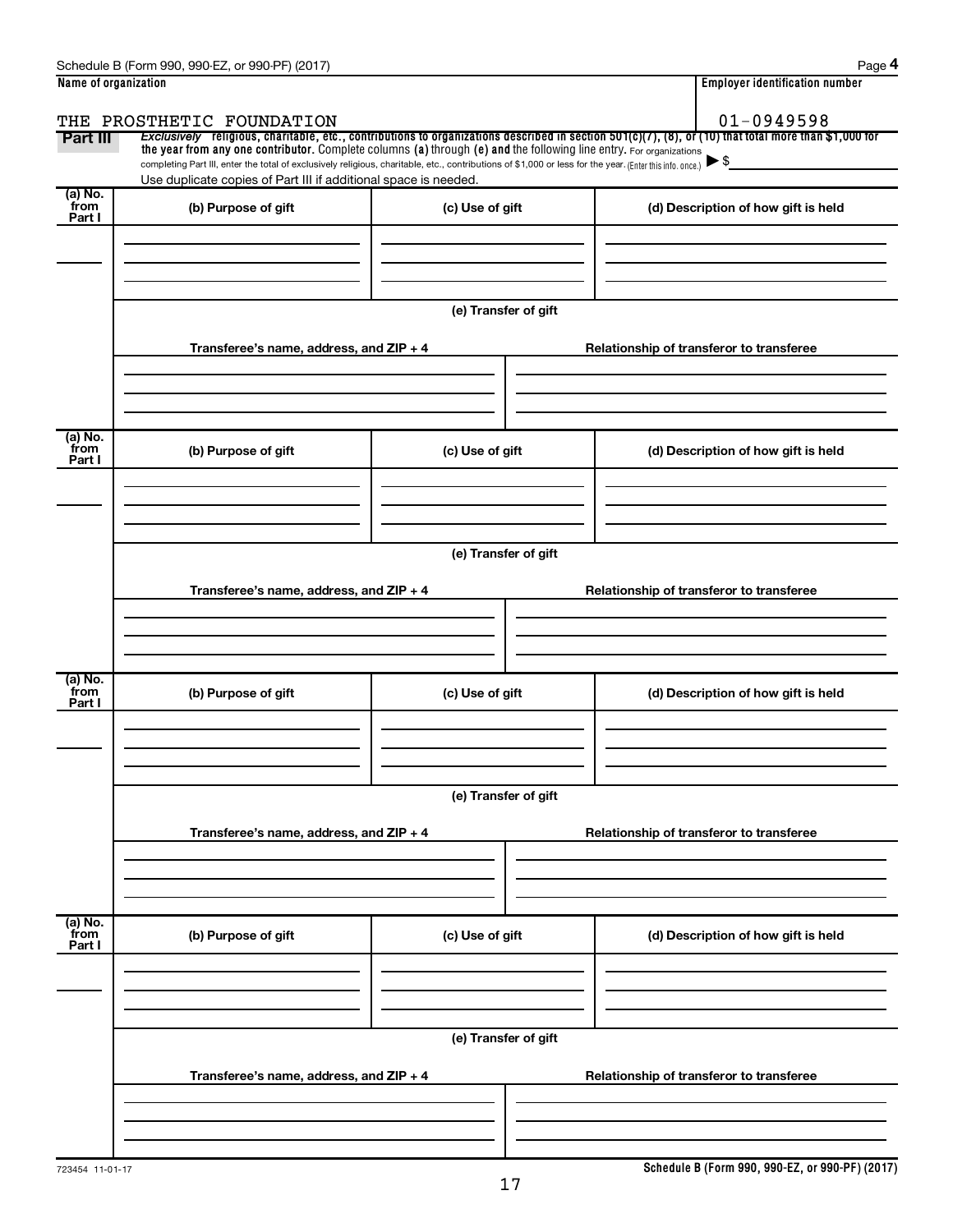| <b>SCHEDULE G</b><br>(Form 990 or 990-EZ)<br>Department of the Treasury<br>Internal Revenue Service                                                                                                                                                                                                                                                                                                                                                                                                                                                                                                                                                                                        | <b>Supplemental Information Regarding Fundraising or Gaming Activities</b><br>Complete if the organization answered "Yes" on Form 990, Part IV, line 17, 18, or 19, or if the<br>organization entered more than \$15,000 on Form 990-EZ, line 6a.<br>Attach to Form 990 or Form 990-EZ.<br>Go to www.irs.gov/Form990 for the latest instructions. |     |     |                                                                            |  |                                                         | OMB No. 1545-0047<br><b>Open to Public</b><br>Inspection |  |
|--------------------------------------------------------------------------------------------------------------------------------------------------------------------------------------------------------------------------------------------------------------------------------------------------------------------------------------------------------------------------------------------------------------------------------------------------------------------------------------------------------------------------------------------------------------------------------------------------------------------------------------------------------------------------------------------|---------------------------------------------------------------------------------------------------------------------------------------------------------------------------------------------------------------------------------------------------------------------------------------------------------------------------------------------------|-----|-----|----------------------------------------------------------------------------|--|---------------------------------------------------------|----------------------------------------------------------|--|
| Name of the organization                                                                                                                                                                                                                                                                                                                                                                                                                                                                                                                                                                                                                                                                   | THE PROSTHETIC FOUNDATION                                                                                                                                                                                                                                                                                                                         |     |     |                                                                            |  | $01 - 0949598$                                          | <b>Employer identification number</b>                    |  |
| Part I<br>required to complete this part.                                                                                                                                                                                                                                                                                                                                                                                                                                                                                                                                                                                                                                                  | Fundraising Activities. Complete if the organization answered "Yes" on Form 990, Part IV, line 17. Form 990-EZ filers are not                                                                                                                                                                                                                     |     |     |                                                                            |  |                                                         |                                                          |  |
| 1 Indicate whether the organization raised funds through any of the following activities. Check all that apply.<br>Mail solicitations<br>a<br>Internet and email solicitations<br>b<br>Phone solicitations<br>с<br>In-person solicitations<br>d<br>2 a Did the organization have a written or oral agreement with any individual (including officers, directors, trustees, or<br>key employees listed in Form 990, Part VII) or entity in connection with professional fundraising services?<br>b If "Yes," list the 10 highest paid individuals or entities (fundraisers) pursuant to agreements under which the fundraiser is to be<br>compensated at least \$5,000 by the organization. | e<br>f<br>Special fundraising events<br>g                                                                                                                                                                                                                                                                                                         |     |     | Solicitation of non-government grants<br>Solicitation of government grants |  |                                                         | Yes<br><b>No</b>                                         |  |
| (i) Name and address of individual<br>or entity (fundraiser)                                                                                                                                                                                                                                                                                                                                                                                                                                                                                                                                                                                                                               | (v) Amount paid<br>(iii) Did<br>(iv) Gross receipts<br>fundraiser<br>have custody<br>to (or retained by)<br>(ii) Activity<br>fundraiser<br>from activity<br>or control of<br>listed in col. (i)<br>contributions?                                                                                                                                 |     |     |                                                                            |  | (vi) Amount paid<br>to (or retained by)<br>organization |                                                          |  |
|                                                                                                                                                                                                                                                                                                                                                                                                                                                                                                                                                                                                                                                                                            |                                                                                                                                                                                                                                                                                                                                                   | Yes | No. |                                                                            |  |                                                         |                                                          |  |
|                                                                                                                                                                                                                                                                                                                                                                                                                                                                                                                                                                                                                                                                                            |                                                                                                                                                                                                                                                                                                                                                   |     |     |                                                                            |  |                                                         |                                                          |  |
|                                                                                                                                                                                                                                                                                                                                                                                                                                                                                                                                                                                                                                                                                            |                                                                                                                                                                                                                                                                                                                                                   |     |     |                                                                            |  |                                                         |                                                          |  |
|                                                                                                                                                                                                                                                                                                                                                                                                                                                                                                                                                                                                                                                                                            |                                                                                                                                                                                                                                                                                                                                                   |     |     |                                                                            |  |                                                         |                                                          |  |
|                                                                                                                                                                                                                                                                                                                                                                                                                                                                                                                                                                                                                                                                                            |                                                                                                                                                                                                                                                                                                                                                   |     |     |                                                                            |  |                                                         |                                                          |  |
|                                                                                                                                                                                                                                                                                                                                                                                                                                                                                                                                                                                                                                                                                            |                                                                                                                                                                                                                                                                                                                                                   |     |     |                                                                            |  |                                                         |                                                          |  |
|                                                                                                                                                                                                                                                                                                                                                                                                                                                                                                                                                                                                                                                                                            |                                                                                                                                                                                                                                                                                                                                                   |     |     |                                                                            |  |                                                         |                                                          |  |
|                                                                                                                                                                                                                                                                                                                                                                                                                                                                                                                                                                                                                                                                                            |                                                                                                                                                                                                                                                                                                                                                   |     |     |                                                                            |  |                                                         |                                                          |  |
|                                                                                                                                                                                                                                                                                                                                                                                                                                                                                                                                                                                                                                                                                            |                                                                                                                                                                                                                                                                                                                                                   |     |     |                                                                            |  |                                                         |                                                          |  |
|                                                                                                                                                                                                                                                                                                                                                                                                                                                                                                                                                                                                                                                                                            |                                                                                                                                                                                                                                                                                                                                                   |     |     |                                                                            |  |                                                         |                                                          |  |
| Total                                                                                                                                                                                                                                                                                                                                                                                                                                                                                                                                                                                                                                                                                      |                                                                                                                                                                                                                                                                                                                                                   |     |     |                                                                            |  |                                                         |                                                          |  |
| 3 List all states in which the organization is registered or licensed to solicit contributions or has been notified it is exempt from registration<br>or licensing.                                                                                                                                                                                                                                                                                                                                                                                                                                                                                                                        |                                                                                                                                                                                                                                                                                                                                                   |     |     |                                                                            |  |                                                         |                                                          |  |
|                                                                                                                                                                                                                                                                                                                                                                                                                                                                                                                                                                                                                                                                                            |                                                                                                                                                                                                                                                                                                                                                   |     |     |                                                                            |  |                                                         |                                                          |  |
|                                                                                                                                                                                                                                                                                                                                                                                                                                                                                                                                                                                                                                                                                            |                                                                                                                                                                                                                                                                                                                                                   |     |     |                                                                            |  |                                                         |                                                          |  |
|                                                                                                                                                                                                                                                                                                                                                                                                                                                                                                                                                                                                                                                                                            |                                                                                                                                                                                                                                                                                                                                                   |     |     |                                                                            |  |                                                         |                                                          |  |
|                                                                                                                                                                                                                                                                                                                                                                                                                                                                                                                                                                                                                                                                                            |                                                                                                                                                                                                                                                                                                                                                   |     |     |                                                                            |  |                                                         |                                                          |  |

**For Paperwork Reduction Act Notice, see the Instructions for Form 990 or 990-EZ. Schedule G (Form 990 or 990-EZ) 2017** LHA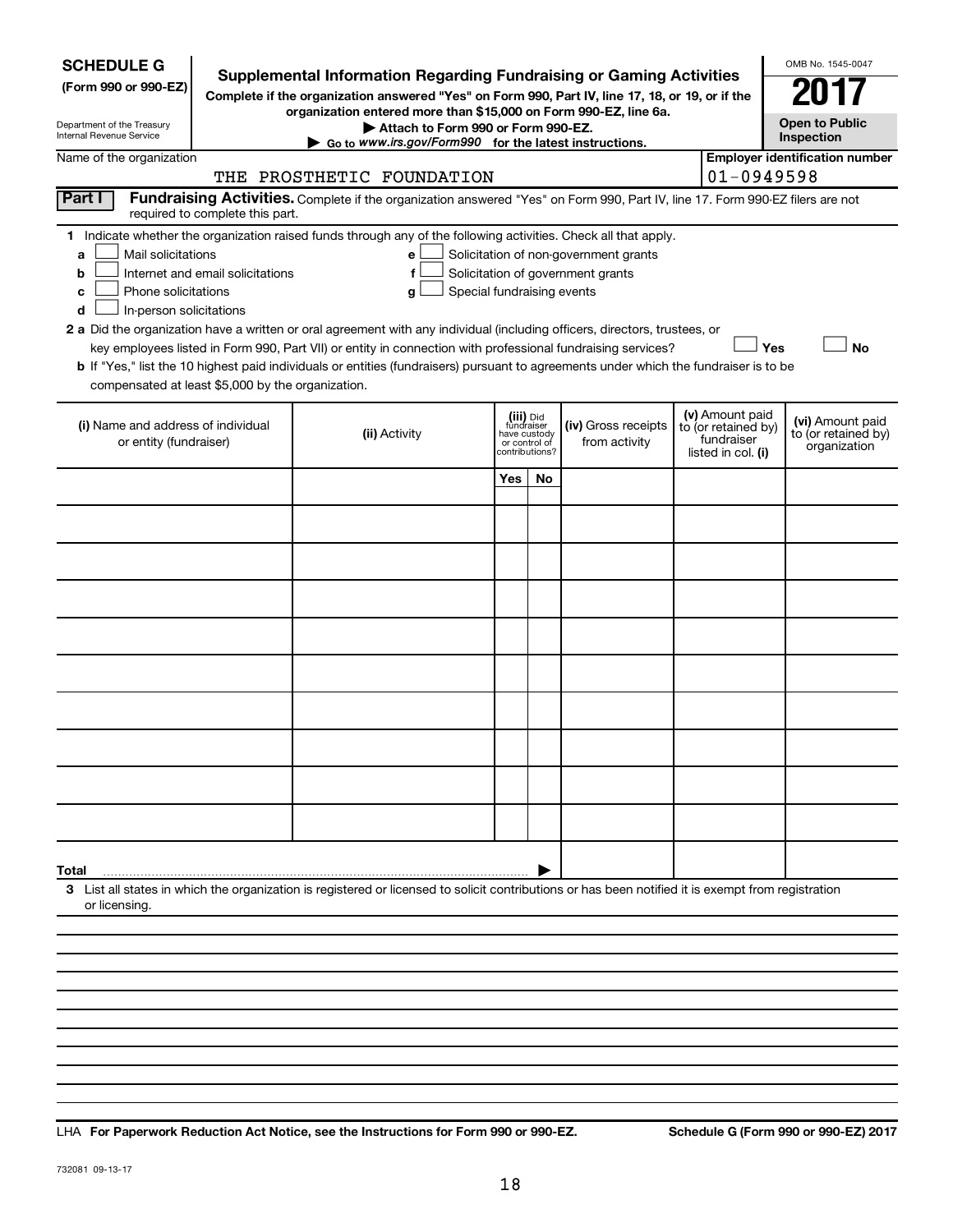### Schedule G (Form 990 or 990-EZ) 2017  $\texttt{THE PROSTATETIC}$   $\texttt{FOUNDATION} \hspace{2.8cm} 01-0949598$   $\texttt{Page}$

01-0949598 Page 2

Part II | Fundraising Events. Complete if the organization answered "Yes" on Form 990, Part IV, line 18, or reported more than \$15,000 of fundraising event contributions and gross income on Form 990-EZ, lines 1 and 6b. List events with gross receipts greater than \$5,000.

|                 |                       | OFfundralsing event contributions and gross income on Form 990-EZ, lines T and 6D. Elst events with gross receipts greater than \$5,000. |                        |                                                  |                                 |                                                     |
|-----------------|-----------------------|------------------------------------------------------------------------------------------------------------------------------------------|------------------------|--------------------------------------------------|---------------------------------|-----------------------------------------------------|
|                 |                       |                                                                                                                                          | $(a)$ Event #1<br>GALA | $(b)$ Event #2                                   | (c) Other events<br><b>NONE</b> | (d) Total events<br>(add col. (a) through           |
|                 |                       |                                                                                                                                          | (event type)           | (event type)                                     | (total number)                  | col. (c)                                            |
|                 |                       |                                                                                                                                          |                        |                                                  |                                 |                                                     |
| Revenue         | 1                     |                                                                                                                                          | 71,002.                |                                                  |                                 | 71,002.                                             |
|                 |                       |                                                                                                                                          | 53,293.                |                                                  |                                 | 53, 293.                                            |
|                 | 3                     | Gross income (line 1 minus line 2)                                                                                                       | 17,709.                |                                                  |                                 | 17,709.                                             |
|                 |                       |                                                                                                                                          |                        |                                                  |                                 |                                                     |
|                 | 5                     |                                                                                                                                          | 7,405.                 |                                                  |                                 | 7,405.                                              |
| Direct Expenses | 6                     |                                                                                                                                          | 3,273.                 |                                                  |                                 | 3,273.                                              |
|                 | 7                     |                                                                                                                                          | 37,670.                |                                                  |                                 | 37,670.                                             |
|                 | 8                     |                                                                                                                                          | 7,708.                 |                                                  |                                 | $\frac{7,708}{6,647}$                               |
|                 | 9                     |                                                                                                                                          | 6,647.                 |                                                  |                                 |                                                     |
|                 | 10                    | Direct expense summary. Add lines 4 through 9 in column (d)                                                                              |                        |                                                  |                                 | 62,703.<br>$-44,994.$                               |
|                 | 11<br><b>Part III</b> | Gaming. Complete if the organization answered "Yes" on Form 990, Part IV, line 19, or reported more than                                 |                        |                                                  |                                 |                                                     |
|                 |                       | \$15,000 on Form 990-EZ, line 6a.                                                                                                        |                        |                                                  |                                 |                                                     |
| Revenue         |                       |                                                                                                                                          | (a) Bingo              | (b) Pull tabs/instant<br>bingo/progressive bingo | (c) Other gaming                | (d) Total gaming (add<br>col. (a) through col. (c)) |
|                 |                       |                                                                                                                                          |                        |                                                  |                                 |                                                     |
|                 |                       |                                                                                                                                          |                        |                                                  |                                 |                                                     |
| Direct Expenses | 3                     |                                                                                                                                          |                        |                                                  |                                 |                                                     |
|                 |                       |                                                                                                                                          |                        |                                                  |                                 |                                                     |

**a** Is the organization licensed to conduct gaming activities in each of these states? ~~~~~~~~~~~~~~~~~~~~ **b** If "No," explain:

**6** Volunteer labor

Other direct expenses

**10 a Yes No** Were any of the organization's gaming licenses revoked, suspended, or terminated during the tax year? ~~~~~~~~~ † † **b** If "Yes," explain:

**7** Direct expense summary. Add lines 2 through 5 in column (d) ~~~~~~~~~~~~~~~~~~~~~~~~ |

**8** Net gaming income summary. Subtract line 7 from line 1, column (d)

**9** Enter the state(s) in which the organization conducts gaming activities:

Volunteer labor ~~~~~~~~~~~~~

732082 09-13-17

**5**

**Schedule G (Form 990 or 990-EZ) 2017**

 $\Box$  Yes  $\Box$  No

**Yes Yes Yes No No No**

 $|\Box$  Yes  $\qquad \%$   $|\Box$  Yes  $\qquad \%$   $|\Box$  $|\Box$  No  $|\Box$  No  $|\Box$ 

% % %

|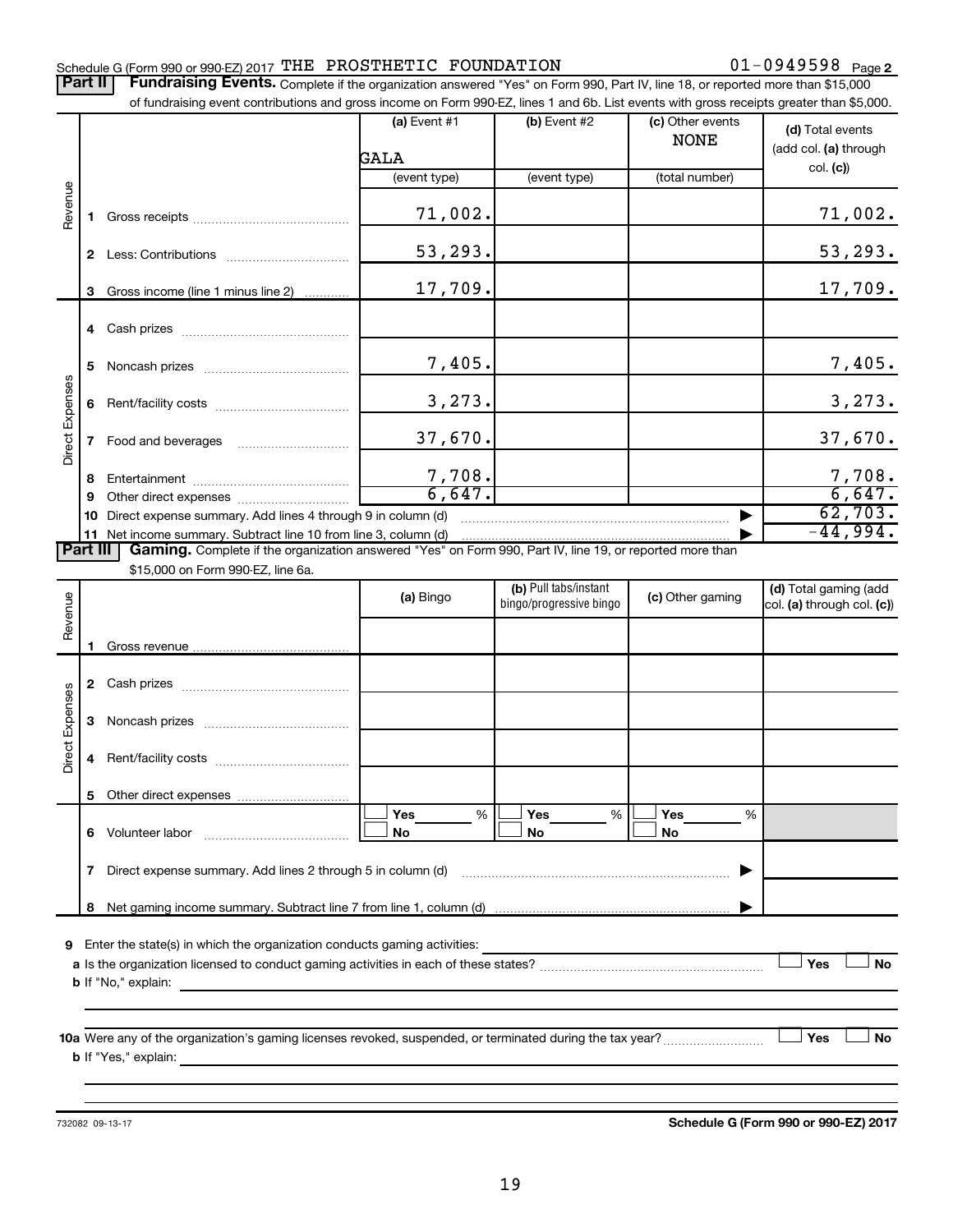| Schedule G (Form 990 or 990-EZ) 2017 THE PROSTHETIC FOUNDATION                                                                                                                                                                      |                 |     | $01 - 0949598$ Page 3 |
|-------------------------------------------------------------------------------------------------------------------------------------------------------------------------------------------------------------------------------------|-----------------|-----|-----------------------|
|                                                                                                                                                                                                                                     |                 | Yes | <b>No</b>             |
| 12 Is the organization a grantor, beneficiary or trustee of a trust, or a member of a partnership or other entity formed                                                                                                            |                 |     |                       |
|                                                                                                                                                                                                                                     |                 | Yes | No                    |
| 13 Indicate the percentage of gaming activity conducted in:                                                                                                                                                                         |                 |     |                       |
| a The organization's facility <i>measurement assemble to the companion of the companisation</i> in the state of the companion of the companion of the companion of the companion of the companion of the companion of the companion |                 |     | %                     |
| <b>b</b> An outside facility <i>www.communicality.communicality.communicality www.communicality.communicality.communicality.com</i>                                                                                                 | 13 <sub>b</sub> |     | %                     |
| 14 Enter the name and address of the person who prepares the organization's gaming/special events books and records:                                                                                                                |                 |     |                       |
|                                                                                                                                                                                                                                     |                 |     |                       |
|                                                                                                                                                                                                                                     |                 |     |                       |
| 15a Does the organization have a contract with a third party from whom the organization receives gaming revenue?                                                                                                                    |                 | Yes | <b>No</b>             |
|                                                                                                                                                                                                                                     |                 |     |                       |
| of gaming revenue retained by the third party $\triangleright$ \$                                                                                                                                                                   |                 |     |                       |
| c If "Yes," enter name and address of the third party:                                                                                                                                                                              |                 |     |                       |
|                                                                                                                                                                                                                                     |                 |     |                       |
| Name $\blacktriangleright$                                                                                                                                                                                                          |                 |     |                       |
|                                                                                                                                                                                                                                     |                 |     |                       |
|                                                                                                                                                                                                                                     |                 |     |                       |
| <b>16</b> Gaming manager information:                                                                                                                                                                                               |                 |     |                       |
| Name $\triangleright$                                                                                                                                                                                                               |                 |     |                       |
| Gaming manager compensation > \$                                                                                                                                                                                                    |                 |     |                       |
|                                                                                                                                                                                                                                     |                 |     |                       |
|                                                                                                                                                                                                                                     |                 |     |                       |
| Director/officer<br>Employee<br>Independent contractor                                                                                                                                                                              |                 |     |                       |
|                                                                                                                                                                                                                                     |                 |     |                       |
| <b>17</b> Mandatory distributions:<br>a Is the organization required under state law to make charitable distributions from the gaming proceeds to                                                                                   |                 |     |                       |
|                                                                                                                                                                                                                                     |                 |     | $\Box$ Yes $\Box$ No  |
| <b>b</b> Enter the amount of distributions required under state law to be distributed to other exempt organizations or spent in the                                                                                                 |                 |     |                       |
| organization's own exempt activities during the tax year $\triangleright$ \$                                                                                                                                                        |                 |     |                       |
| <b>Part IV</b><br>Supplemental Information. Provide the explanations required by Part I, line 2b, columns (iii) and (v); and Part III, lines 9, 9b, 10b, 15b,                                                                       |                 |     |                       |
| 15c, 16, and 17b, as applicable. Also provide any additional information. See instructions.                                                                                                                                         |                 |     |                       |
|                                                                                                                                                                                                                                     |                 |     |                       |
|                                                                                                                                                                                                                                     |                 |     |                       |
|                                                                                                                                                                                                                                     |                 |     |                       |
|                                                                                                                                                                                                                                     |                 |     |                       |
|                                                                                                                                                                                                                                     |                 |     |                       |
|                                                                                                                                                                                                                                     |                 |     |                       |
|                                                                                                                                                                                                                                     |                 |     |                       |
|                                                                                                                                                                                                                                     |                 |     |                       |
|                                                                                                                                                                                                                                     |                 |     |                       |
|                                                                                                                                                                                                                                     |                 |     |                       |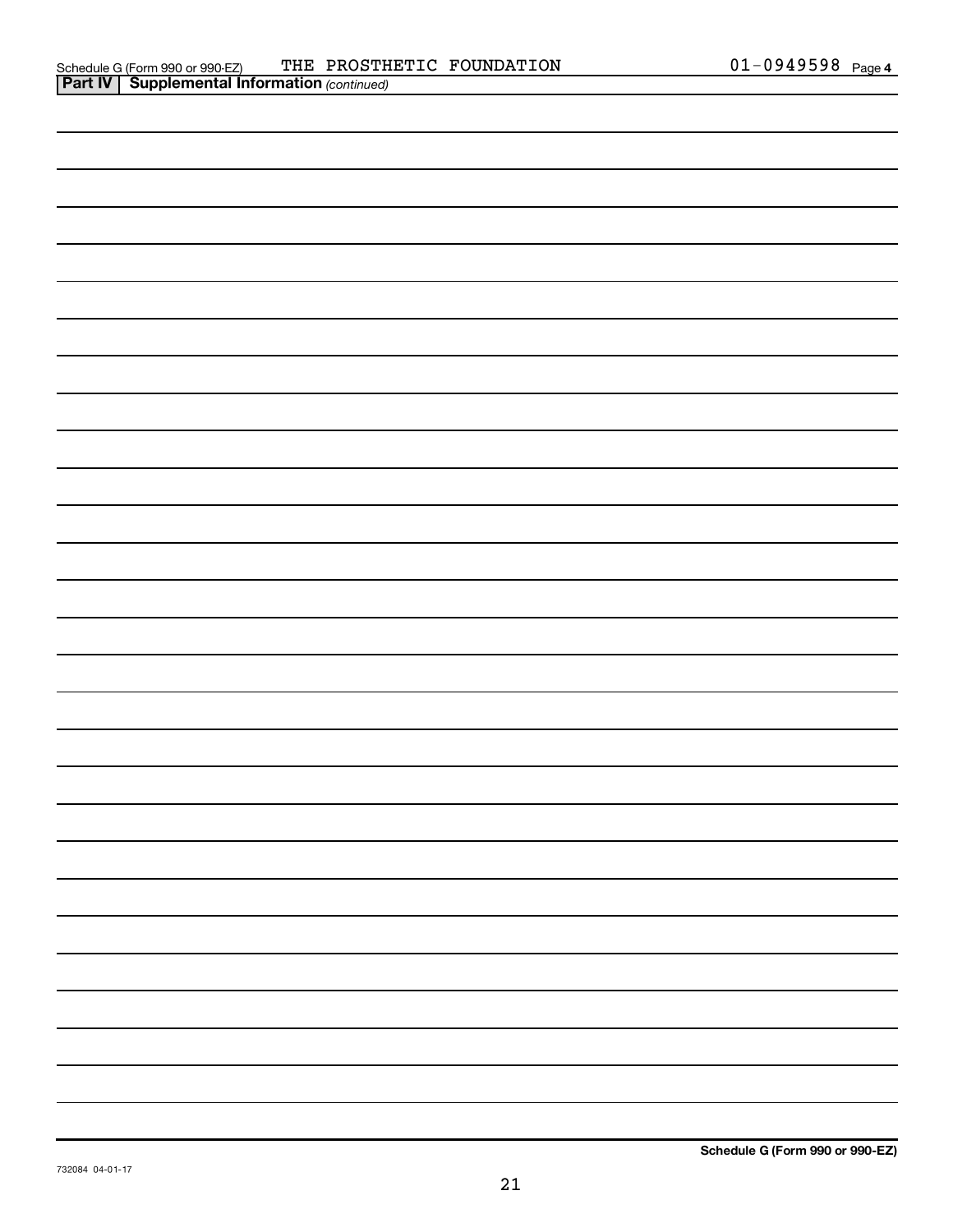**(Form 990 or 990-EZ)**

Department of the Treasury Internal Revenue Service Name of the organization

**Complete to provide information for responses to specific questions on SCHEDULE O Supplemental Information to Form 990 or 990-EZ 2017**<br>(Form 990 or 990-EZ) Complete to provide information for responses to specific questions on

**Form 990 or 990-EZ or to provide any additional information. | Attach to Form 990 or 990-EZ. | Go to www.irs.gov/Form990 for the latest information.**

**Open to Public Inspection Employer identification number**

OMB No. 1545-0047

THE PROSTHETIC FOUNDATION THE  $01-0949598$ 

FORM 990-EZ, PART I, LINE 10, GRANTS AND SIMILAR AMOUNTS PAID:

ACTIVITY CLASSIFICATION:

GRANTEE NAME: PERIPHERAL VASCULAR ASSOCIATES

GRANTEE ADDRESS: 5047 SHERRI ANN RD SAN ANTONIO, TX 78233

PROPERTY DESCRIPTION: CASH

AMOUNT GIVEN: 59,500.

ACTIVITY CLASSIFICATION:

GRANTEE NAME: ALPHA OMEGA ORTHOTICS & PROSTHETICS

GRANTEE ADDRESS: 2021 S WAVERLY AVE STE 300 SPRINGFIELD , MO 65804

PROPERTY DESCRIPTION: CASH

AMOUNT GIVEN: 3,000.

ACTIVITY CLASSIFICATION:

GRANTEE NAME: FOURROUX PROSTHETICS

GRANTEE ADDRESS: 2743 BOB WALLACE AVE SW HUNTSVILLE, AL 35805

PROPERTY DESCRIPTION: CASH

AMOUNT GIVEN: 5,000.

ACTIVITY CLASSIFICATION:

GRANTEE NAME: MUILENBURG PROSTHETICS

GRANTEE ADDRESS: 3900 LA BRANCH ST HOUSTON, TX 77004

PROPERTY DESCRIPTION: CASH

AMOUNT GIVEN: 5,000.

TOTAL INCLUDED ON FORM 990-EZ, LINE 10 72,500.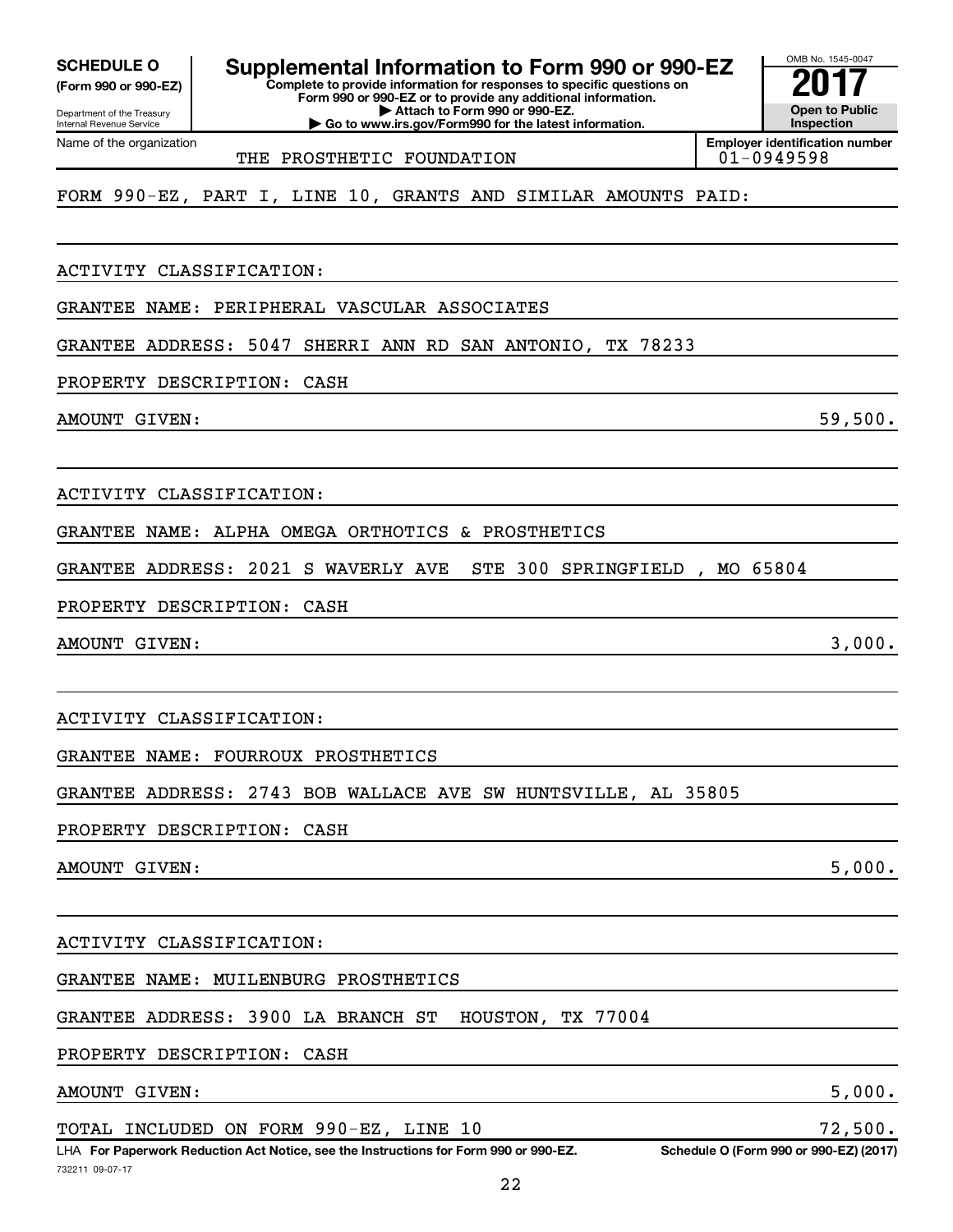| FORM 990-EZ, PART I, LINE 16, OTHER EXPENSES:                           |              |                |               |
|-------------------------------------------------------------------------|--------------|----------------|---------------|
| DESCRIPTION OF OTHER EXPENSES:                                          |              | <b>AMOUNT:</b> |               |
| TRAINING                                                                |              |                | 205.          |
| <b>INSURANCE</b>                                                        |              |                | 1,038.        |
| <b>BANK FEES</b>                                                        |              |                | 1,113.        |
| OFFICE EXPENSE                                                          |              |                | 12,619.       |
| AUTO                                                                    |              |                | 159.          |
| IT SUPPORT                                                              |              |                | 2,221.        |
| ADVERTISING                                                             |              |                | 8,494.        |
| RECRUITING                                                              |              |                | 25.           |
| DUES/FEES & LICENSES                                                    |              |                | 859.          |
| PAYROLL TAXES                                                           |              |                | 2,297.        |
| TOTAL TO FORM 990-EZ, LINE 16                                           |              |                | 29,030.       |
|                                                                         |              |                |               |
| FORM 990-EZ, PART II, LINE 24, OTHER ASSETS:                            |              |                |               |
| DESCRIPTION                                                             | BEG. OF YEAR | END OF YEAR    |               |
| ACCOUNTS RECEIVABLE                                                     | 61,250.      |                | $\mathbf 0$ . |
|                                                                         |              |                |               |
| FORM 990-EZ, PART II, LINE 26, OTHER LIABILITIES:                       |              |                |               |
| DESCRIPTION<br>BEG. OF YEAR                                             |              | END OF YEAR    |               |
| ACCOUNTS PAYABLE                                                        | 46,494.      |                | 39, 263.      |
|                                                                         |              |                |               |
| FORM 990-EZ, PART III, PRIMARY EXEMPT PURPOSE - THE ORGANIZATIONS'S     |              |                |               |
| MISSION IS TO HELP UNDER-SERVED AMPUTEES TO OBTAIN QUALITY PROSTHETICS, |              |                |               |
| COMPREHENSIVE AFTERCARE AND TO GENERATE PUBLIC AWARENESS.               |              |                |               |

FORM 990-EZ, PART V, INFORMATION REGARDING PERSONAL BENEFIT CONTRACTS:

Name of the organization

THE PROSTHETIC FOUNDATION

**Employer identification number**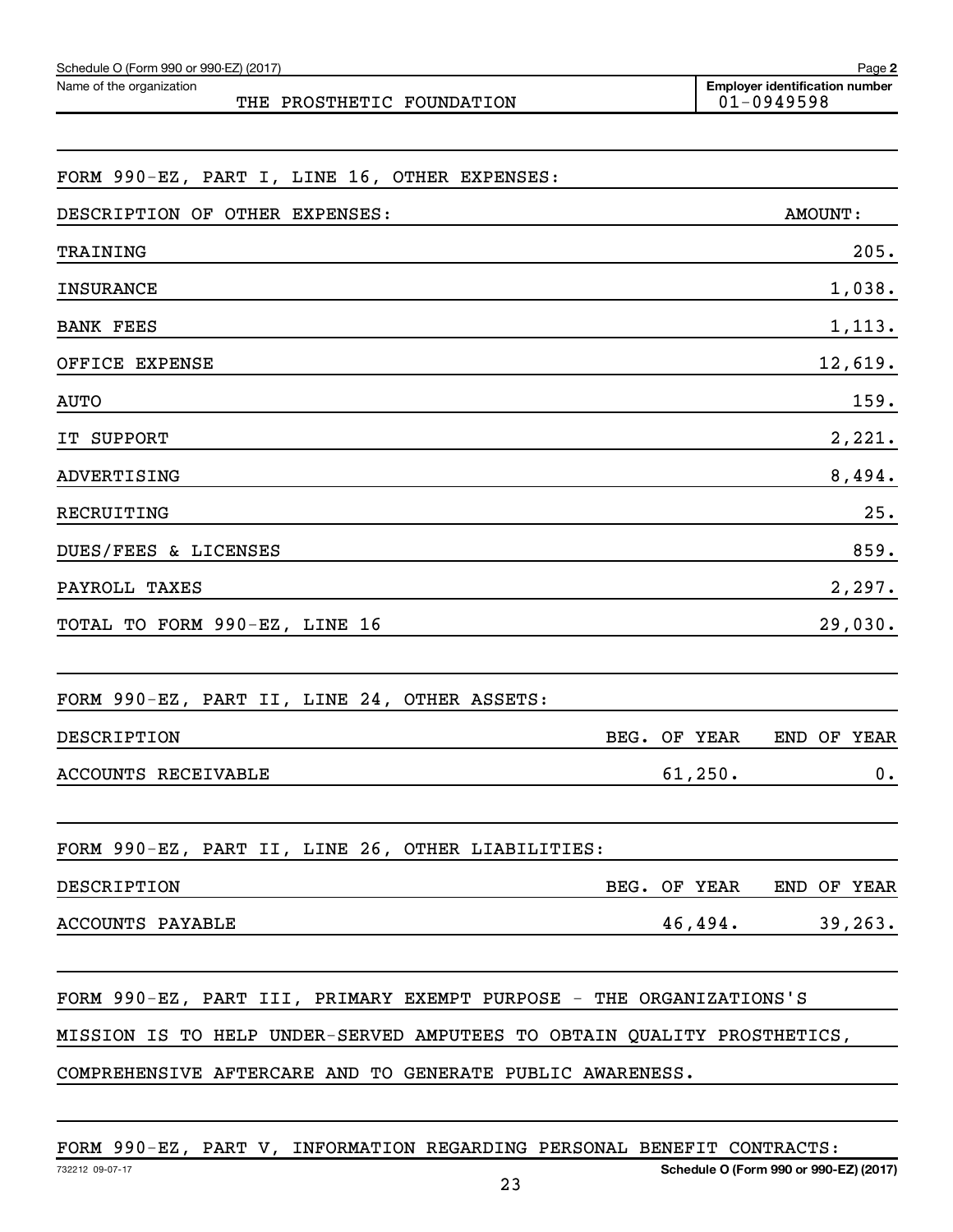| Schedule O (Form 990 or 990-EZ) (2017)                                  | Page 2                                                  |
|-------------------------------------------------------------------------|---------------------------------------------------------|
| Name of the organization<br>THE PROSTHETIC FOUNDATION                   | <b>Employer identification number</b><br>$01 - 0949598$ |
| THE ORGANIZATION DID NOT, DURING THE YEAR, RECEIVE ANY FUNDS, DIRECTLY, |                                                         |
| OR INDIRECTLY, TO PAY PREMIUMS ON A PERSONAL BENEFIT CONTRACT.          |                                                         |
| THE ORGANIZATION, DID NOT, DURING THE YEAR, PAY ANY PREMIUMS, DIRECTLY, |                                                         |
| OR INDIRECTLY, ON A PERSONAL BENEFIT CONTRACT.                          |                                                         |
|                                                                         |                                                         |
|                                                                         |                                                         |
|                                                                         |                                                         |
|                                                                         |                                                         |
|                                                                         |                                                         |
|                                                                         |                                                         |
|                                                                         |                                                         |
|                                                                         |                                                         |
|                                                                         |                                                         |
|                                                                         |                                                         |
|                                                                         |                                                         |
|                                                                         |                                                         |
|                                                                         |                                                         |
|                                                                         |                                                         |
|                                                                         |                                                         |
|                                                                         |                                                         |
|                                                                         |                                                         |
|                                                                         |                                                         |
|                                                                         |                                                         |
|                                                                         |                                                         |
|                                                                         |                                                         |
|                                                                         |                                                         |
|                                                                         |                                                         |